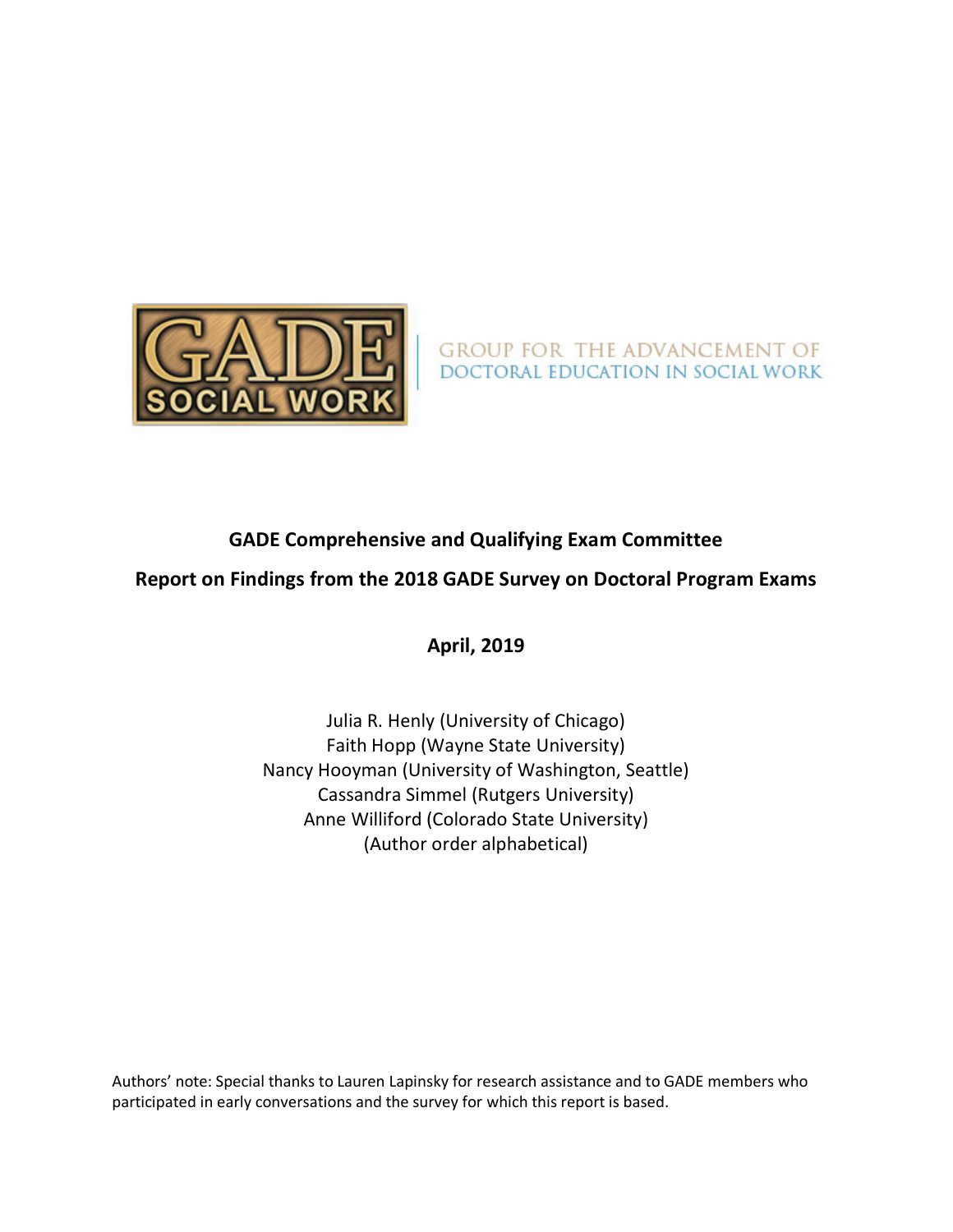#### **Background and Impetus for the Survey**

The successful completion of a comprehensive or qualifying exam prior to candidacy is an important milestone for students enrolled in most academic programs leading to the PhD. However, despite the importance of these exams in terms of their gatekeeping role and relevance for the formation of emerging scholars, few national-level discussions have taken place among graduate educators on the purpose, format, and content of these exams in graduate education. Cassuto (2012) has argued that these exams serve an important role in the assessment of knowledge and competency in specific academic fields. However, he further notes that the exams may serve different purposes, described in terms of 'looking backward' (assessing knowledge of the field based on coursework) or 'looking forward' (assessing competency to advance through the dissertation). Giordano (2012), in a discussion of comprehensive exams in psychology, further emphasizes diversity in the format and purpose of these exams, noting that wide variation can occur by program as well as by mentors within programs. Although some texts (e.g., Rossman, 2002) discuss comprehensive exams as part of a broader effort to advise graduate students on strategies for doctoral program success, relatively little attention has been paid to critical review and discussion of the larger role of these exams in graduate education. The Group to Advance Doctoral Education (GADE) has a mission focused on promoting academic excellence, advancing the quality of doctoral student research in social work, and providing guidance and direction to new and emerging doctoral-level social work programs (Lightfoot & Beltram, 2016). Given this mission, and a limited focus on exam issues in doctoral social work education to date, further assessment (or exploration) is clearly needed on the purpose and content of the comprehensive and qualifying exams in PhD social work programs in order to enhance GADE member programs and student outcomes. $1$ 

As a first step in addressing this gap, Nancy Hooyman conducted a pilot survey among a nonrandom sample of 14 social work doctoral programs in March 2018. The preliminary data obtained found wide variation in the name, format, content, timing, and grading and retake options. From the responses and subsequent discussions, it was readily apparent that a number of GADE members were not satisfied with their current exam structures, and were eager to learn about the experience of other programs as a means of enhancing exam quality and relevance. Further informal discussions of these issues took place at the 2018 GADE Annual Meeting, and several GADE members indicated that they were interested in participating in a working group related to qualifying and comprehensive exams. These members, who represent a range of social work PhD programs across the United States, met by conference call in May 2018 for an initial discussion of issues and questions concerning doctoral program comprehensive and preliminary exams. The conversation was continued during another conference call in July 2018. These discussions revealed wide variation across exams in terms of

 <sup>1</sup> This report focuses primarily on research-based programs, especially that grant a PhD. The report does not consider the role of exams in DSW programs. It is recognized that this would be an important topic for future study.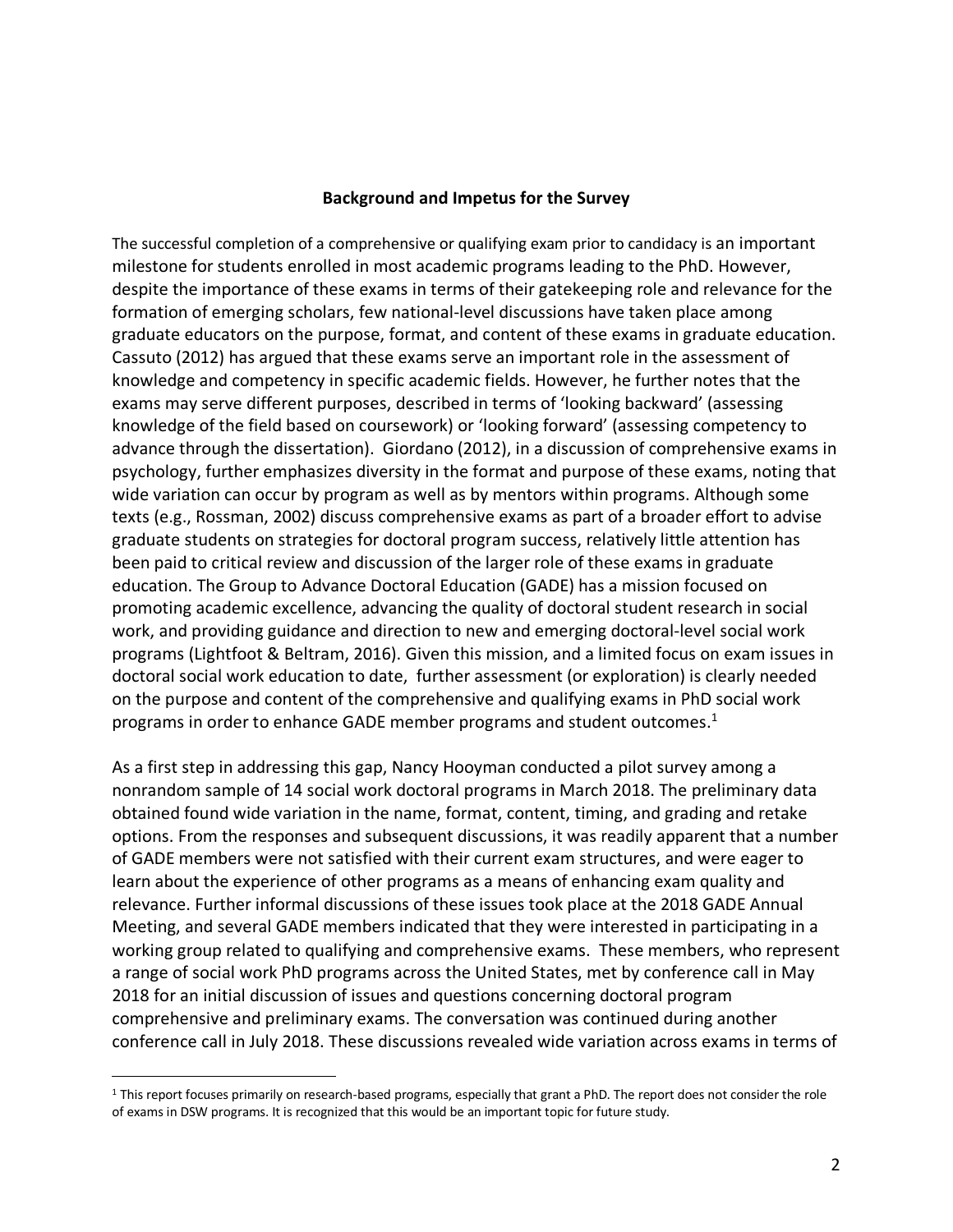purpose and content. In a similar way to the arguments advanced by Cassuto (2012), one of the committee members identified a useful distinction between exams focused backward with an eye toward assessing competency, and those focused forward with the aim of securing specialized knowledge that will facilitate progress toward the development of a dissertation. Group members related that there were a range of exam goals and formats in their doctoral programs. Some members also expressed frustration and dissatisfaction about the effectiveness of their exams in attaining pedagogical goals. In addition, some members were interested in making modifications to their exam formats, but uncertain about how to proceed and what changes would be most helpful for students. The group made the decision to survey the doctoral directors from GADE member programs to collect systematic information about the exam purpose, structure, and content, as well as director perceptions of what works and does not work in terms of exam structure and processes. A subgroup of members – Julia Henly, Nancy Hooyman, Faith Hopp, Cassandra Simmel and Anne Williford – developed an online survey to assess these domains. This report summarizes the results of that survey.

#### **Sample and Procedures**

The survey was distributed to all programs represented on the GADE Listserve in September 2018 through an on-line Qualtrics platform. After being contacted three times to encourage directors to complete the survey, 50 did so.<sup>2</sup> Not all respondents answered all questions, so the response rate varies slightly across items. The vast majority of programs represented in the survey are full time (81%) or have both full and part time programs (13%). Most of the programs were judged by the respondent to be "research intensive" (69% strongly agree; 27% somewhat agree). $3$ 

The survey instrument consisted of both quantitative and qualitative components (see Appendix for complete instrument). It included 26 general questions (some with several subitems) that addressed topics related to exam type(s); purpose and goals; administration; evaluation of effectiveness; and desire for exam modification.<sup>4</sup> For open-ended questions, respondents were asked to provide written comments to four questions regarding the exams' purposes, consequences of poor student performance, how students incorporate feedback from the exam, and anything else that the respondent wished to add. The majority of the respondents (41) included written comments.

#### **Results**

#### **Exam Type**

<sup>&</sup>lt;sup>2</sup> 54 individuals responded to the Qualtrics survey by clicking the link; however, in four cases there were no data recorded suggesting that the respondent chose not to complete the survey after opening it. In November 2018 there were 89 members of GADE, 79 PhD programs and 10 DSW programs. This suggests a 56% - 63% response rate (depending on whether DSW programs are considered part of the study population.)

<sup>3</sup> Unfortunately, a question regarding whether the program was a DSW or PhD program was not included. However, all but one program reported to be research intensive.

<sup>4</sup> The instrument accommodated programs that require students to take more than one exam. In these cases (n=9), the respondents answered the relevant questions separately for each type of exam.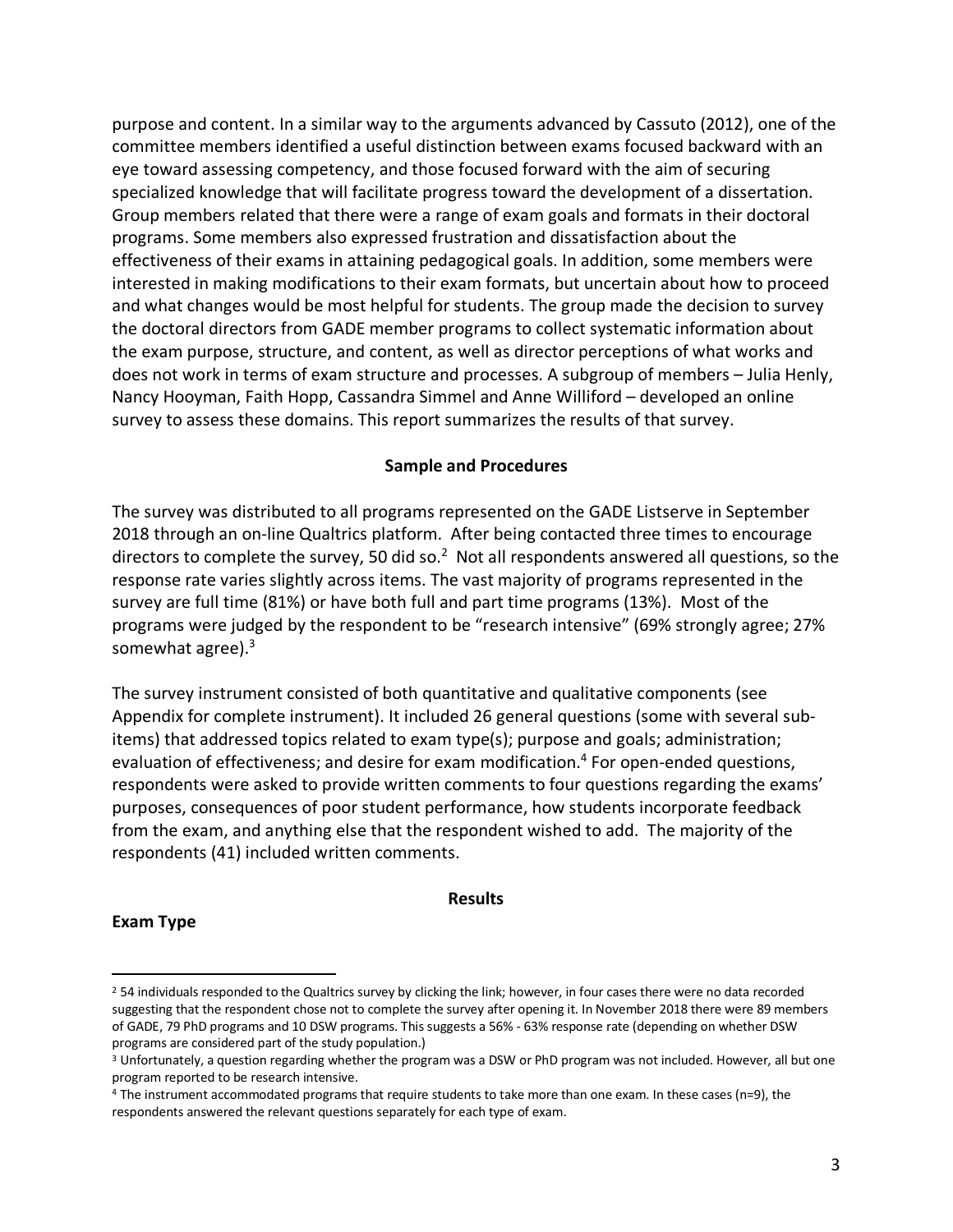The survey asked respondents to indicate if their program required doctoral students to take a "qualifying," "comprehensive," "both," or "other" type of exam (see Figure 1). Overall, 13 programs (26%) reported having a qualifying exam only, 23 programs reported a comprehensive exam only (46%), and nine programs reported both a qualifying and a comprehensive exam (18%). The remaining programs reported that they have another type of exam, such as a paper, or that the classification is unclear or not meaningful. Importantly, although most programs were able to classify their exam type in response to the survey item, we found that these names do not necessarily distinguish distinctive exam types, an issue that was raised by respondents in open-ended comments.<sup>5</sup> Moreover, some respondents who reported their program as having one of the two exams did not consistently respond to subsequent survey items according to the classification. This lack of distinction between exam types has implications for how we present the data. In particular, for most of the items, we did not analyze the data separately by exam type and report overall statistics instead.





Note: n=50.

#### **Pedagogical Intentions of Exams**

#### A series of 11 questions were asked about exam purpose, with the following lead-in text: *In consideration of the primary pedagogical intentions of your doctoral program's exam(s), how important are each of the following?*

Nine of these 11 items addressed three key areas related to knowledge, critical thinking, and impact:

1. **Knowledge of basic competencies.** Three items related to broad knowledge of the social work discipline and in specialization areas, as well as preparation for the dissertation process.

 <sup>5</sup> For example, one respondent noted that "comprehensive" exams typically cover three major areas of program content and thus have the purpose of checking that students are sufficiently well-versed across the program curriculum. At the same time, the exams are "qualifying" in that students are required to pass all three exam components in order to qualify for continuation in the doctoral program.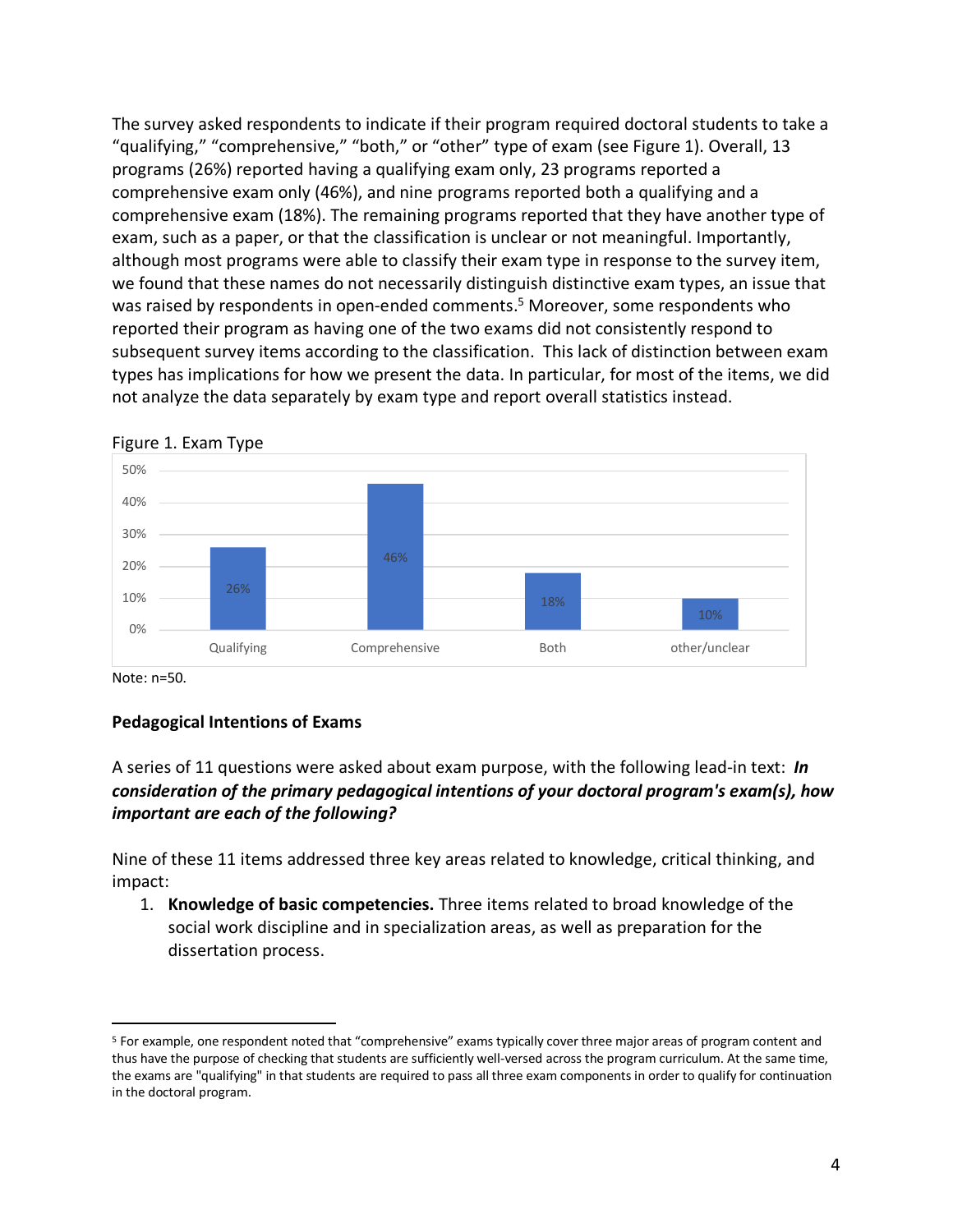- 2. **Competencies in critical analysis**. Two items address critical thinking skills and competency in critical use of scientific evidence in order to assess cross-cutting competencies that may indicate student ability to think analytically.
- 3. **Competencies to conduct research that has impact and is actionable.** These four questions assess whether the exams are meant to prepare students to conduct high impact research that matters (e.g., is consistent with ethics and values of social work; advances social work's equity and social justice aims; and to use research for the purpose of social change and translation to policy, practice, and/or community impact). The fourth item asked about the extent to which the exams are explicitly designed to address the Social Work Grand Challenges, which are themselves aspirational in their change mission.

Overall, the vast majority of respondents thought all but the Grand Challenges question represented important pedagogical intentions of their exams (see Figure 2). The exams are meant to assess competencies in basic social work knowledge (foundational and specialized); over 80% of respondents rated these items to be moderately to extremely important. There is even more agreement that the exams intend to assess competencies in critical analysis – no one felt these were unimportant aspects of the exam. Regarding competencies for impact and action – once again, there was wide agreement of the importance of these, especially to assess doctoral students' competencies to conduct high impact research that is consistent with social work ethics and values, but also for the more change-focused items, such as the equity and social justice mission, social change, and translational research.

As noted above, only the question related to the Social Work Grand Challenges is ranked as not particularly important as a pedagogical intent of the exam. This does not mean that the profession's grand challenges are judged to be unimportant by doctoral programs or that the exams do not ultimately help prepare students to do work that contributes in important ways to one of the grand challenges. Rather, the finding suggests that for the most part our doctoral exams are not intended to directly teach (or gauge mastery of content related to) the profession's grand challenges.

Figure 2. Pedagogical Intentions of Exams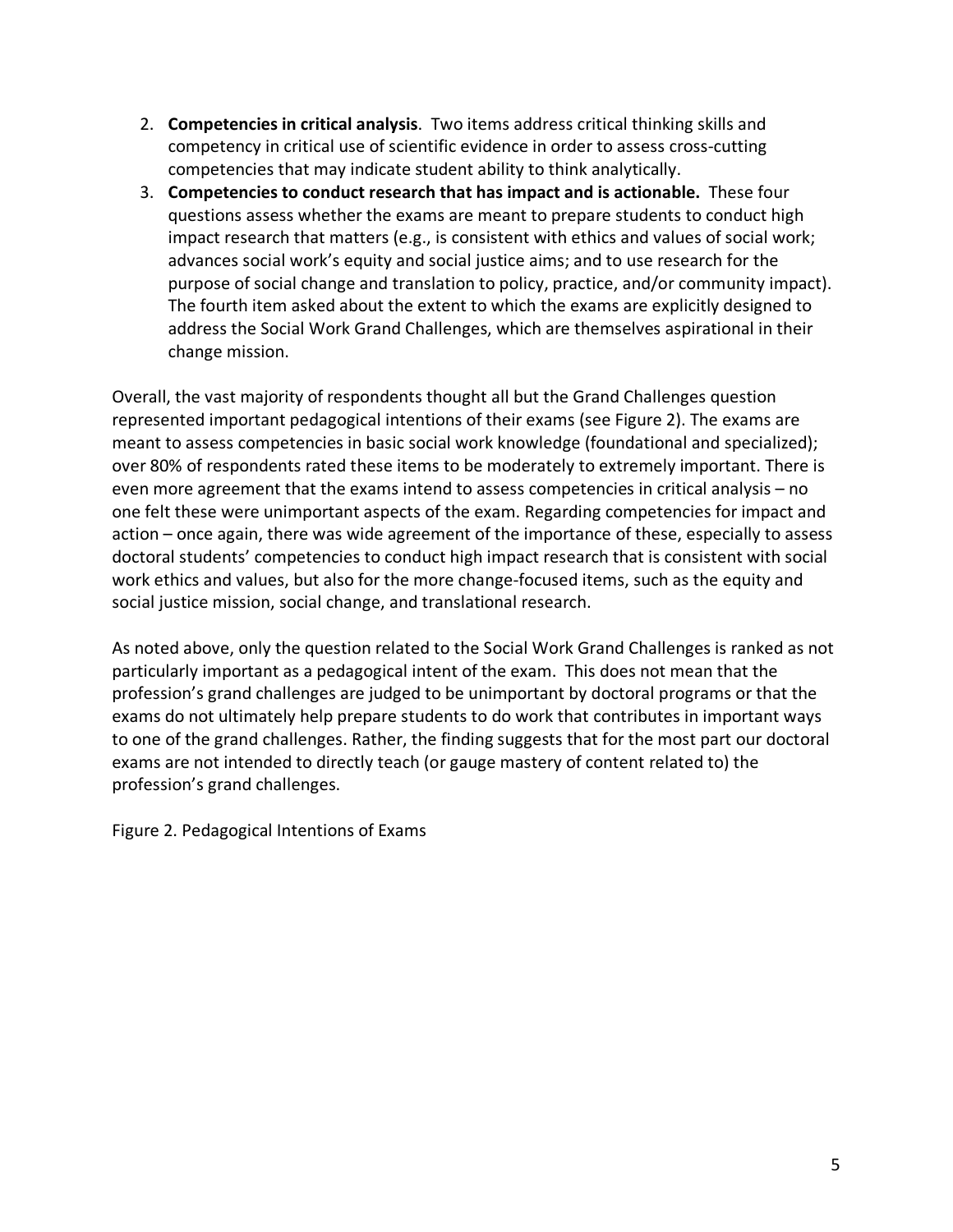

Note: n=45.

#### **Competencies Assessed by Exams**

A series of 10 questions asked about the kinds of competencies that the exam aimed to assess. These items on assessing competencies followed this lead-in text: *Please indicate if your doctoral program's exam(s) evaluates the following competencies.* 

- evidence-based interventions to address social problems
- specific substantive area of social work (e.g., child welfare, mental health, etc.)
- social science theory/theories
- research skills to advance social work's equity and justice mission
- ethical issues/values in social work research
- history of social work profession
- team-based science
- quantitative methods
- qualitative methods
- mixed methods

There was strong agreement for the most part across the items, although these items resulted in somewhat greater heterogeneity in responses than the pedagogical intentions items discussed above. These items used a 7-point agreement response scale (rather than the 5 point importance response scale used to measure pedagogical intent).

As is illustrated in Figure 3, of the 10 items, the majority of respondents reported at least some agreement that the exam aimed to assess competency in 7 of 10 of the items queried. The greatest agreement was in regard to competence in social science theories and specific substantive areas of social work or social welfare; there was over 80% agreement on both and over 45% of respondents reported strong agreement.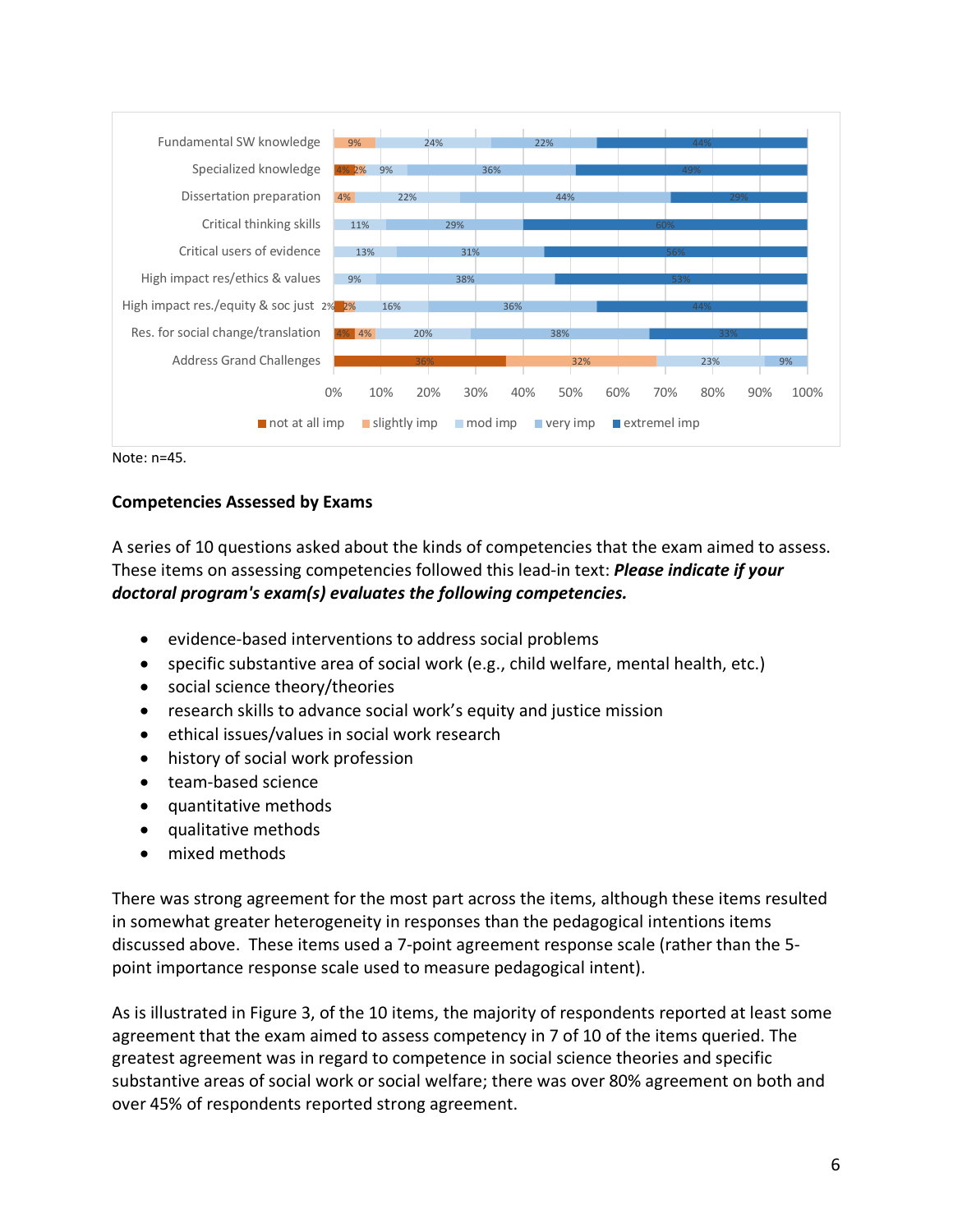The majority of the sample agreed that the exam aimed to assess competencies in ethical issues and values related to conducting social work research and competencies in research skills related to social work's equity and social justice mission. In neither case was the agreement as strongly held as for the first two items.

Regarding methods training, the majority of the sample agreed that the exam aimed to evaluate competencies in quantitative methods, qualitative methods and evidence-based interventions. On the other hand, competency in mixed-methods research was less commonly evaluated, although 42% of respondents did report this was a competency assessed by the exam. The most disagreement was related to team-based science, where 64% of respondents disagreed that this was a competency that was evaluated by the exam. Finally, 45% of respondents disagreed that their exam aims to assess competencies related to the history of the social work profession.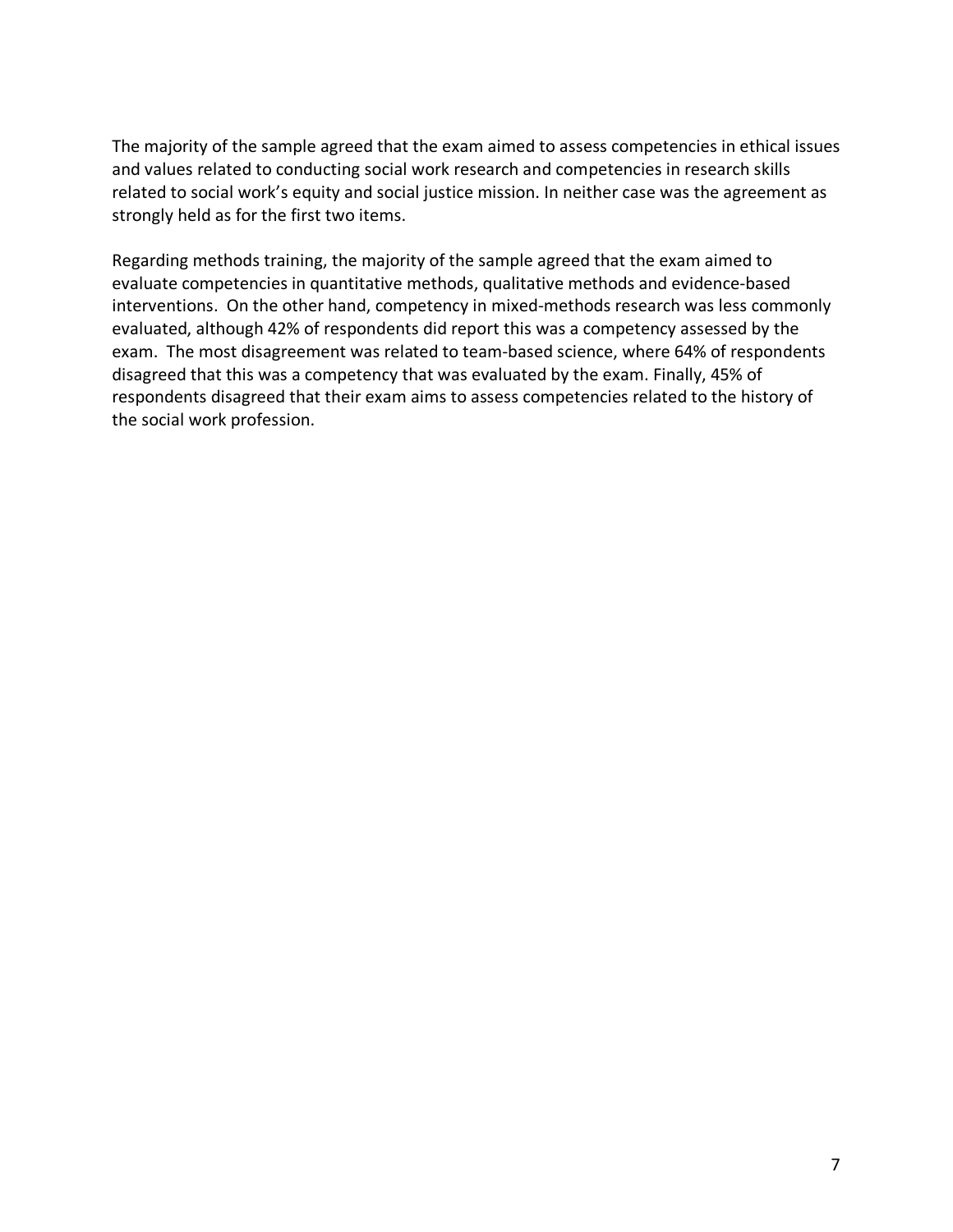

Figure 3. Competencies evaluated with exams

Note: n=45.

The qualitative data gathered from open-ended responses deepen understanding and provide nuance to respondents' answers to the above questions regarding pedagogical intentions and competencies. Most frequently noted was the exam's intention to assess students' basic or foundation knowledge or basic mastery of required curriculum content, as reflected in the comments below. These suggest that the content of Years 1 and 2 may drive most exams.

*Our exam aims to assess students mastery/synthesis of foundation or core (minimal level of) theoretical and research content (may or may not be in students' substantive area) in order to advance to next year of program.*

*The purpose of the exam is to be certain that all students are sufficiently knowledgeable on an agreed-upon minimum level in order to continue in the program.*

*I view the comprehensive exam as an opportunity for students to demonstrate their breadth of knowledge, by applying each area of their coursework to a substantive topic of their choosing. This demonstration, in turn, has at least two functions: first, to assure them, as well as their faculty, of their preparation for dissertation work, teaching, and scholarship; and, second, to provide a structure within which they engage in the process of a truly comprehensive review of what is known in the substantive area they have chosen for their dissertation research. We position the comprehensive exam as a product that emerges from a lengthy process of engagement.*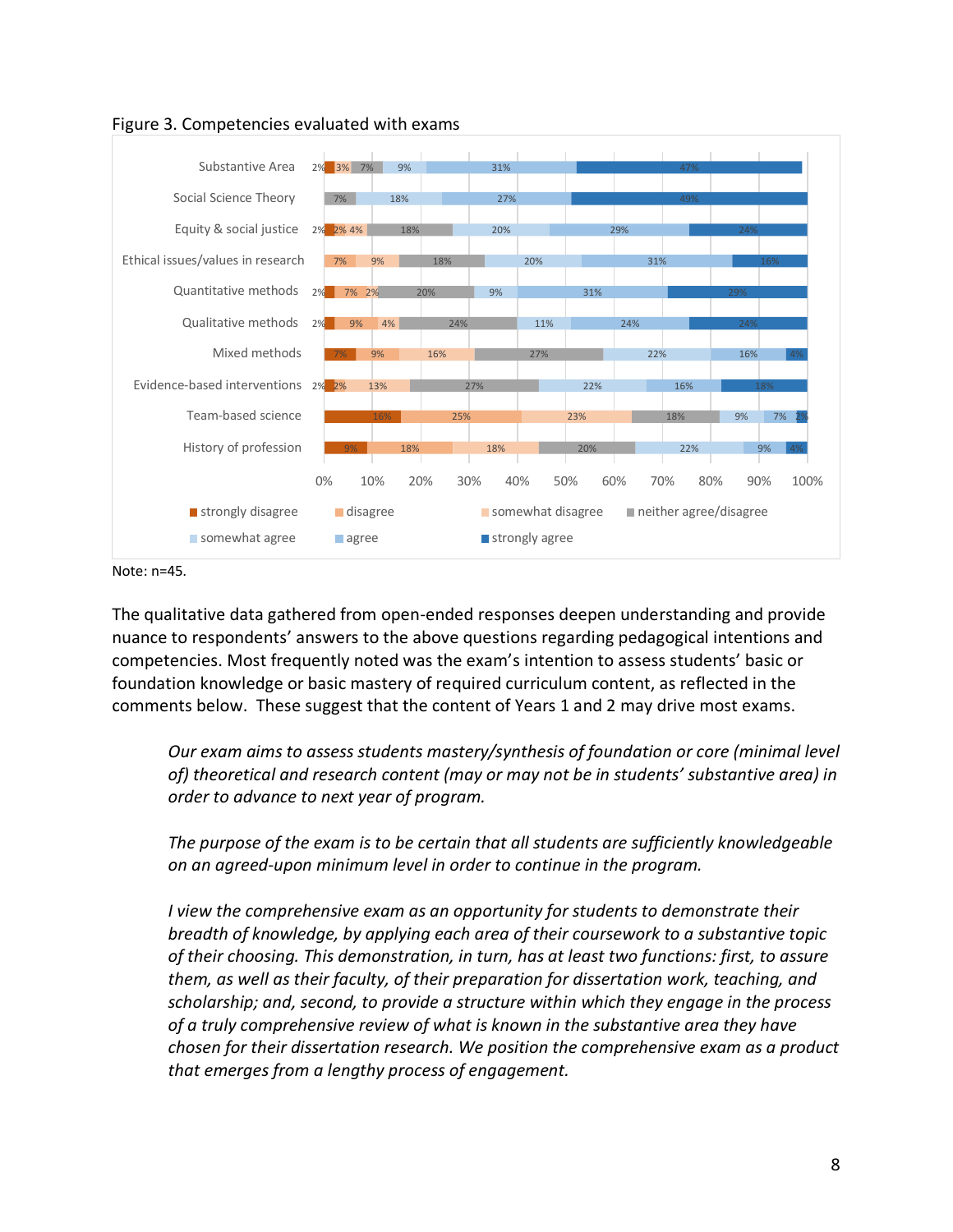Closely related were comments about the use of the exam to determine students' readiness for their dissertation or as a "spring board for the dissertation proposal," although this often referred to a mastery of more specialized than foundational content.

*For our qualifying exam, the purpose is to assess student ability to integrate and apply content from the core curriculum, and specifically to do so in ways that demonstrate that they are prepared for and capable of formulating and conducting a dissertation research project.*

*The focus of inquiry for the exam must align with the dissertation, thus contributing to theory, method or substantive area associated with the planned work. This shows that the student is ready to develop a proposal.* 

*Our exam is designed to be a synthesis and evaluation of research in the student's main area of focus.*

*The purpose of the exam is to demonstrate that one can use the knowledge and skills during doctoral preparation to synthesize prior research, ask a focused research question, and utilize appropriate methods to examine that question.* 

*Our exams also help students also push students to dive deeply into the literature/theory related to their own field, in preparation for their dissertation and research career. Their specialized paper is usually incorporated into their final dissertation, and is often a stand-alone publication.*

The open-ended responses also indicated strong support for competencies for critical analysis.

*At this time, our qualifying exam is intended to allow students to demonstrate their analytic and critical reasoning skills and their ability to articulate and present an original piece of writing in an area of emerging expertise.* 

*Students are to demonstrate an engagement with intellectual thought and ability to articulate that engagement through writing, oral presentation and discussion.*

*Our program is interested in having students be scholars, not just scientists. We are staying away from a totally specialized approach to ensure that our students aren't just narrowly focused on advanced methods/topics/etc. We want them to have a broad knowledge of history, origins of science, epistemology.*

Numerous program directors in their written comments identified a closely related competency of the ability to conduct independent (but mentored) research.

*For one program students are to demonstrate a testable research questions. We aim to prepare independent researchers/scholars with strong knowledge and skills in*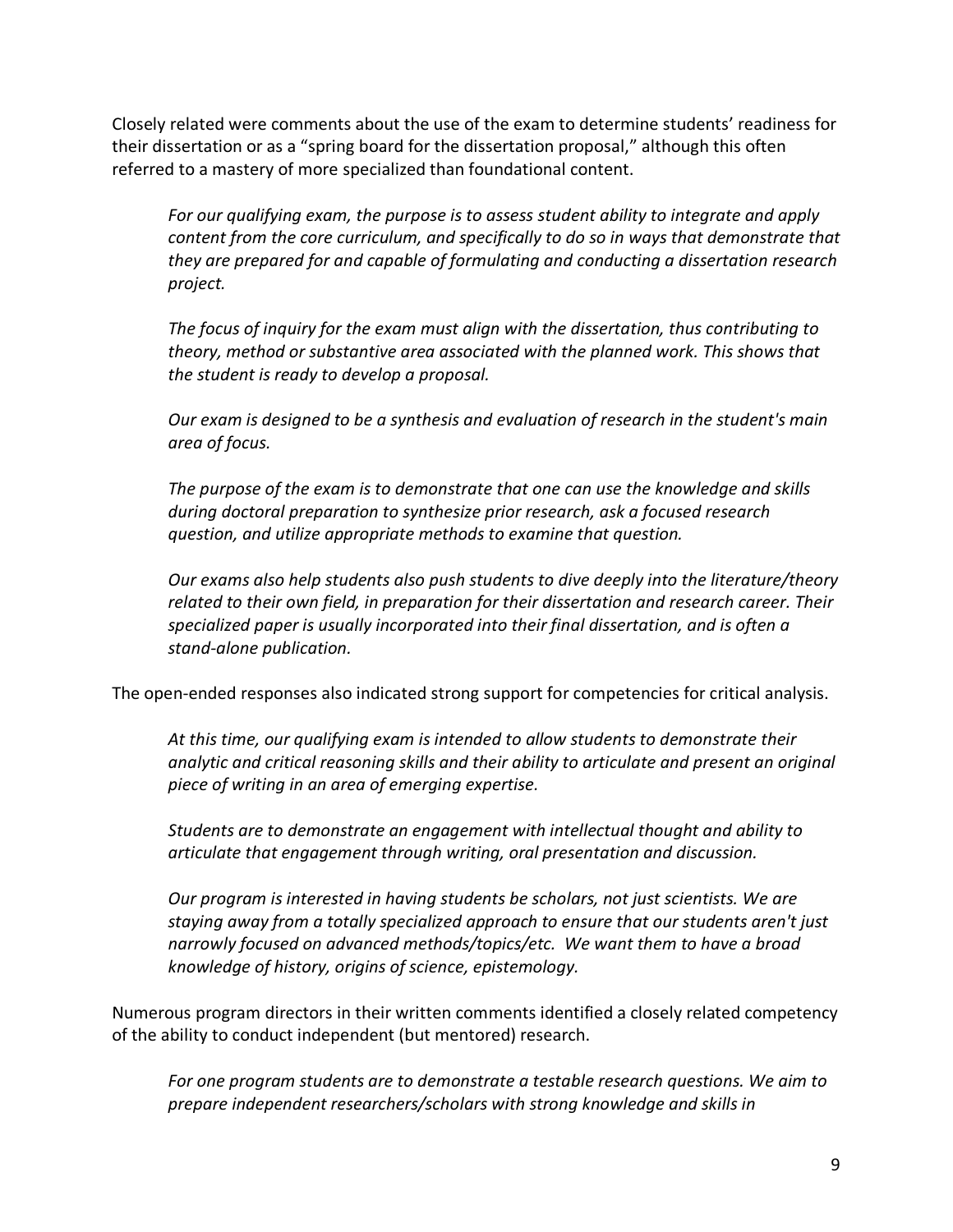*conceptual framework, methodology, and analysis. Students are to demonstrate sufficient mastery of the theoretical and empirical content in their area to suggest preparation to advance work as an independent scholar.*

*I also think that with the competitive nature of the job market and time needed to complete three paper dissertation option, it is necessary now, more than ever, to ensure that the qualifying exam both demonstrates student readiness to do independent research and leads them closer to a publication or dissertation prospectus.* 

*The exam must be completed largely independently, so this is a demonstration of independent capacity to conceptualize, write, and present one's thinking and work. It also has the intended benefit of providing students with the opportunity to develop another first-authored publication.*

It is striking that there is no mention in any open-ended responses of exam goals related to the achievement of competencies regarding equity, social justice, translational science or impact. Overall, there appears to be a disconnect between the quantitative responses and the open– ended responses in these equity- and action-driven areas.

#### **Exam Format, Process, and Feedback**

In 66% of the programs, the exam is individualized to reflect each student's specialized area of interest, whereas in the remaining programs, all students take the same exam (e.g., a common methods exam) or subsets of students take common exams in their specialized areas (e.g., all students interested in intervention science take the same intervention science exam; all students interested in public policy take a common policy exam). In programs that have more than one exam, it is possible to have a mix of both common and specialized exams. The development of exams with an individualized format may include input from both the student and one or more faculty members. When an exam is not individualized, a common question may still require students to apply concepts from their specialized area of research. In some programs, students choose particular fields that match their area of interest and respond to common questions from within those specialized subject areas.

Exams are usually taken in the second year or in the summer between Year 1 and Year 2, with some variation across programs; programs that require more than one exam often administer them at key points in the first three years (i.e., end of year 1 and beginning of year 3). Exams also vary in terms of their duration, with fewer than 20% of programs reporting the exam is taken within a day, 28% within one week, and the remainder within one semester or summer break, or in an otherwise untimed period.<sup>6</sup>

Almost all programs' exams have a written component (84%); exactly half of the programs include an oral component; and 44% require students to prepare a paper or manuscript. (These

 <sup>6</sup> Results based on n=40.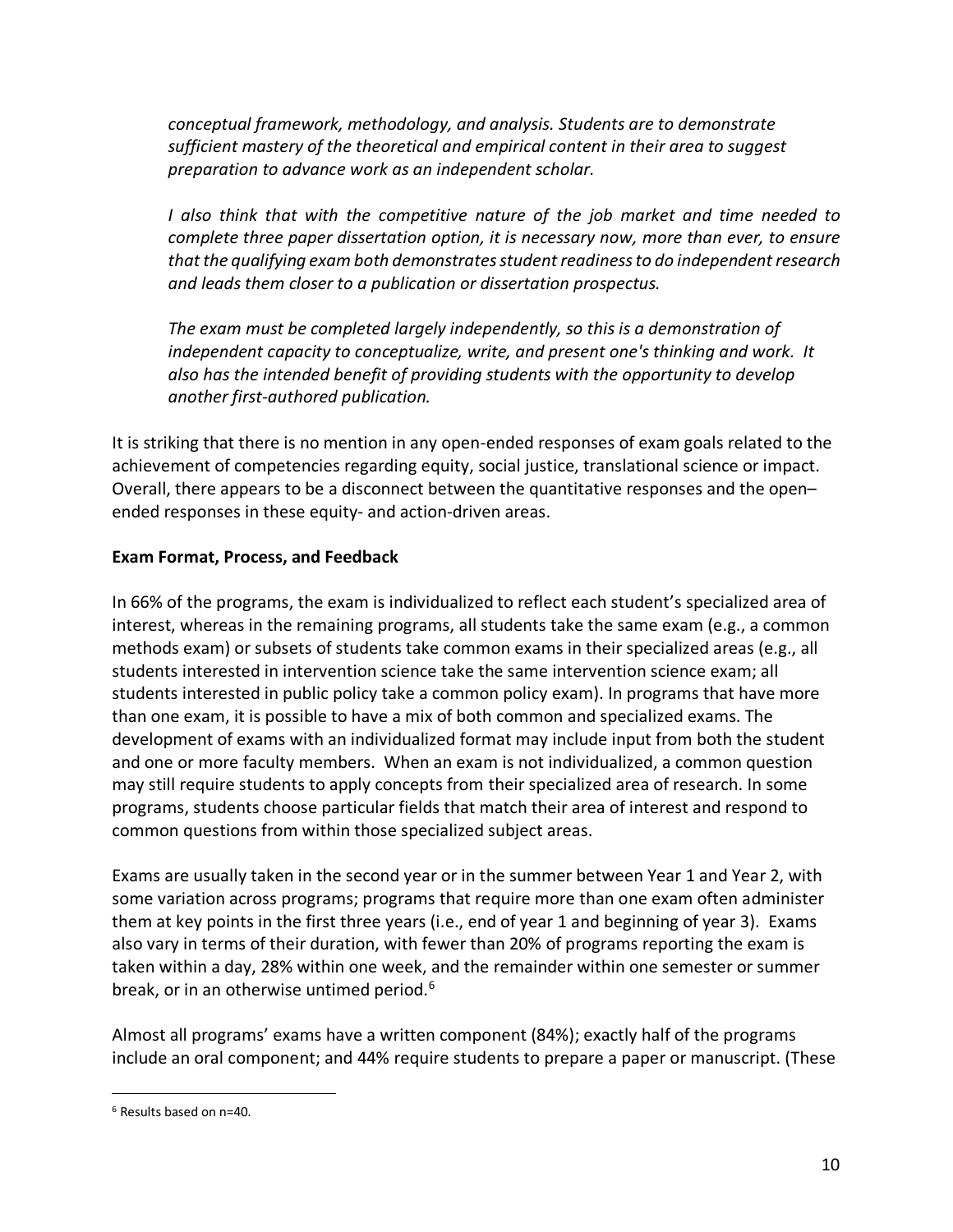categories are not mutually exclusive.)<sup>7</sup> For the majority of programs, students are provided some written feedback (72%) and 44% receive some oral feedback. However, 24% of respondents reported that their students are provided basic feedback about the outcome (pass/not pass) without substantive information about the quality of their responses.<sup>8</sup> Moreover, only two-thirds (68%) of students' faculty mentors or dissertation advisors are informed by the program of the student's results on the exam.<sup>9</sup>

The open-ended responses provide more detail about the feedback process and suggest that there are a variety of ways in which feedback on exam performance is given and utilized. Students are often required to address feedback on their written exam during a subsequent oral exam. Most frequently it is discussed one-on-one, such as with the Director or an advisor during in-person annual reviews, or with the review committee. In many instances, the feedback provides scaffolding for dissertation research or is incorporated into their dissertation, such as in the development of a dissertation proposal and the research agenda/questions to be addressed. Qualitative comments included some specific examples of how feedback is provided.

*Each student is encouraged to meet with the three members of the committee that evaluated the comprehensive exam to discuss the feedback for consideration as they develop their dissertation ideas and refine their research agendas.*

*Students receive limited written feedback (after the written portion of the exam), but extensive feedback during the oral portion. Since the examining committee includes their major advisor, who generally goes on to serve as dissertation chair, this feedback often shapes a student's next steps in working toward development of their dissertation proposal. For instance, feedback may identify an additional area of theory or advanced method in which the student then takes elective courses or an independent study.*

*The prelim at our school is typically viewed as a stepping-stone into the dissertation research, particularly since students choose the topic of their prelim (with guidance from committee to narrow and refine scope).* 

In some instances, exam feedback is a springboard for generating publications and/or conference presentations.

*Students typically convert at least one of their comps essays into publications (and feedback from committee members is meant to facilitate this).* 

*The qualifying exam process allows them to have a very real, in-person experience of what it is like to receive feedback on thinking about an independently developed paper,* 

 <sup>7</sup> Results based on n=50.

<sup>8</sup> Results based on n=50.

<sup>9</sup> Results based on n=47.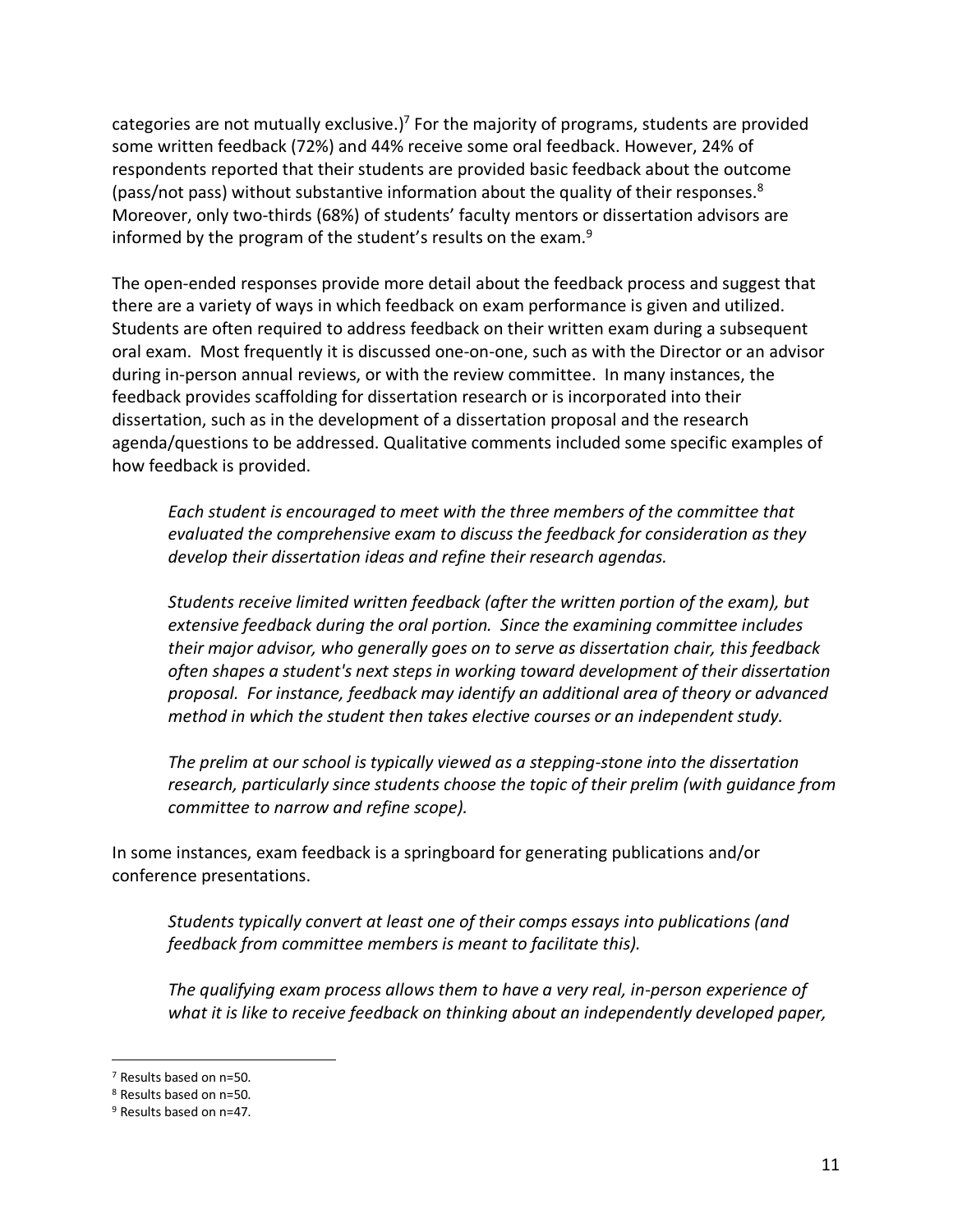*from a committee that has reviewed it. This is relevant substantively, but procedurally it is also relevant to thinking about preparing for the dissertation and/or for other kinds of written products that will be evaluated, such as other papers or grant proposals.*

#### **Consequences for Failing or Doing Poorly on an Exam**

In addition, two items assessed whether the exam aimed to identify students who may need additional support in the program and serve as a gate-keeping function and identify students who are unlikely to be successful in the program (see Figure 4). The results indicate that programs do view the exam as useful in identifying students who need extra support or who may not be successful.



#### Figure 4. Use of exams to identify students with particular needs

Note: n=45.

Respondents to the open-ended questions all noted that they have policies and procedures regarding failing or performing marginally on the exam. Many programs give the students a second or even third chance. A few programs acknowledged that it is normative for students to have to rewrite parts of the exam.

*It is fairly typical for students to have to rewrite segments of their prelim exam, but very uncommon for students to fail a revised prelim. If they fail a revised prelim, they are not permitted to try again.* 

Quality control purposes are closely related to assessing mastery of foundation content, but less frequently mentioned as an exam objective.

*We use our exam ensure "quality control"/be able to track or monitor students' performance ("gatekeeper function"), although exams are rarely used to remove someone from the program*

Several programs referred to the expectations of their University's Graduate School related to ensuring the quality of graduates from the institution.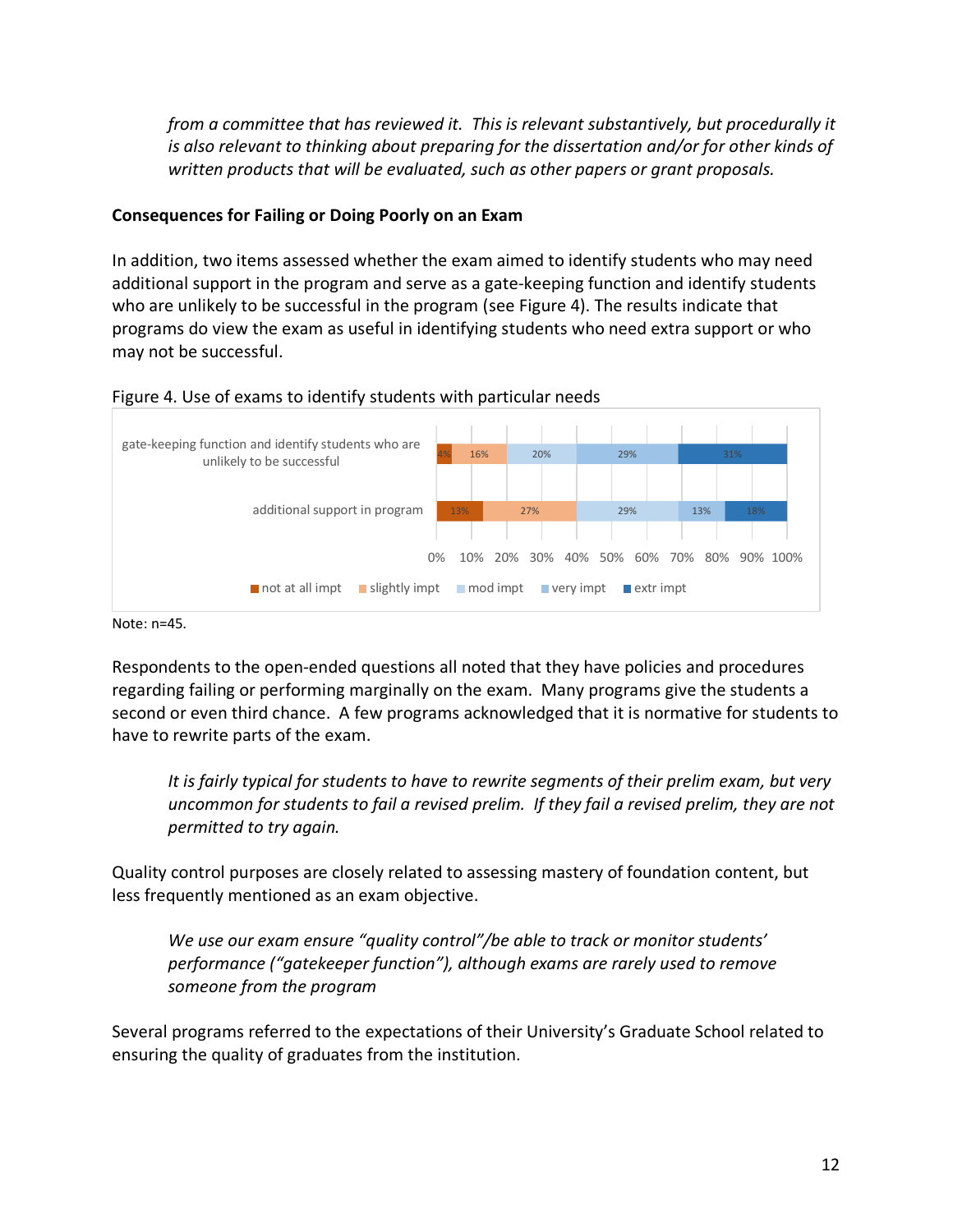*Our exam is an important milestone. If a student is not developing competence, we do a disservice by allowing her/him to progress through the program. At the university level, we are required to monitor progress and propose program improvement. Such exams serve a critical role in our ability to monitor/track student learning and their ability to translate learning beyond the confines of individual classes.* 

The quantitative data indicate that almost all programs (87%) allow at least one retake should a student fail the exam.<sup>10</sup> But a small number dismiss a student immediately under certain conditions related to performance.

*Failing all three parts of the exam leads to immediate separation from the program. If a student fails two parts, a leave is required with subsequent successful retaking of the two parts in order for a student to remain in the program. If a student fails one of the parts of the exam, they must retake that part of the exam several months later and pass it in order to remain in the program.* 

*If they fail outright, they are dismissed. If they are asked to revise, they have 1 month.* 

*There are four possible outcomes to our written exam: pass with high standard, pass, pass with revision, or not passing. In the case of the third option - pass with revision - the student is given an opportunity to revise their submission over the course of two weeks,*  in response to substantive feedback from their three-person review committee. In the *case of a not passing decision, the student can be given the option to repeat the exam the following year. Only one repeat option is allowed.* 

The open-ended responses suggest that many programs allow two to three retakes, with some programs allowing up to one year for the student to meet exam expectations. In some instances, there is a more flexible and protracted process of providing additional feedback and mentoring or "counseling out" a student. These processes may vary with whether the product is a paper to be published or a more traditional exam format.

*For the comprehensive exam, student with marginal pass may be "counseled out." For the qualifying exam, because it is paper format suitable for publication, student will be asked to keep reworking it until it meets committee expectations/standards. In rare instances, students may realize that they no longer want to pursue a doctorate.*

Most programs acknowledge that it is highly unusual for a student to be dismissed because of poor performance and suggest that high admission standards mean that dismissal should be rare.

*I think if the exams serving a gatekeeping function, that this is an indication that something is not right about our program. We either admitted students who were not* 

 <sup>10</sup> Results based on n=47.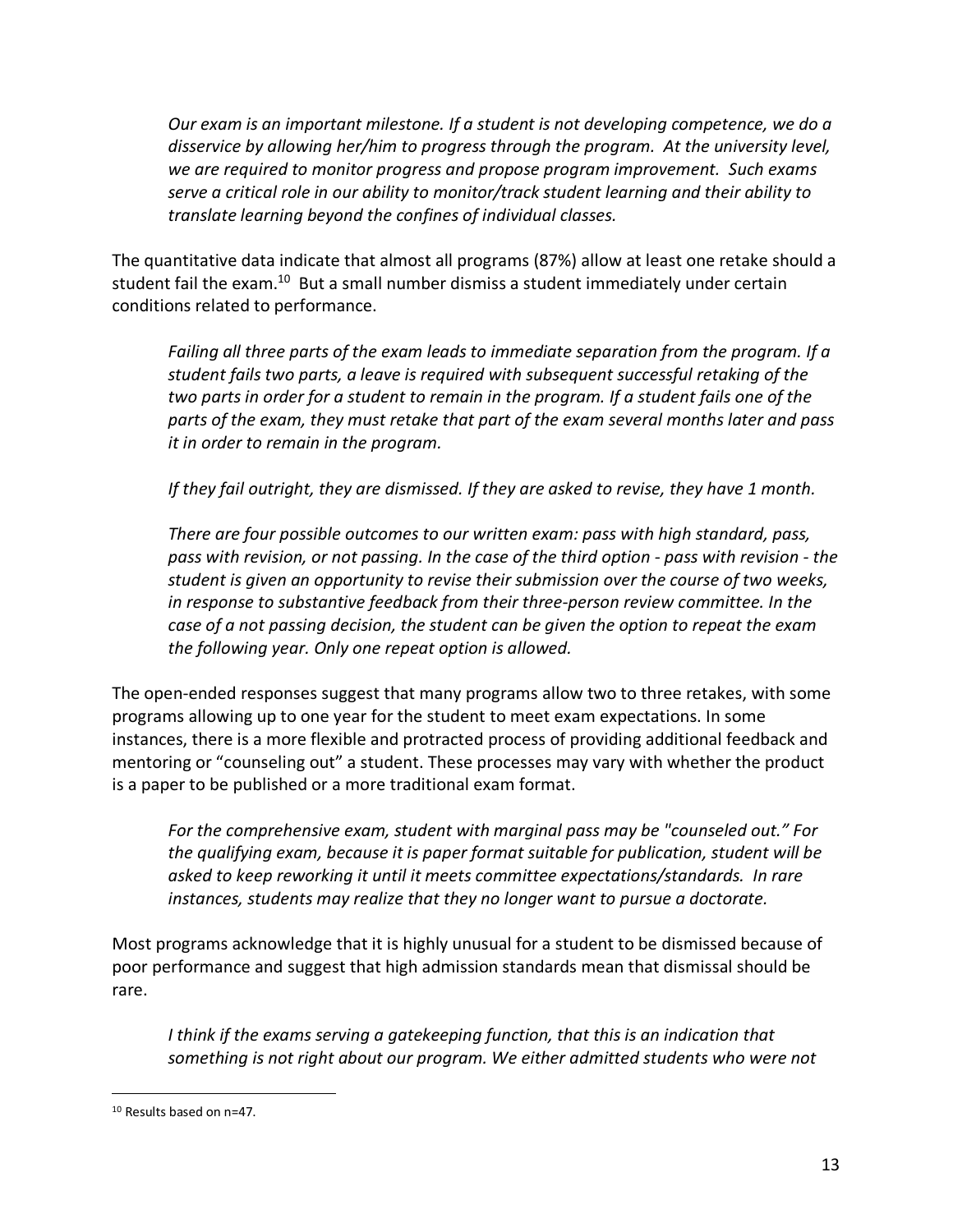*prepared for doctoral work or there were unexpected personal issues that got in the way for the student, and we were not able to do anything to help the student get the resources to overcome these issues. If all goes as it should, students should be well prepared for exams and pass them on the first try. We had some problems several years ago with admissions and are working to rectify our processes.*

#### **Evaluation of Exam Effectiveness**

As noted above, an impetus for the survey was a sense of some frustration and dissatisfaction among GADE members about how well their exam served its intended purposes. Two questions about respondent satisfaction were asked:  $11$  one to gauge overall satisfaction and one to assess satisfaction with student performance on the exam. As illustrated on Figure 5, the majority of respondents were satisfied with the exam based on responses to both questions; however, about 25% of the sample reported overall dissatisfaction and dissatisfaction with student performance and outcomes on the exam.





Moreover, as illustrated in Figure 6, the majority of respondents agreed that the exam successfully measures the intended competency goals and that students acquire valuable knowledge and skills as a result of exam preparation. The minority (23%) of respondents perceived the exam as an unnecessary hurdle that may impede student progress.<sup>12</sup>





Note: n=44.

11 Results based on n=48.

<sup>12</sup> Results based on n=44.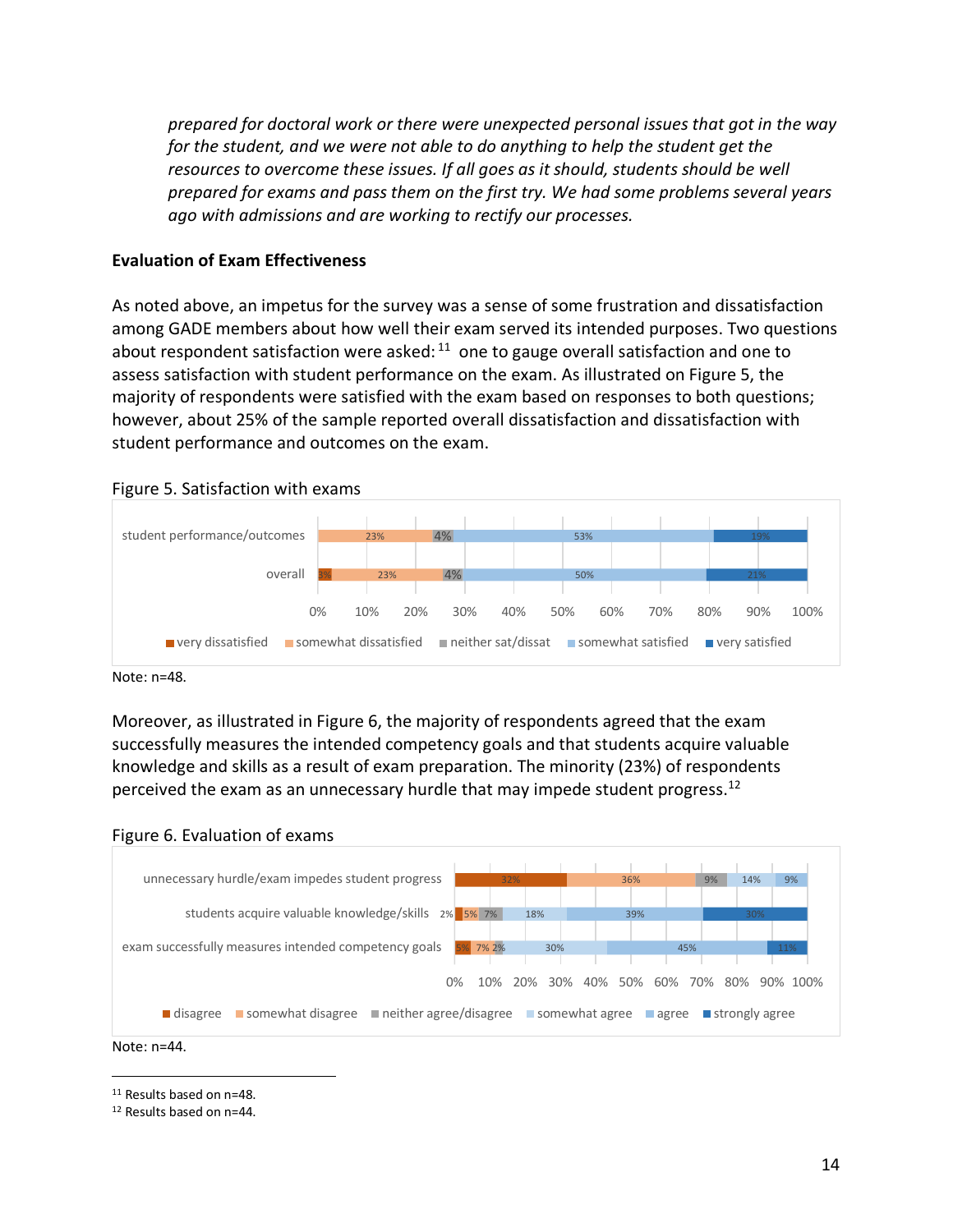#### **Exam Modifications**

Finally, respondents were asked about several aspects of the exam that they would like to modify if they had the opportunity to do so. Nine areas were queried in the closed-ended survey items<sup>13</sup> and each allowed for an open-ended explanation. In figure 7 these are presented separately for qualifying and comprehensive exams. Respondents from programs that have more than one type of exam were allowed to respond in each of the nine areas for both exam types.

- Exam content and format. 46% of respondents with a comprehensive exam and 52% of respondents with a qualifying exam reported that they were interested in modifying the content of the exam if given the opportunity and 39% and 49% respectively of respondents with a comprehensive and qualifying exam would like to modify the format of the exam.
- Student preparation. 43% of respondents with a comprehensive exam and 31% of respondents with a qualifying exam would like to modify the process by which students prepare for the exam.
- Exam purpose. 32% of respondents with a comprehensive exam and 39% of respondents with a qualifying exam would like to modify the purpose of the exam.
- Exam expectations. 29% of respondents with a comprehensive exam and 38% of respondents with a qualifying exam would like to modify their exam's expectations.
- At least 25% of the sample reported that they would like to modify their exams in at least one of the other areas queried (e.g., feedback, faculty burden), with two exceptions: Only 18% of respondents with a comprehensive exam were interested in modifying the time point in which the exam is taken and only 14% of respondents with a qualifying exam were interested in modifying the amount of time students are given to complete the exam.

<sup>&</sup>lt;sup>13</sup>For ease of interpretation, we collapsed strongly disagree, somewhat disagree, and disagree together, and strongly agree, somewhat agree, and agree together into one category each.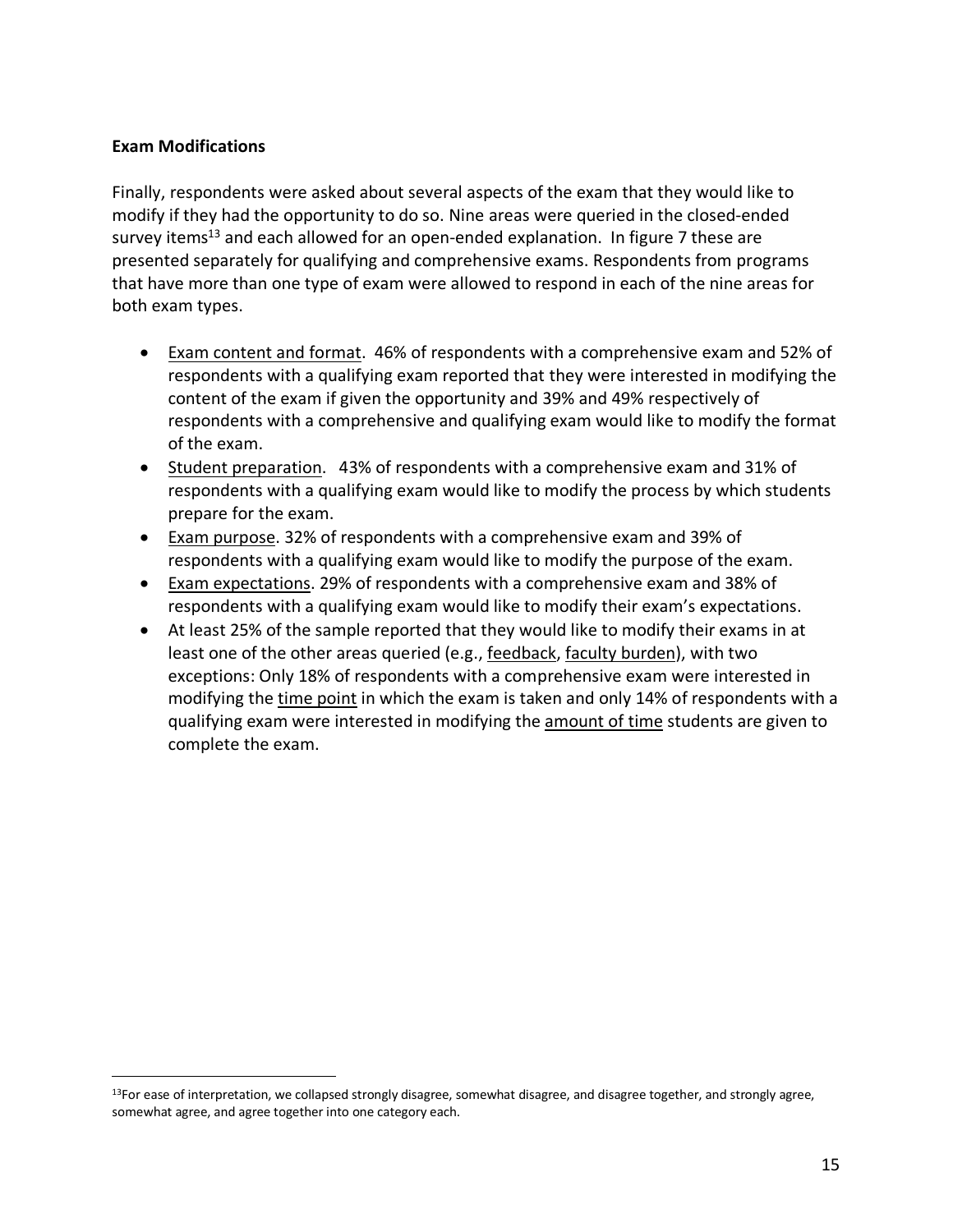

### Figure 7. Preferences to modify exams

Note: n=29 for qualifying exam; n=28 for comprehensive exam.

Responses to the open-ended questions indicated that several programs were changing their exam goals and structure or questioning the effectiveness of their current format.

*It seems every 5 years or so there is a prompt to re-evaluate and change what we do in this regard. We've had comprehensive exams, qualifying papers and integrative/comprehensive exam.* 

*We made major revisions to the exam a few years ago on grading, which reduced burden on our faculty enormously. Our biggest hurdles is that we'd like to have students take them during summer after 2nd year, but we can't because the university would require them to be enrolled, yet their funding doesn't cover summer tuition. So they go*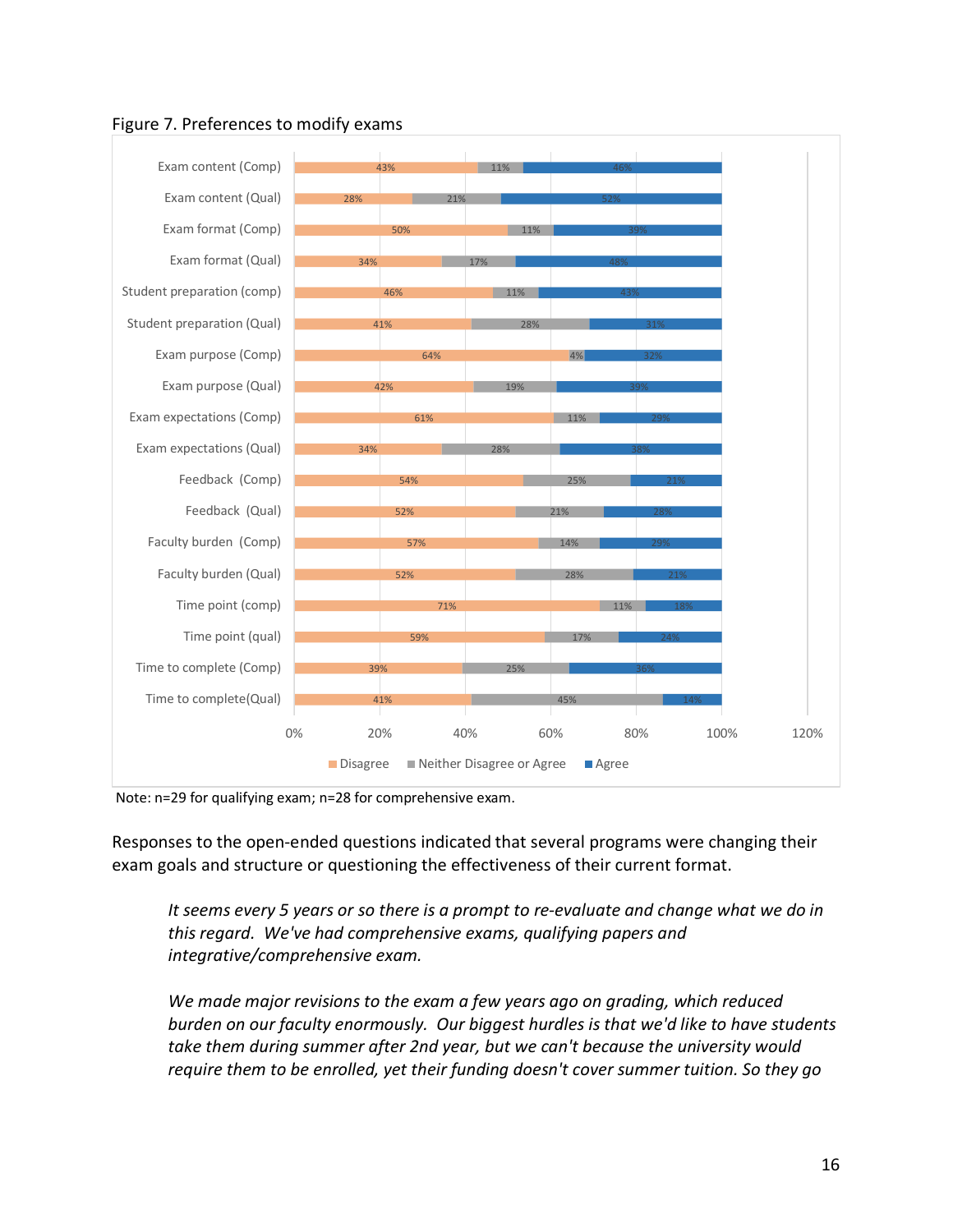*from May until October just studying for exams (while doing other things). But it can put students who are making great progress somewhat back.* 

*We changed the timing and process of our exam in the past few years. The former exams were individualized and were given when a student completed an "integrative paper." Many students took well over a year after finishing course work to complete the paper, and more than two years after completing course work to take the exams. Exam quality and grading standards varied by student. We got rid of the paper. We now give exams two times per year and most students take it in December of Year 3. Exam quality is more easily monitored and has improved. All students receive the same exam questions, but most questions ask students to apply concepts to their own research areas, so exam responses vary. So far, we are happy with our new exam process.* 

*An issue is that we have many guidelines and expectations for the exam, and we have these in writing in our student handbook--but some students and advisors don't read the handbook, and advisors have often assumed we conduct exams as in their own doctoral studies. In one instance, social work content was not incorporated at all and the student had to re-do the exam. I recently offered a seminar for students/faculty to better review expectations and strategies, and plan to offer this again in the future.* 

Overall most respondents appear to be generally satisfied with their exam goals and structure, but may nevertheless seek ways to improve it.

#### **Conclusion**

To our knowledge, this survey is the first to assess the structure, process, and perceived strengths and weaknesses of the comprehensive exams in social work doctoral programs. Given the important role of GADE in promoting and supporting academic excellence, supporting new and emerging programs, and in providing relevant and comprehensive education for the next generation of social work scholars and educators, the information from this survey is likely to be of relevance to GADE members and others interested in social work doctoral education.

The results indicate that social work doctoral exams have a wide range of formats and structures, and feedback mechanisms operate in diverse ways across programs. Commonly applied labels ('comprehensive exam' and 'preliminary exam') are not terms used the same way by all programs. Thus, these terms may not be useful ways to categorize program exam types nor do they meaningfully differentiate the exams that programs require of their doctoral students. Despite these labeling differences, there is wide agreement around pedagogical intentions and learning goals across programs. Across most programs the existing exam structures are believed by directors to assess students well in terms of their knowledge and competencies related to research methods and ethics, critical thinking skills, and competency to conduct independent research. The qualitative data highlight the importance of these areas and provide some important nuance about how program directors think about the purpose and goals of their exams. Whereas in response to the closed-ended items there was agreement that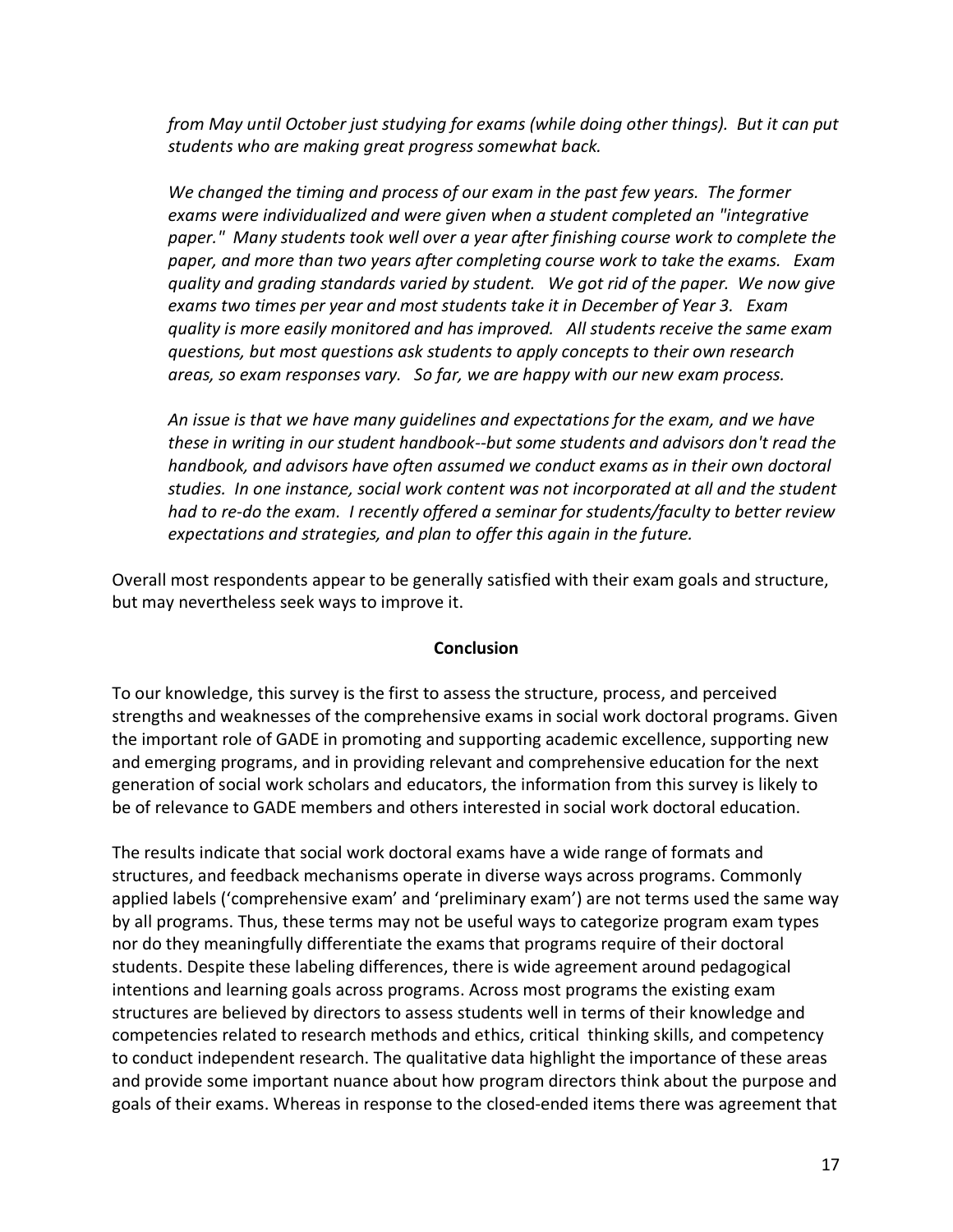social justice and action-oriented goals were important to the pedagogical purpose of the exam, these themes were not underscored in open-ended responses. Perhaps, these goals reflect implicit but not intentional exam goals; or, perhaps they are characteristic of overarching program intentions that may be less specific to the exam itself. This inconsistency between the quantitative and qualitative findings deserves additional study. Finally, most program directors expressed overall satisfaction with their exams and the majority also did not report a desire to modify the exam requirement of their doctoral program. During our summer working group conference calls, we learned that several programs were either in the process of modifying their exams or had recently made significant changes to them. Thus, some of the satisfaction that we observe in the survey data may reflect these recent program modifications. Even so, an important share of program directors who responded to the survey did identify particular aspects of the exam that they would like to change, reflecting some of the dissatisfaction with exam goals, structure, and process that fueled this initiative and the GADE working group that formed in the Spring/Summer of 2018. We hope that this survey will provide a starting point to guide exam reform for those programs that seek to modify aspects of their exam moving forward.

Importantly, the study has several limitations. The majority of GADE members responded to the survey, but of course the results are not generalizable to the full GADE membership or to program directors who are not GADE members. Demographic data were not collected on the respondents and only limited information was collected about the programs themselves, limiting our ability to determine the ways in which the sample may be different from the population as a whole. This concern extends to our inability to distinguish with certainty whether programs represented in the survey grant PhDs or DSWs. Moreover, our results are shaped by our data collection method. Our choice to administer a brief, on-line survey, in lieu of conducting in-depth interviews and/or review program materials, necessarily limits the depth and nuance of our conclusions. Finally, the responses represent the views of program directors, which likely vary in important ways from faculty as a whole, students, and other program administrators. Future research would benefit from gathering information from this more diverse set of stakeholders. In regard to student perspectives, it would be helpful to understand the views of a wide-range of students, for example those who did and did not have positive experiences, including some who may not have passed the exam.

As a first step in sharing some of the survey's preliminary findings, a special session was held at the January 2019 annual meeting of the Society of Social Work and Research (SSWR).<sup>14</sup> The purpose of this roundtable was to discuss survey findings related to the role of the exams in preparing doctoral students to use scientific evidence to contribute to evidence-based practice and policy and to promote social work advocacy and social justice. The session's discussion echoed many of the same themes reflected in the larger survey results described above; namely, that multiple pedagogical intentions exist for the exam including critical thinking (synthesizing literature to uncover what's known and not known in a particular area of study), expert critiques of current literature (does the student know and apply knowledge of methods

 <sup>14</sup> Roundtable participants included Paula Nurius, Margaret Thomas, Elizabeth Aparicio, Nancy Hooyman, Julia Henly.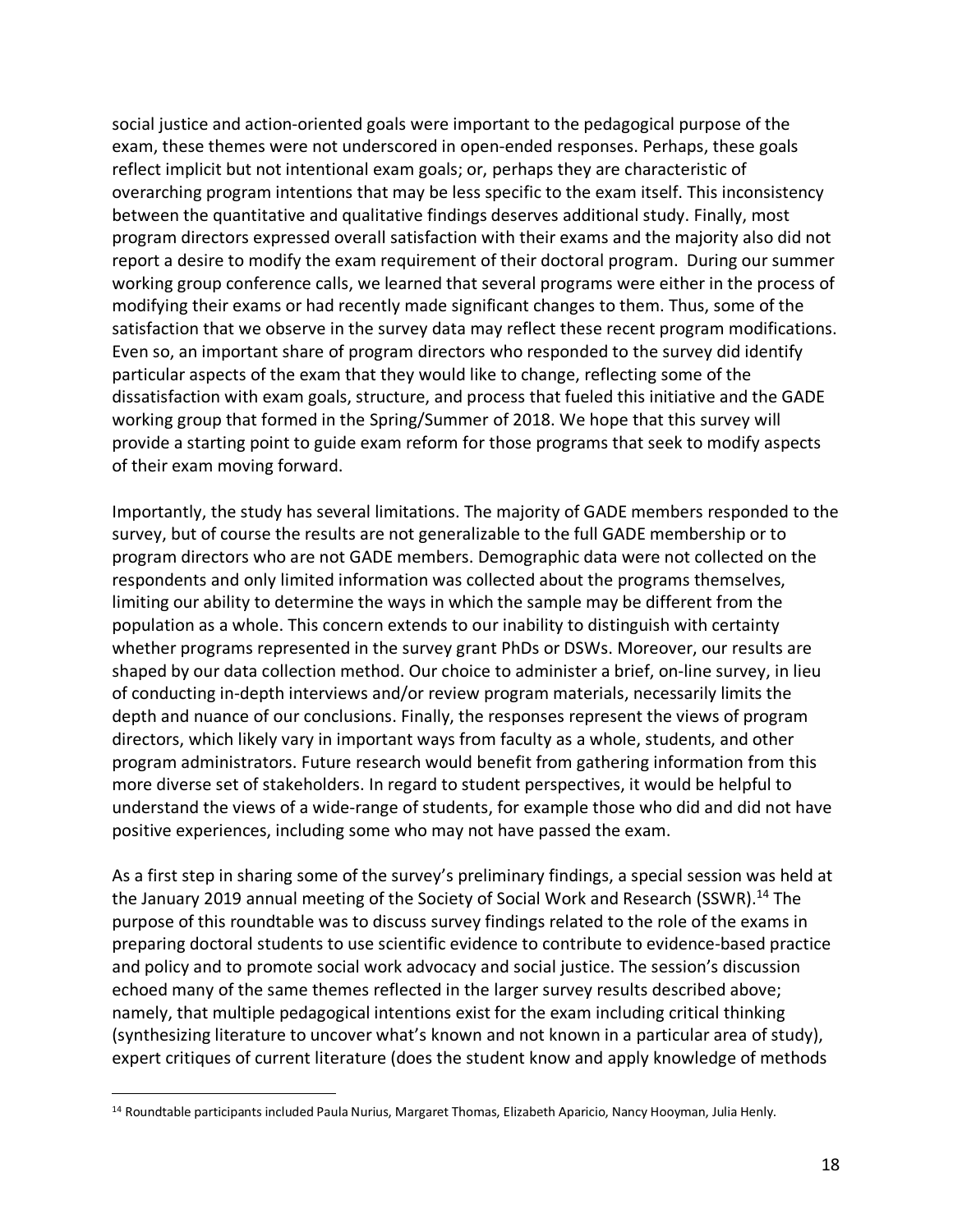to critique the state of evidence in an area?); and developing well-informed research questions and hypotheses to address gaps in an area of study. In addition, a lively conversation unfolded regarding the extent to which programs take time to deliberate about the purpose of their exam and how well it is communicated to students. Many audience participants expressed that their programs must do better on both fronts – explicating exam purpose and goals and sharing this information with students. Moreover, audience participants also noted the importance of clarifying how a program's exam ties into the other training aspects of the program (e.g., what is the program's "arc of opportunities" and where does the exam fit?). While satisfaction was expressed by many survey respondents, the SSWR roundtable discussion called for action on the side of programs to i) reassess the underlying purpose and goals of their doctoral exams, ii) consider how the exam can best meet these aims within the broader program structure and requirements, and iii) clearly communicate the purpose and goals of the exam to students. Questions posed in this SSWR session related to this issue include:

- What can we reasonably achieve through the exam?
- What other opportunities exist in the program (i.e., courses) that also achieve overall program goals? How does the exam factor into the overall program goals?
- What are our *intentions* and *assumptions* about the purpose and structure of the exam? Why do we do what we do?
- How could the exam be a useful product (i.e., a publication, grant proposal)? Can it be practical and promote/assess competency development?

Student participation in the roundtable was invaluable. As a result of this dialogue, we recognize that a notable limitation to the survey is that students' perspectives and experiences were not assessed, which we believe should be an important aspect of any program's assessment of the doctoral exam process and a critical step for programs seeking to modify their exams and/or communicate more clearly their purposes to students.

#### **References**

- Cassuto (2012). The comprehensive exam: Make it relevant. *The Chronicle of Higher Education,* March 4, 2012. Retrieved from https://www.chronicle.com/article/The-Comprehensive-Exam-Make/131012
- Giordano, P.J., Davis, S.F., Licht, C.A. (2012). *Your graduate training in psychology: Effective strategies for success.* Thousand Oaks, CA: Sage Publications.
- Lightfoot, E. & Beltran, R. (2016). The GADE Guide: A program guide to doctoral study in social work. St. Paul, MN: The Group for the Advancement of Doctoral Education in Social Work.
- Rossman, M.H. *Negotiating graduate school: A guide for graduate students.* Thousand Oaks, CA: Sage Publications.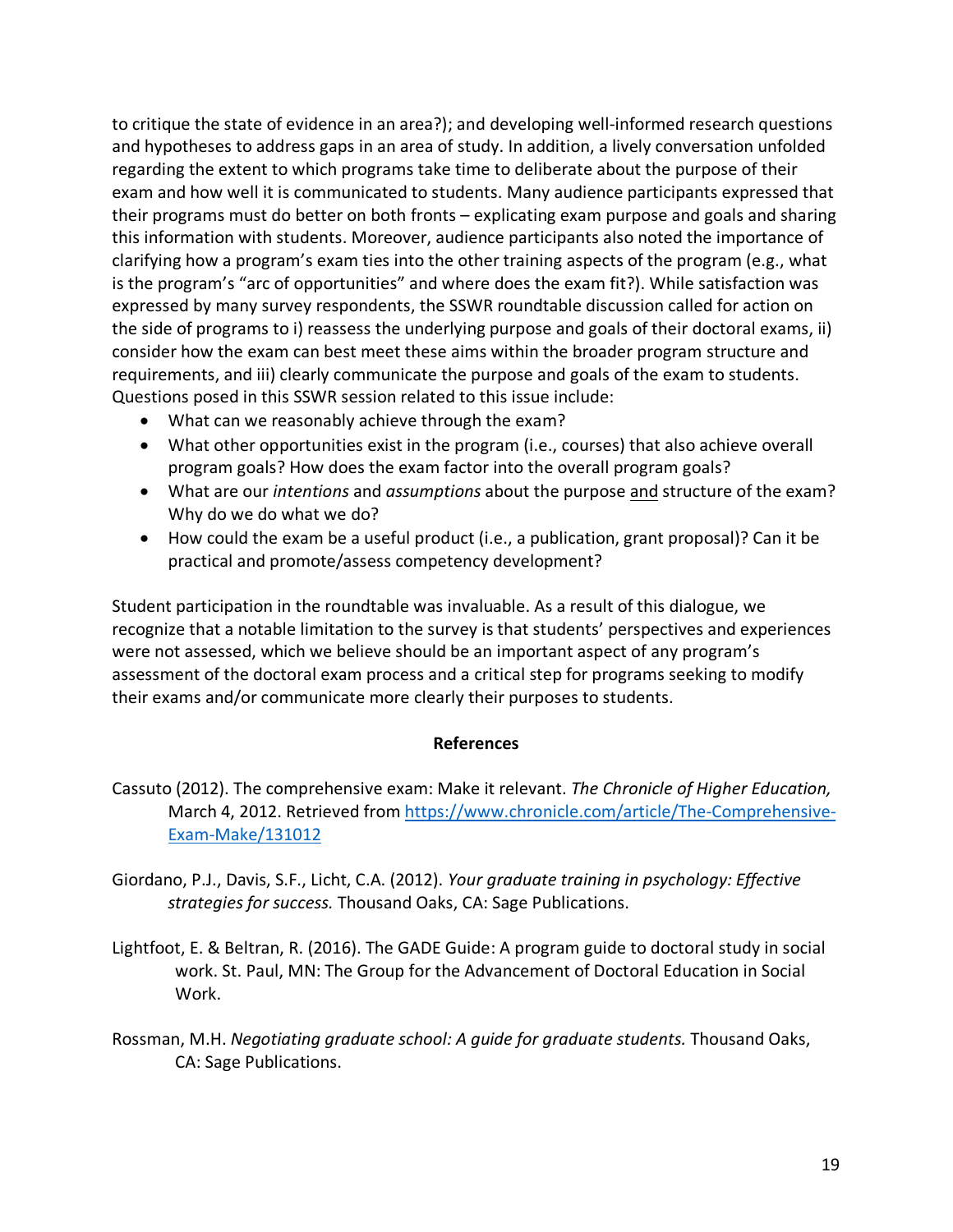#### **Background and Impetus for the Survey**

The successful completion of a comprehensive or qualifying exam prior to candidacy is an important milestone for students enrolled in most academic programs leading to the PhD. However, despite the importance of these exams in terms of their gatekeeping role and relevance for the formation of emerging scholars, few national-level discussions have taken place among graduate educators on the purpose, format, and content of these exams in graduate education. Cassuto (2012) has argued that these exams serve an important role in the assessment of knowledge and competency in specific academic fields. However, he further notes that the exams may serve different purposes, described in terms of 'looking backward' (assessing knowledge of the field based on coursework) or 'looking forward' (assessing competency to advance through the dissertation). Giordano (2012), in a discussion of comprehensive exams in psychology, further emphasizes diversity in the format and purpose of these exams, noting that wide variation can occur by program as well as by mentors within programs. Although some texts (e.g., Rossman, 2002) discuss comprehensive exams as part of a broader effort to advise graduate students on strategies for doctoral program success, relatively little attention has been paid to critical review and discussion of the larger role of these exams in graduate education. The Group to Advance Doctoral Education (GADE) has a mission focused on promoting academic excellence, advancing the quality of doctoral student research in social work, and providing guidance and direction to new and emerging doctoral-level social work programs (Lightfoot & Beltram, 2016). Given this mission, and a limited focus on exam issues in doctoral social work education to date, further assessment (or exploration) is clearly needed on the purpose and content of the comprehensive and qualifying exams in PhD social work programs in order to enhance GADE member programs and student outcomes.<sup>1</sup>

As a first step in addressing this gap, Nancy Hooyman conducted a pilot survey among a nonrandom sample of 14 social work doctoral programs in March 2018. The preliminary data obtained found wide variation in the name, format, content, timing, and grading and retake options. From the responses and subsequent discussions, it was readily apparent that a number of GADE members were not satisfied with their current exam structures, and were eager to learn about the experience of other programs as a means of enhancing exam quality and relevance. Further informal discussions of these issues took place at the 2018 GADE Annual Meeting, and several GADE members indicated that they were interested in participating in a working group related to qualifying and comprehensive exams. These members, who represent a range of social work PhD programs across the United States, met by conference call in May 2018 for an initial discussion of issues and questions concerning doctoral program comprehensive and preliminary exams. The conversation was continued during another conference call in July 2018. These discussions revealed wide variation across exams in terms of purpose and content. In a similar way to the arguments advanced by Cassuto (2012), one of the committee members identified a useful distinction between exams focused backward with an eye toward assessing competency, and those focused forward with the aim of securing

 <sup>1</sup> This report focuses primarily on research-based programs, especially that grant a PhD. The report does not consider the role of exams in DSW programs. It is recognized that this would be an important topic for future study.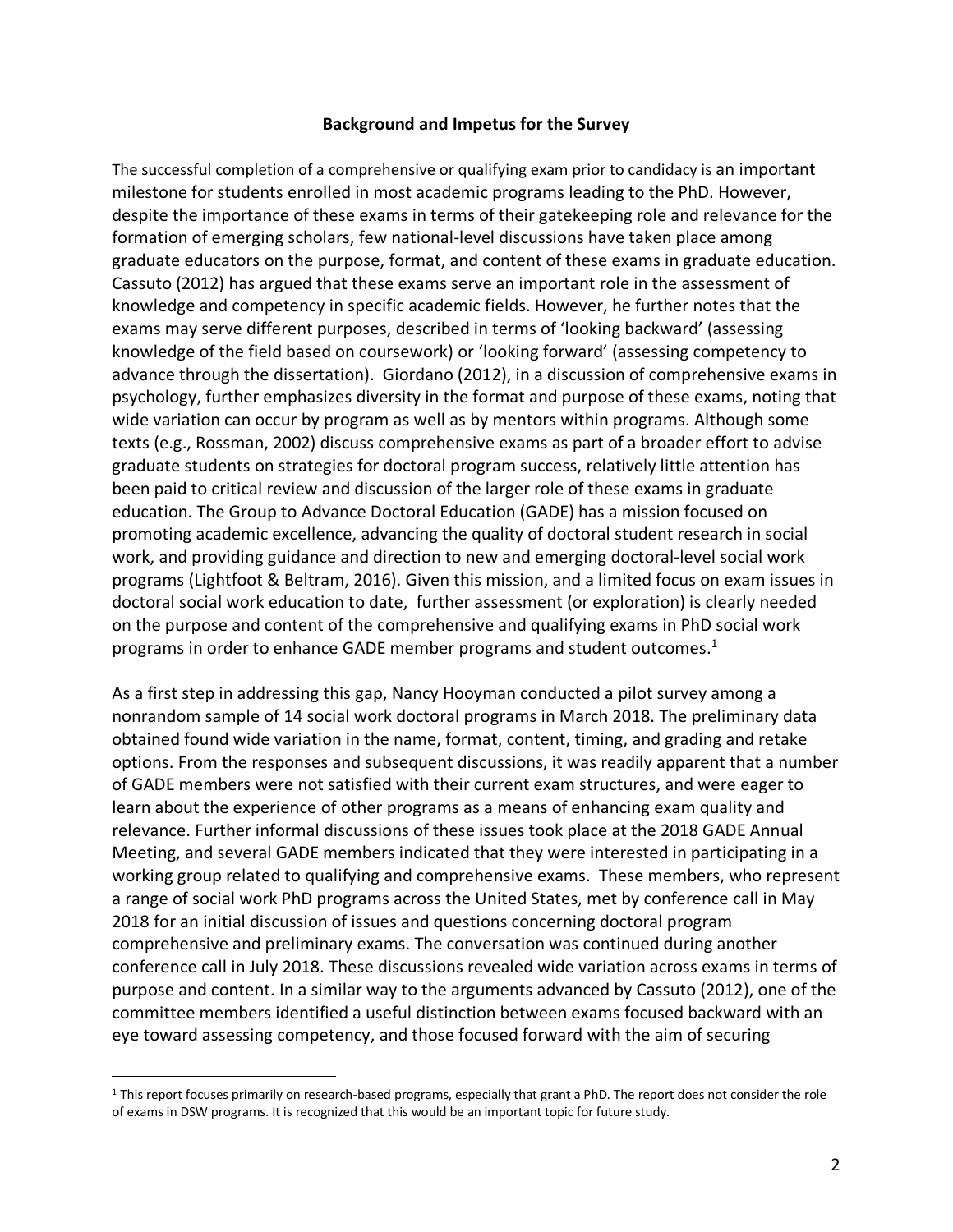specialized knowledge that will facilitate progress toward the development of a dissertation. Group members related that there were a range of exam goals and formats in their doctoral programs. Some members also expressed frustration and dissatisfaction about the effectiveness of their exams in attaining pedagogical goals. In addition, some members were interested in making modifications to their exam formats, but uncertain about how to proceed and what changes would be most helpful for students. The group made the decision to survey the doctoral directors from GADE member programs to collect systematic information about the exam purpose, structure, and content, as well as director perceptions of what works and does not work in terms of exam structure and processes. A subgroup of members – Julia Henly, Nancy Hooyman, Faith Hopp, Cassandra Simmel and Anne Williford – developed an online survey to assess these domains. This report summarizes the results of that survey.

#### **Sample and Procedures**

The survey was distributed to all programs represented on the GADE Listserve in September 2018 through an on-line Qualtrics platform. After being contacted three times to encourage directors to complete the survey, 50 did so.<sup>2</sup> Not all respondents answered all questions, so the response rate varies slightly across items. The vast majority of programs represented in the survey are full time (81%) or have both full and part time programs (13%). Most of the programs were judged by the respondent to be "research intensive" (69% strongly agree; 27% somewhat agree). $3$ 

The survey instrument consisted of both quantitative and qualitative components (see Appendix for complete instrument). It included 26 general questions (some with several subitems) that addressed topics related to exam type(s); purpose and goals; administration; evaluation of effectiveness; and desire for exam modification.<sup>4</sup> For open-ended questions, respondents were asked to provide written comments to four questions regarding the exams' purposes, consequences of poor student performance, how students incorporate feedback from the exam, and anything else that the respondent wished to add. The majority of the respondents (41) included written comments.

#### **Results**

#### **Exam Type**

The survey asked respondents to indicate if their program required doctoral students to take a "qualifying," "comprehensive," "both," or "other" type of exam (see Figure 1). Overall, 13 programs (26%) reported having a qualifying exam only, 23 programs reported a

<sup>&</sup>lt;sup>2</sup> 54 individuals responded to the Qualtrics survey by clicking the link; however, in four cases there were no data recorded suggesting that the respondent chose not to complete the survey after opening it. In November 2018 there were 89 members of GADE, 79 PhD programs and 10 DSW programs. This suggests a 56% - 63% response rate (depending on whether DSW programs are considered part of the study population.)

<sup>3</sup> Unfortunately, a question regarding whether the program was a DSW or PhD program was not included. However, all but one program reported to be research intensive.

<sup>4</sup> The instrument accommodated programs that require students to take more than one exam. In these cases (n=9), the respondents answered the relevant questions separately for each type of exam.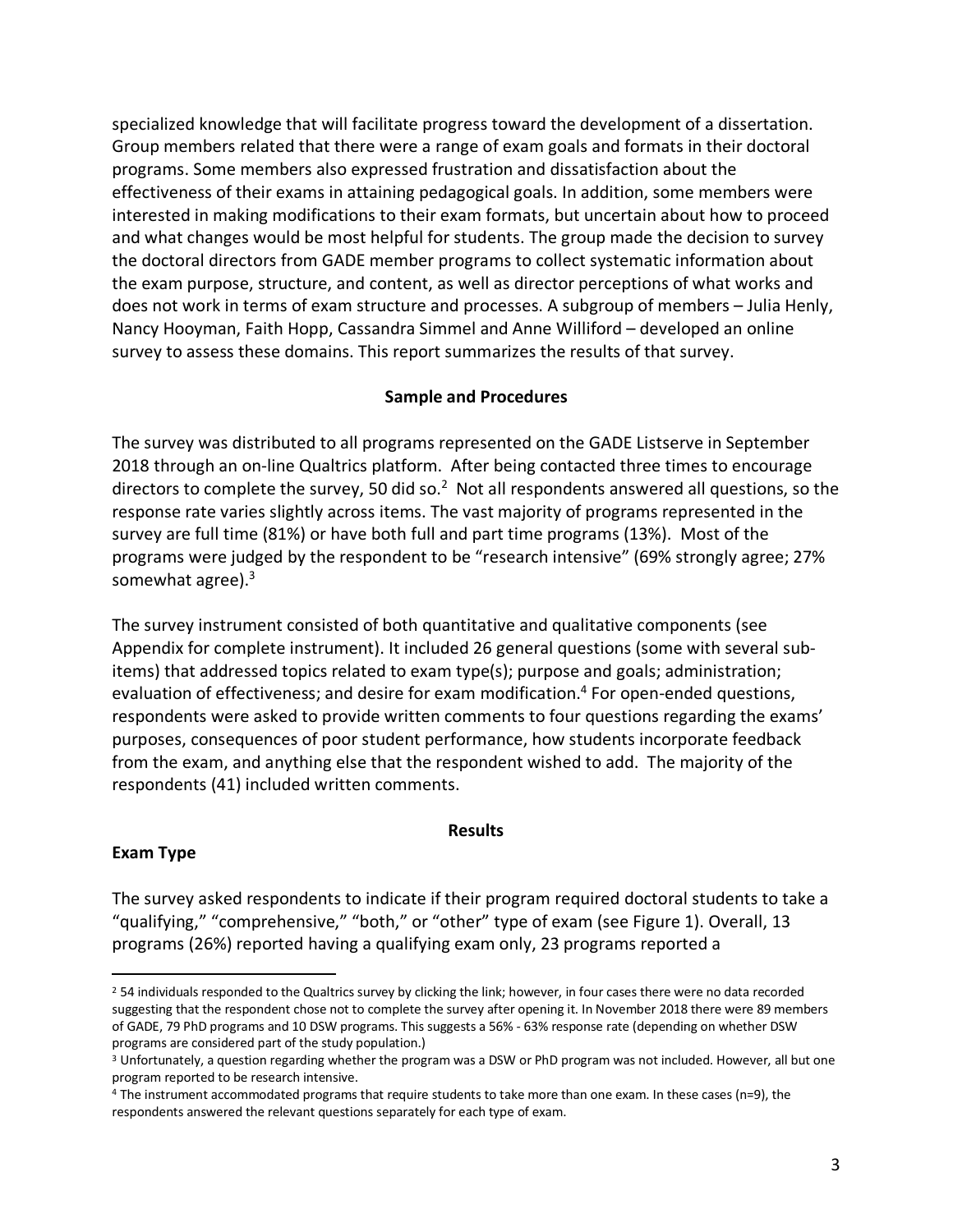comprehensive exam only (46%), and nine programs reported both a qualifying and a comprehensive exam (18%). The remaining programs reported that they have another type of exam, such as a paper, or that the classification is unclear or not meaningful. Importantly, although most programs were able to classify their exam type in response to the survey item, we found that these names do not necessarily distinguish distinctive exam types, an issue that was raised by respondents in open-ended comments.<sup>5</sup> Moreover, some respondents who reported their program as having one of the two exams did not consistently respond to subsequent survey items according to the classification. This lack of distinction between exam types has implications for how we present the data. In particular, for most of the items, we did not analyze the data separately by exam type and report overall statistics instead.



Figure 1. Exam Type

Note: n=50.

#### **Pedagogical Intentions of Exams**

A series of 11 questions were asked about exam purpose, with the following lead-in text: *In consideration of the primary pedagogical intentions of your doctoral program's exam(s), how important are each of the following?* 

Nine of these 11 items addressed three key areas related to knowledge, critical thinking, and impact:

- 1. **Knowledge of basic competencies.** Three items related to broad knowledge of the social work discipline and in specialization areas, as well as preparation for the dissertation process.
- 2. **Competencies in critical analysis**. Two items address critical thinking skills and competency in critical use of scientific evidence in order to assess cross-cutting competencies that may indicate student ability to think analytically.
- 3. **Competencies to conduct research that has impact and is actionable.** These four questions assess whether the exams are meant to prepare students to conduct high

 <sup>5</sup> For example, one respondent noted that "comprehensive" exams typically cover three major areas of program content and thus have the purpose of checking that students are sufficiently well-versed across the program curriculum. At the same time, the exams are "qualifying" in that students are required to pass all three exam components in order to qualify for continuation in the doctoral program.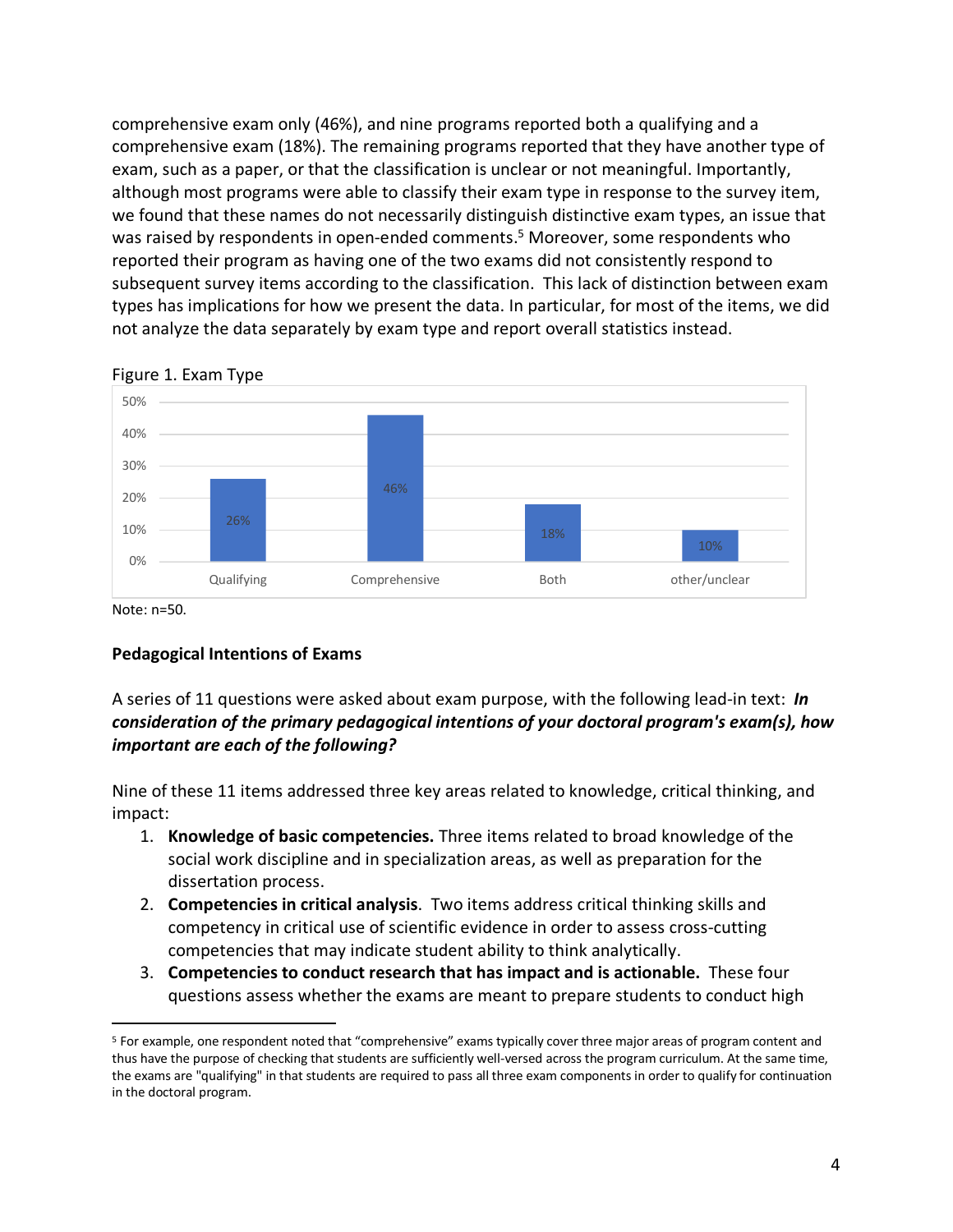impact research that matters (e.g., is consistent with ethics and values of social work; advances social work's equity and social justice aims; and to use research for the purpose of social change and translation to policy, practice, and/or community impact). The fourth item asked about the extent to which the exams are explicitly designed to address the Social Work Grand Challenges, which are themselves aspirational in their change mission.

Overall, the vast majority of respondents thought all but the Grand Challenges question represented important pedagogical intentions of their exams (see Figure 2). The exams are meant to assess competencies in basic social work knowledge (foundational and specialized); over 80% of respondents rated these items to be moderately to extremely important. There is even more agreement that the exams intend to assess competencies in critical analysis – no one felt these were unimportant aspects of the exam. Regarding competencies for impact and action – once again, there was wide agreement of the importance of these, especially to assess doctoral students' competencies to conduct high impact research that is consistent with social work ethics and values, but also for the more change-focused items, such as the equity and social justice mission, social change, and translational research.

As noted above, only the question related to the Social Work Grand Challenges is ranked as not particularly important as a pedagogical intent of the exam. This does not mean that the profession's grand challenges are judged to be unimportant by doctoral programs or that the exams do not ultimately help prepare students to do work that contributes in important ways to one of the grand challenges. Rather, the finding suggests that for the most part our doctoral exams are not intended to directly teach (or gauge mastery of content related to) the profession's grand challenges.



#### Figure 2. Pedagogical Intentions of Exams

Note: n=45.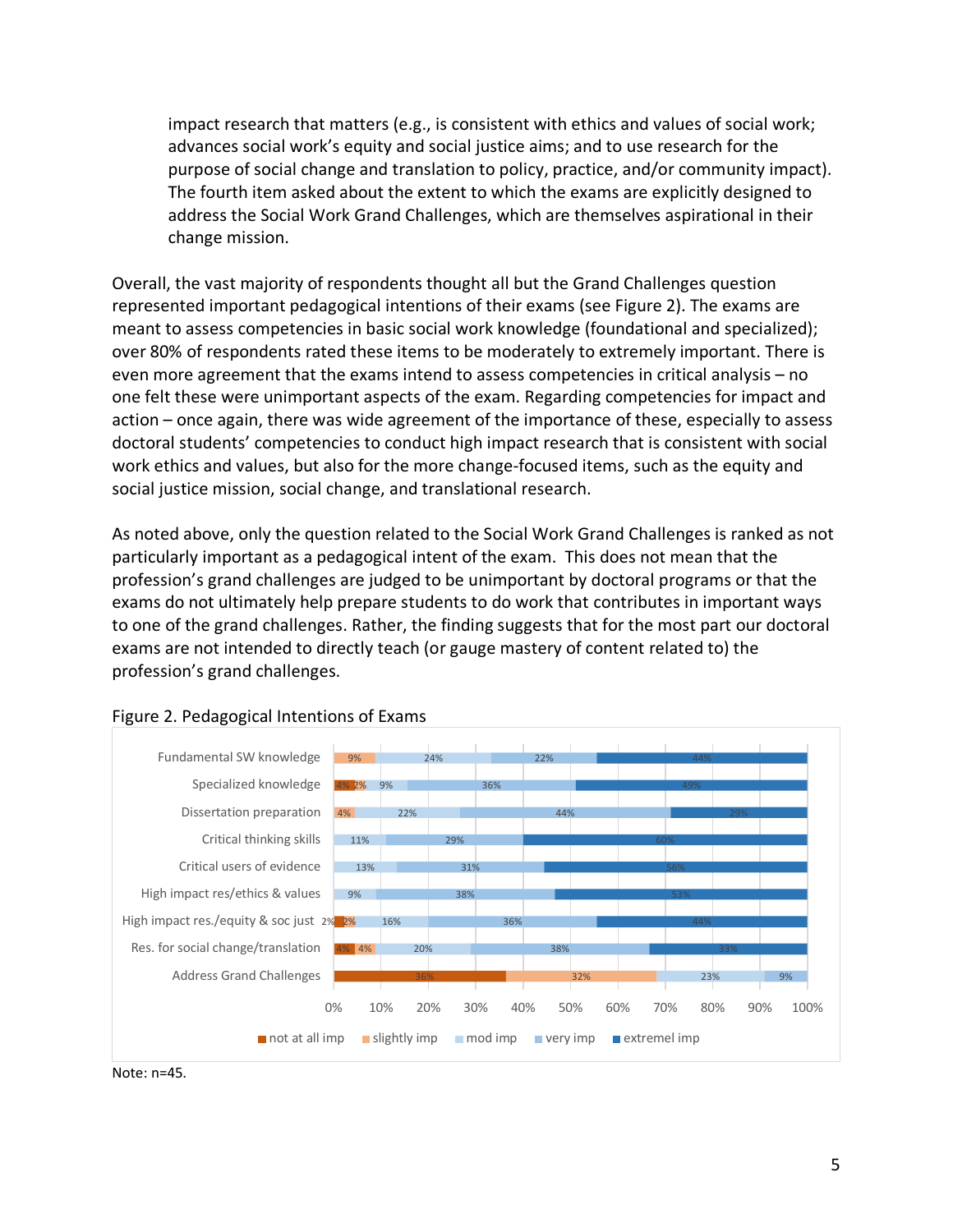#### **Competencies Assessed by Exams**

A series of 10 questions asked about the kinds of competencies that the exam aimed to assess. These items on assessing competencies followed this lead-in text: *Please indicate if your doctoral program's exam(s) evaluates the following competencies.* 

- evidence-based interventions to address social problems
- specific substantive area of social work (e.g., child welfare, mental health, etc.)
- social science theory/theories
- research skills to advance social work's equity and justice mission
- ethical issues/values in social work research
- history of social work profession
- team-based science
- quantitative methods
- qualitative methods
- mixed methods

There was strong agreement for the most part across the items, although these items resulted in somewhat greater heterogeneity in responses than the pedagogical intentions items discussed above. These items used a 7-point agreement response scale (rather than the 5 point importance response scale used to measure pedagogical intent).

As is illustrated in Figure 3, of the 10 items, the majority of respondents reported at least some agreement that the exam aimed to assess competency in 7 of 10 of the items queried. The greatest agreement was in regard to competence in social science theories and specific substantive areas of social work or social welfare; there was over 80% agreement on both and over 45% of respondents reported strong agreement.

The majority of the sample agreed that the exam aimed to assess competencies in ethical issues and values related to conducting social work research and competencies in research skills related to social work's equity and social justice mission. In neither case was the agreement as strongly held as for the first two items.

Regarding methods training, the majority of the sample agreed that the exam aimed to evaluate competencies in quantitative methods, qualitative methods and evidence-based interventions. On the other hand, competency in mixed-methods research was less commonly evaluated, although 42% of respondents did report this was a competency assessed by the exam. The most disagreement was related to team-based science, where 64% of respondents disagreed that this was a competency that was evaluated by the exam. Finally, 45% of respondents disagreed that their exam aims to assess competencies related to the history of the social work profession.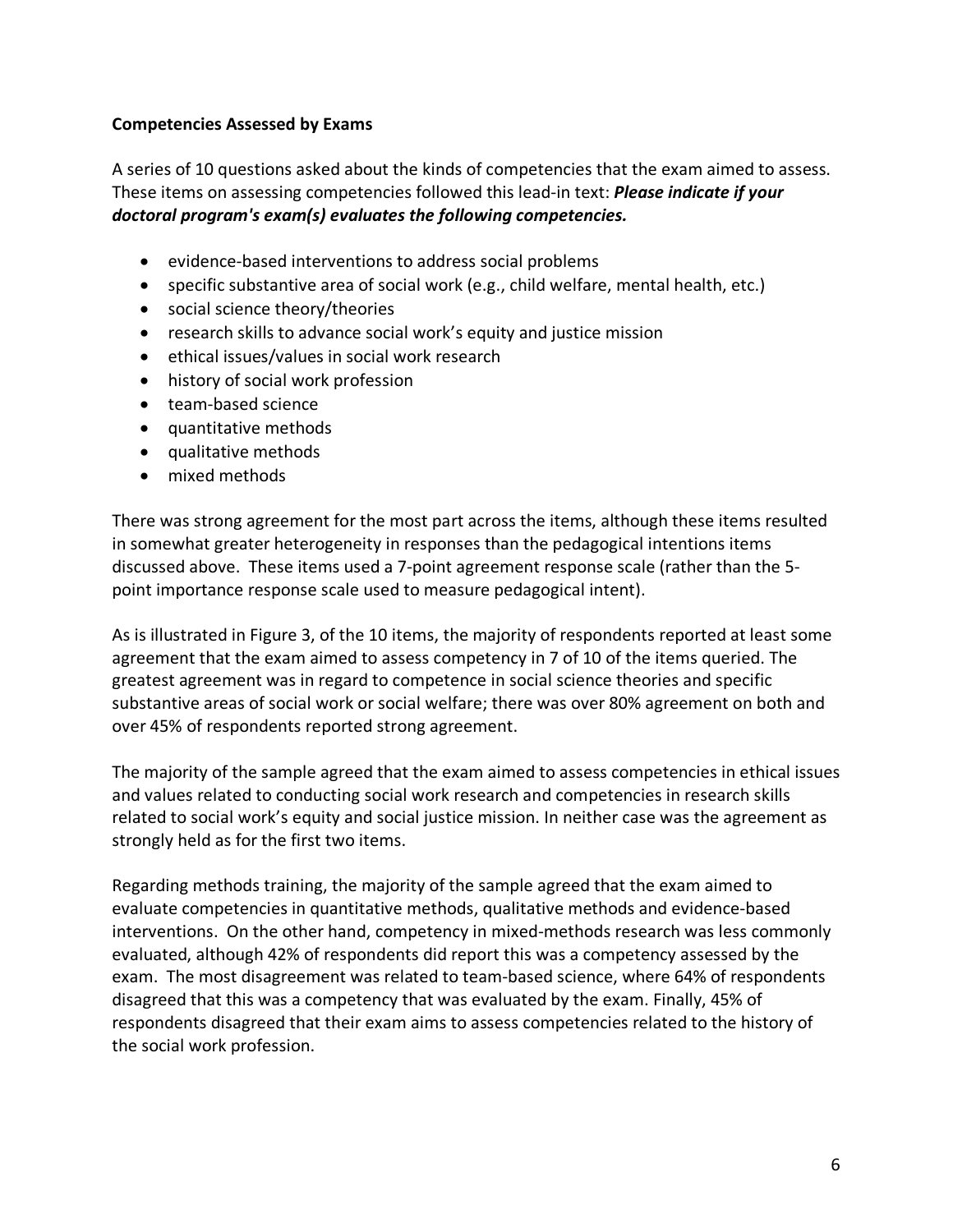

Figure 3. Competencies evaluated with exams

Note: n=45.

The qualitative data gathered from open-ended responses deepen understanding and provide nuance to respondents' answers to the above questions regarding pedagogical intentions and competencies. Most frequently noted was the exam's intention to assess students' basic or foundation knowledge or basic mastery of required curriculum content, as reflected in the comments below. These suggest that the content of Years 1 and 2 may drive most exams.

*Our exam aims to assess students mastery/synthesis of foundation or core (minimal level of) theoretical and research content (may or may not be in students' substantive area) in order to advance to next year of program.*

*The purpose of the exam is to be certain that all students are sufficiently knowledgeable on an agreed-upon minimum level in order to continue in the program.*

*I view the comprehensive exam as an opportunity for students to demonstrate their breadth of knowledge, by applying each area of their coursework to a substantive topic of their choosing. This demonstration, in turn, has at least two functions: first, to assure them, as well as their faculty, of their preparation for dissertation work, teaching, and scholarship; and, second, to provide a structure within which they engage in the process of a truly comprehensive review of what is known in the substantive area they have chosen for their dissertation research. We position the comprehensive exam as a product that emerges from a lengthy process of engagement.*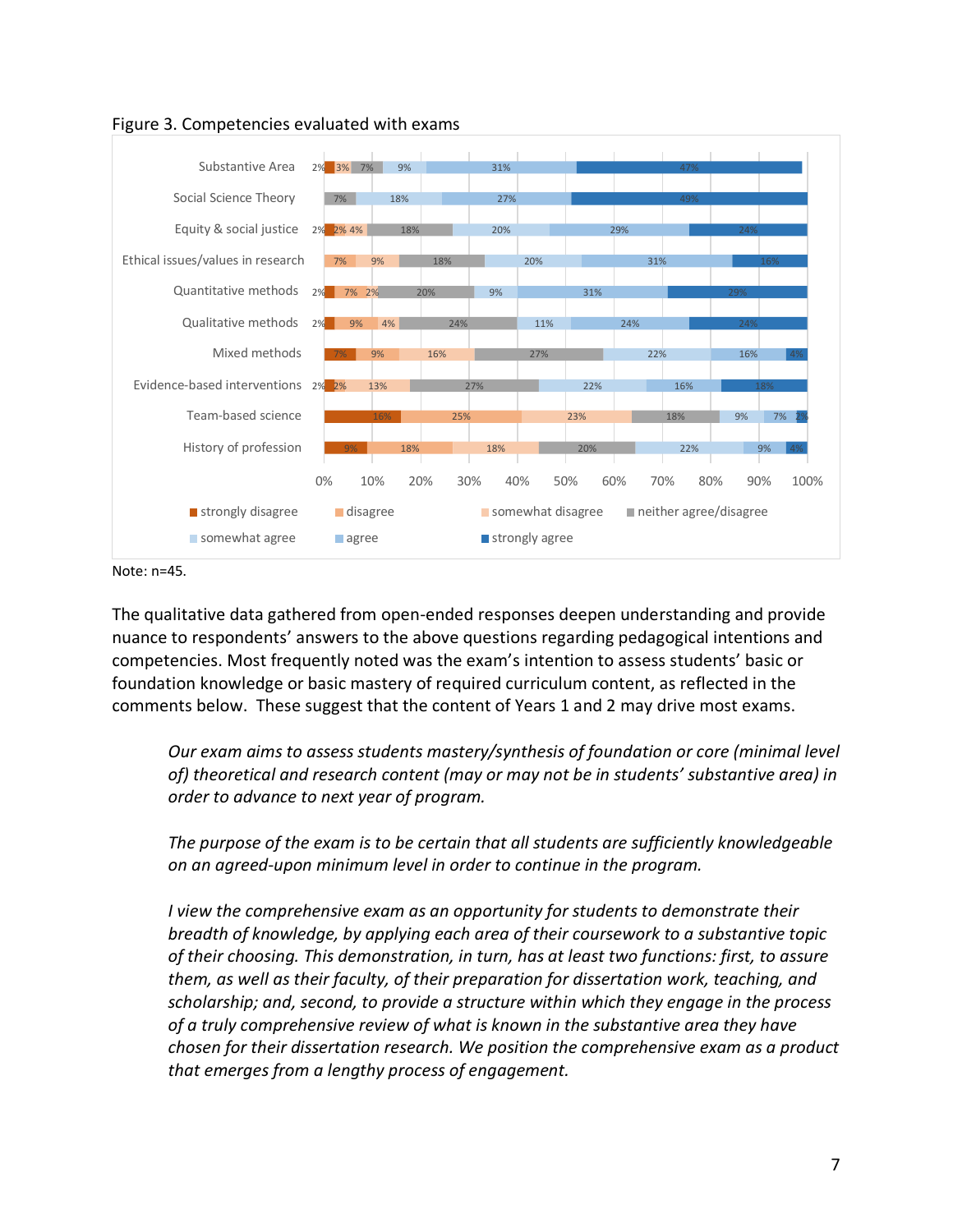Closely related were comments about the use of the exam to determine students' readiness for their dissertation or as a "spring board for the dissertation proposal," although this often referred to a mastery of more specialized than foundational content.

*For our qualifying exam, the purpose is to assess student ability to integrate and apply content from the core curriculum, and specifically to do so in ways that demonstrate that they are prepared for and capable of formulating and conducting a dissertation research project.*

*The focus of inquiry for the exam must align with the dissertation, thus contributing to theory, method or substantive area associated with the planned work. This shows that the student is ready to develop a proposal.* 

*Our exam is designed to be a synthesis and evaluation of research in the student's main area of focus.*

*The purpose of the exam is to demonstrate that one can use the knowledge and skills during doctoral preparation to synthesize prior research, ask a focused research question, and utilize appropriate methods to examine that question.* 

*Our exams also help students also push students to dive deeply into the literature/theory related to their own field, in preparation for their dissertation and research career. Their specialized paper is usually incorporated into their final dissertation, and is often a stand-alone publication.*

The open-ended responses also indicated strong support for competencies for critical analysis.

*At this time, our qualifying exam is intended to allow students to demonstrate their analytic and critical reasoning skills and their ability to articulate and present an original piece of writing in an area of emerging expertise.* 

*Students are to demonstrate an engagement with intellectual thought and ability to articulate that engagement through writing, oral presentation and discussion.*

*Our program is interested in having students be scholars, not just scientists. We are staying away from a totally specialized approach to ensure that our students aren't just narrowly focused on advanced methods/topics/etc. We want them to have a broad knowledge of history, origins of science, epistemology.*

Numerous program directors in their written comments identified a closely related competency of the ability to conduct independent (but mentored) research.

*For one program students are to demonstrate a testable research questions. We aim to prepare independent researchers/scholars with strong knowledge and skills in*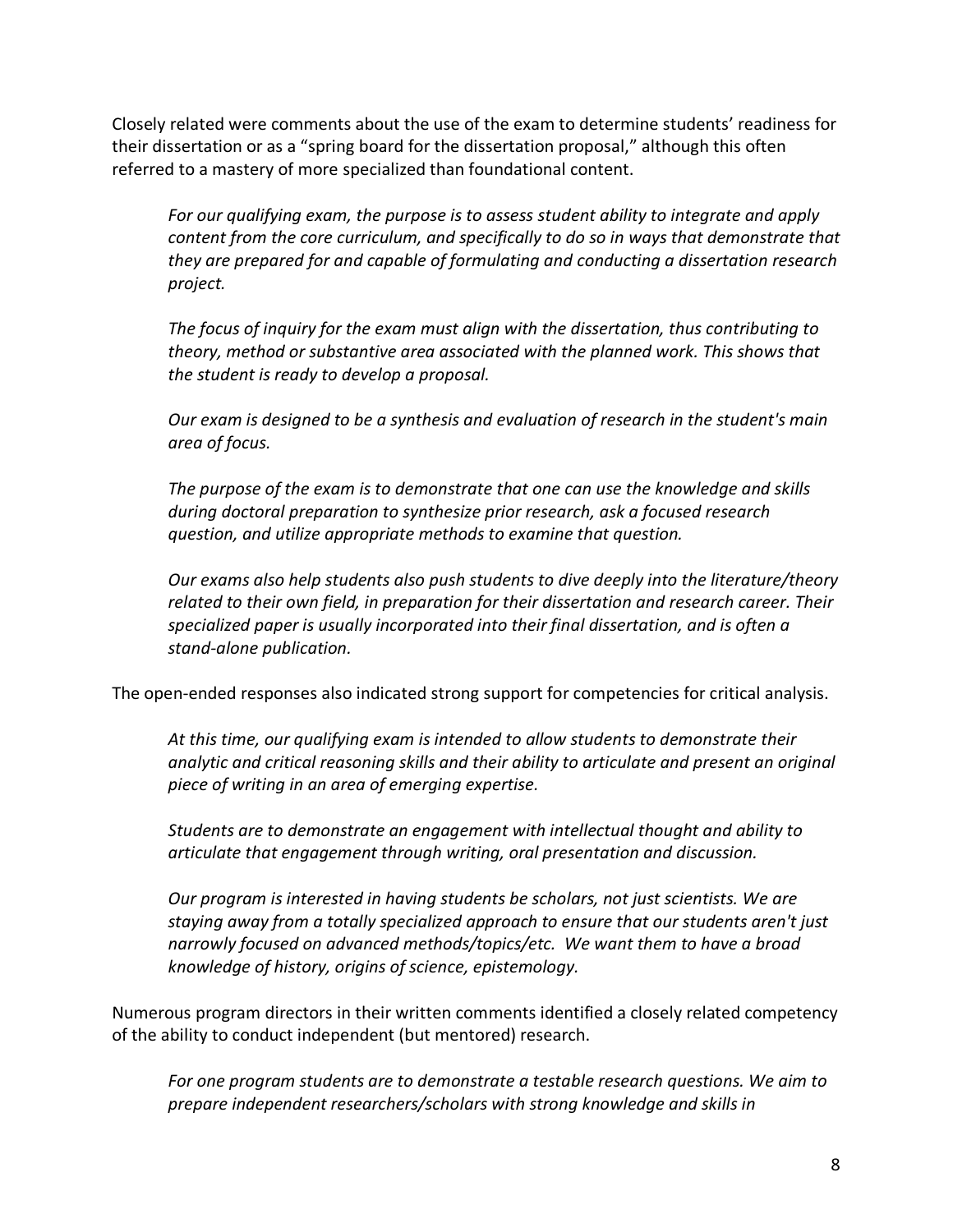*conceptual framework, methodology, and analysis. Students are to demonstrate sufficient mastery of the theoretical and empirical content in their area to suggest preparation to advance work as an independent scholar.*

*I also think that with the competitive nature of the job market and time needed to complete three paper dissertation option, it is necessary now, more than ever, to ensure that the qualifying exam both demonstrates student readiness to do independent research and leads them closer to a publication or dissertation prospectus.* 

*The exam must be completed largely independently, so this is a demonstration of independent capacity to conceptualize, write, and present one's thinking and work. It also has the intended benefit of providing students with the opportunity to develop another first-authored publication.*

It is striking that there is no mention in any open-ended responses of exam goals related to the achievement of competencies regarding equity, social justice, translational science or impact. Overall, there appears to be a disconnect between the quantitative responses and the open– ended responses in these equity- and action-driven areas.

#### **Exam Format, Process, and Feedback**

In 66% of the programs, the exam is individualized to reflect each student's specialized area of interest, whereas in the remaining programs, all students take the same exam (e.g., a common methods exam) or subsets of students take common exams in their specialized areas (e.g., all students interested in intervention science take the same intervention science exam; all students interested in public policy take a common policy exam). In programs that have more than one exam, it is possible to have a mix of both common and specialized exams. The development of exams with an individualized format may include input from both the student and one or more faculty members. When an exam is not individualized, a common question may still require students to apply concepts from their specialized area of research. In some programs, students choose particular fields that match their area of interest and respond to common questions from within those specialized subject areas.

Exams are usually taken in the second year or in the summer between Year 1 and Year 2, with some variation across programs; programs that require more than one exam often administer them at key points in the first three years (i.e., end of year 1 and beginning of year 3). Exams also vary in terms of their duration, with fewer than 20% of programs reporting the exam is taken within a day, 28% within one week, and the remainder within one semester or summer break, or in an otherwise untimed period.<sup>6</sup>

Almost all programs' exams have a written component (84%); exactly half of the programs include an oral component; and 44% require students to prepare a paper or manuscript. (These

 <sup>6</sup> Results based on n=40.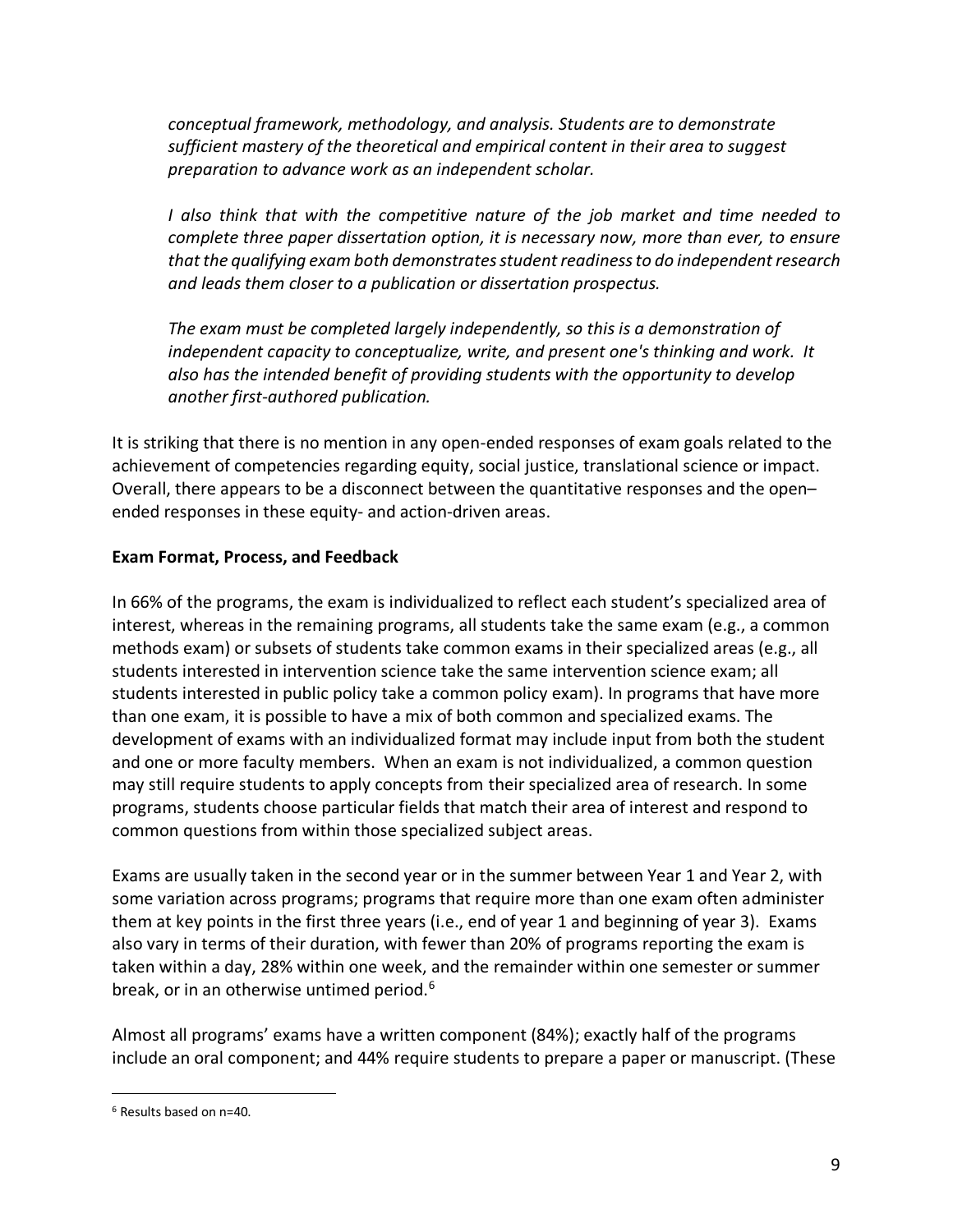categories are not mutually exclusive.)<sup>7</sup> For the majority of programs, students are provided some written feedback (72%) and 44% receive some oral feedback. However, 24% of respondents reported that their students are provided basic feedback about the outcome (pass/not pass) without substantive information about the quality of their responses.<sup>8</sup> Moreover, only two-thirds (68%) of students' faculty mentors or dissertation advisors are informed by the program of the student's results on the exam.<sup>9</sup>

The open-ended responses provide more detail about the feedback process and suggest that there are a variety of ways in which feedback on exam performance is given and utilized. Students are often required to address feedback on their written exam during a subsequent oral exam. Most frequently it is discussed one-on-one, such as with the Director or an advisor during in-person annual reviews, or with the review committee. In many instances, the feedback provides scaffolding for dissertation research or is incorporated into their dissertation, such as in the development of a dissertation proposal and the research agenda/questions to be addressed. Qualitative comments included some specific examples of how feedback is provided.

*Each student is encouraged to meet with the three members of the committee that evaluated the comprehensive exam to discuss the feedback for consideration as they develop their dissertation ideas and refine their research agendas.*

*Students receive limited written feedback (after the written portion of the exam), but extensive feedback during the oral portion. Since the examining committee includes their major advisor, who generally goes on to serve as dissertation chair, this feedback often shapes a student's next steps in working toward development of their dissertation proposal. For instance, feedback may identify an additional area of theory or advanced method in which the student then takes elective courses or an independent study.*

*The prelim at our school is typically viewed as a stepping-stone into the dissertation research, particularly since students choose the topic of their prelim (with guidance from committee to narrow and refine scope).* 

In some instances, exam feedback is a springboard for generating publications and/or conference presentations.

*Students typically convert at least one of their comps essays into publications (and feedback from committee members is meant to facilitate this).* 

*The qualifying exam process allows them to have a very real, in-person experience of what it is like to receive feedback on thinking about an independently developed paper,* 

 <sup>7</sup> Results based on n=50.

<sup>8</sup> Results based on n=50.

<sup>9</sup> Results based on n=47.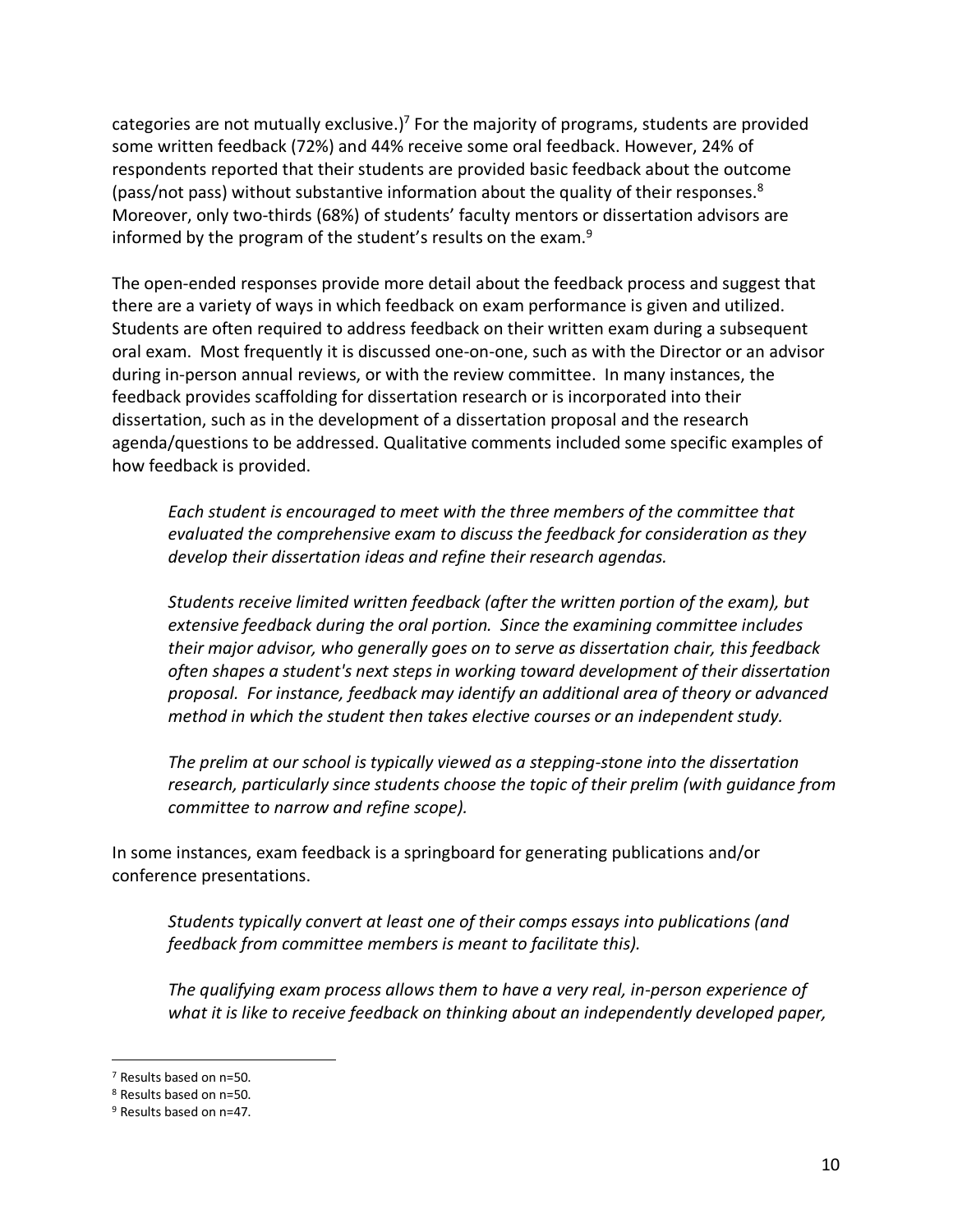*from a committee that has reviewed it. This is relevant substantively, but procedurally it is also relevant to thinking about preparing for the dissertation and/or for other kinds of written products that will be evaluated, such as other papers or grant proposals.*

#### **Consequences for Failing or Doing Poorly on an Exam**

In addition, two items assessed whether the exam aimed to identify students who may need additional support in the program and serve as a gate-keeping function and identify students who are unlikely to be successful in the program (see Figure 4). The results indicate that programs do view the exam as useful in identifying students who need extra support or who may not be successful.



#### Figure 4. Use of exams to identify students with particular needs

Note: n=45.

Respondents to the open-ended questions all noted that they have policies and procedures regarding failing or performing marginally on the exam. Many programs give the students a second or even third chance. A few programs acknowledged that it is normative for students to have to rewrite parts of the exam.

*It is fairly typical for students to have to rewrite segments of their prelim exam, but very uncommon for students to fail a revised prelim. If they fail a revised prelim, they are not permitted to try again.* 

Quality control purposes are closely related to assessing mastery of foundation content, but less frequently mentioned as an exam objective.

*We use our exam ensure "quality control"/be able to track or monitor students' performance ("gatekeeper function"), although exams are rarely used to remove someone from the program*

Several programs referred to the expectations of their University's Graduate School related to ensuring the quality of graduates from the institution.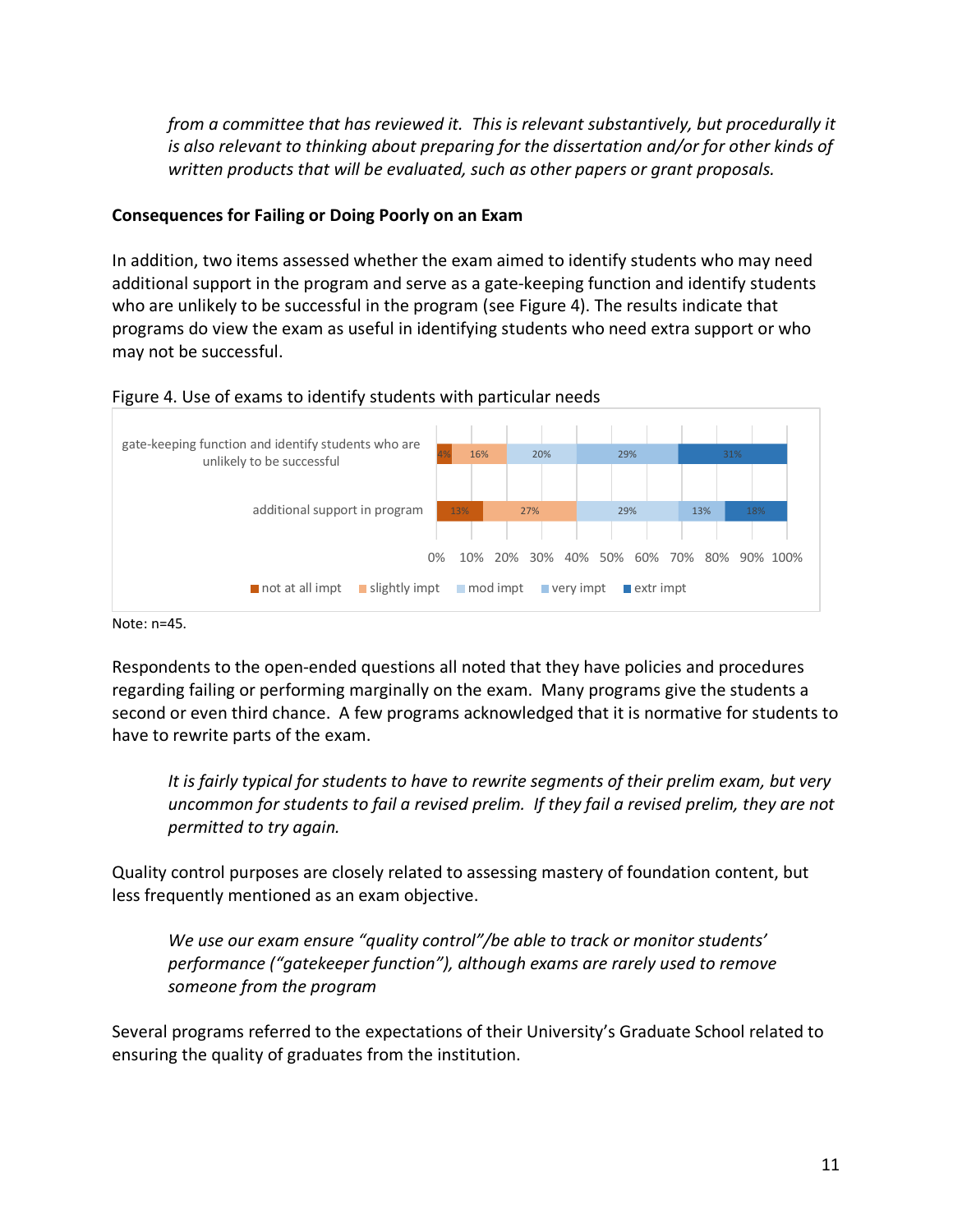*Our exam is an important milestone. If a student is not developing competence, we do a disservice by allowing her/him to progress through the program. At the university level, we are required to monitor progress and propose program improvement. Such exams serve a critical role in our ability to monitor/track student learning and their ability to translate learning beyond the confines of individual classes.* 

The quantitative data indicate that almost all programs (87%) allow at least one retake should a student fail the exam.<sup>10</sup> But a small number dismiss a student immediately under certain conditions related to performance.

*Failing all three parts of the exam leads to immediate separation from the program. If a student fails two parts, a leave is required with subsequent successful retaking of the two parts in order for a student to remain in the program. If a student fails one of the parts of the exam, they must retake that part of the exam several months later and pass it in order to remain in the program.* 

*If they fail outright, they are dismissed. If they are asked to revise, they have 1 month.* 

*There are four possible outcomes to our written exam: pass with high standard, pass, pass with revision, or not passing. In the case of the third option - pass with revision - the student is given an opportunity to revise their submission over the course of two weeks,*  in response to substantive feedback from their three-person review committee. In the *case of a not passing decision, the student can be given the option to repeat the exam the following year. Only one repeat option is allowed.* 

The open-ended responses suggest that many programs allow two to three retakes, with some programs allowing up to one year for the student to meet exam expectations. In some instances, there is a more flexible and protracted process of providing additional feedback and mentoring or "counseling out" a student. These processes may vary with whether the product is a paper to be published or a more traditional exam format.

*For the comprehensive exam, student with marginal pass may be "counseled out." For the qualifying exam, because it is paper format suitable for publication, student will be asked to keep reworking it until it meets committee expectations/standards. In rare instances, students may realize that they no longer want to pursue a doctorate.*

Most programs acknowledge that it is highly unusual for a student to be dismissed because of poor performance and suggest that high admission standards mean that dismissal should be rare.

*I think if the exams serving a gatekeeping function, that this is an indication that something is not right about our program. We either admitted students who were not* 

 <sup>10</sup> Results based on n=47.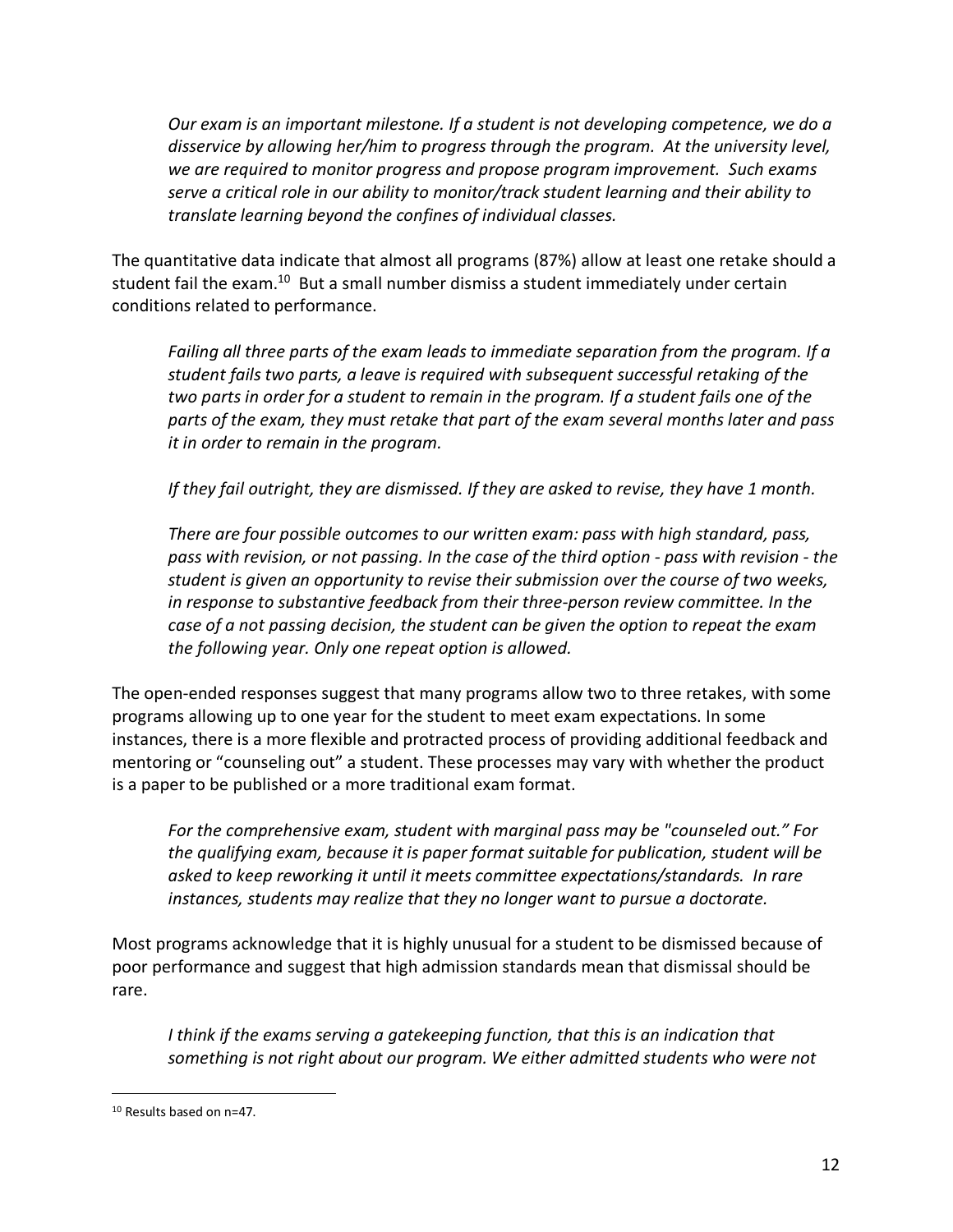*prepared for doctoral work or there were unexpected personal issues that got in the way for the student, and we were not able to do anything to help the student get the resources to overcome these issues. If all goes as it should, students should be well prepared for exams and pass them on the first try. We had some problems several years ago with admissions and are working to rectify our processes.*

#### **Evaluation of Exam Effectiveness**

As noted above, an impetus for the survey was a sense of some frustration and dissatisfaction among GADE members about how well their exam served its intended purposes. Two questions about respondent satisfaction were asked:  $11$  one to gauge overall satisfaction and one to assess satisfaction with student performance on the exam. As illustrated on Figure 5, the majority of respondents were satisfied with the exam based on responses to both questions; however, about 25% of the sample reported overall dissatisfaction and dissatisfaction with student performance and outcomes on the exam.





Moreover, as illustrated in Figure 6, the majority of respondents agreed that the exam successfully measures the intended competency goals and that students acquire valuable knowledge and skills as a result of exam preparation. The minority (23%) of respondents perceived the exam as an unnecessary hurdle that may impede student progress.<sup>12</sup>





Note: n=44.

11 Results based on n=48.

<sup>12</sup> Results based on n=44.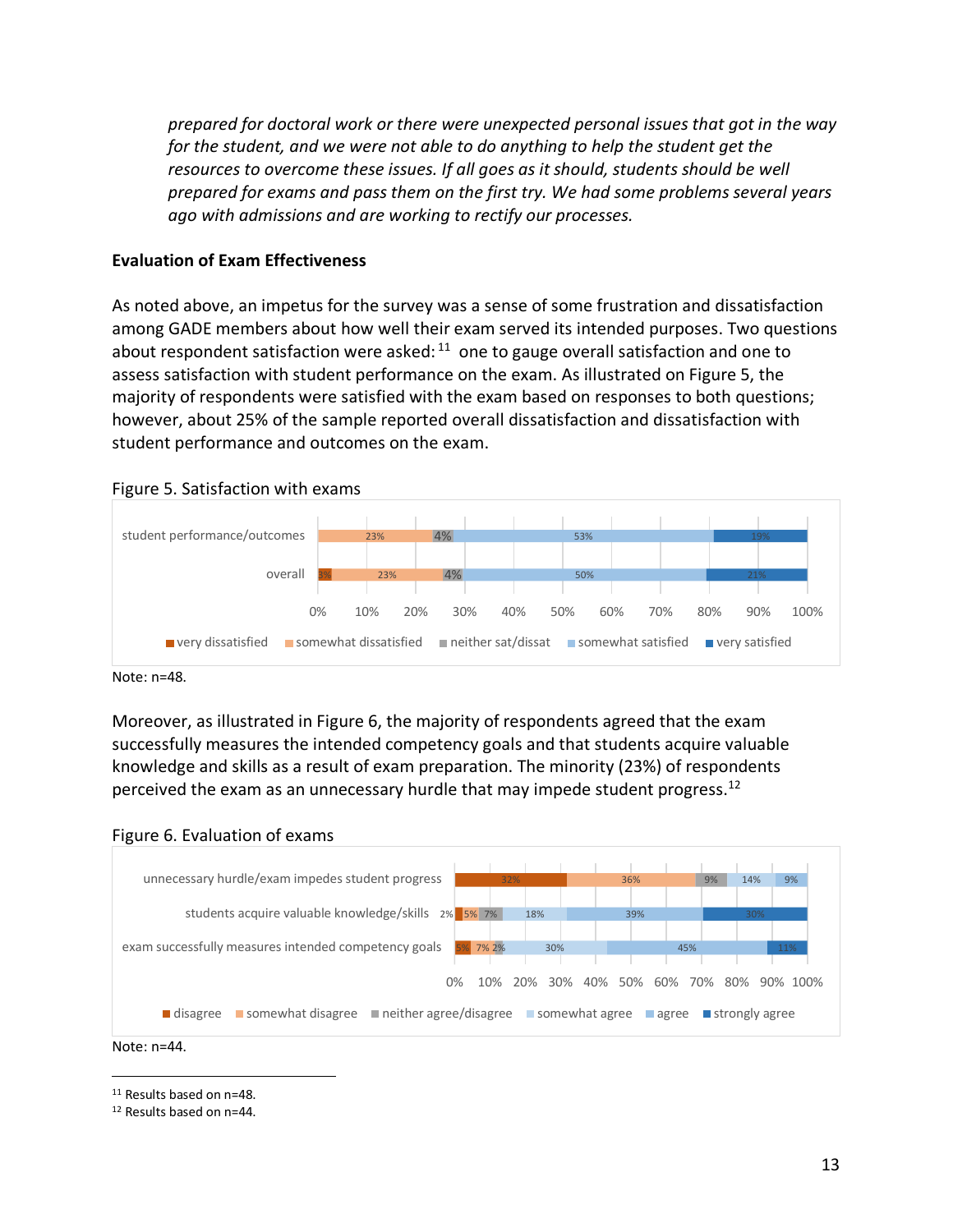#### **Exam Modifications**

Finally, respondents were asked about several aspects of the exam that they would like to modify if they had the opportunity to do so. Nine areas were queried in the closed-ended survey items<sup>13</sup> and each allowed for an open-ended explanation. In figure 7 these are presented separately for qualifying and comprehensive exams. Respondents from programs that have more than one type of exam were allowed to respond in each of the nine areas for both exam types.

- Exam content and format. 46% of respondents with a comprehensive exam and 52% of respondents with a qualifying exam reported that they were interested in modifying the content of the exam if given the opportunity and 39% and 49% respectively of respondents with a comprehensive and qualifying exam would like to modify the format of the exam.
- Student preparation. 43% of respondents with a comprehensive exam and 31% of respondents with a qualifying exam would like to modify the process by which students prepare for the exam.
- Exam purpose. 32% of respondents with a comprehensive exam and 39% of respondents with a qualifying exam would like to modify the purpose of the exam.
- Exam expectations. 29% of respondents with a comprehensive exam and 38% of respondents with a qualifying exam would like to modify their exam's expectations.
- At least 25% of the sample reported that they would like to modify their exams in at least one of the other areas queried (e.g., feedback, faculty burden), with two exceptions: Only 18% of respondents with a comprehensive exam were interested in modifying the time point in which the exam is taken and only 14% of respondents with a qualifying exam were interested in modifying the amount of time students are given to complete the exam.

<sup>&</sup>lt;sup>13</sup>For ease of interpretation, we collapsed strongly disagree, somewhat disagree, and disagree together, and strongly agree, somewhat agree, and agree together into one category each.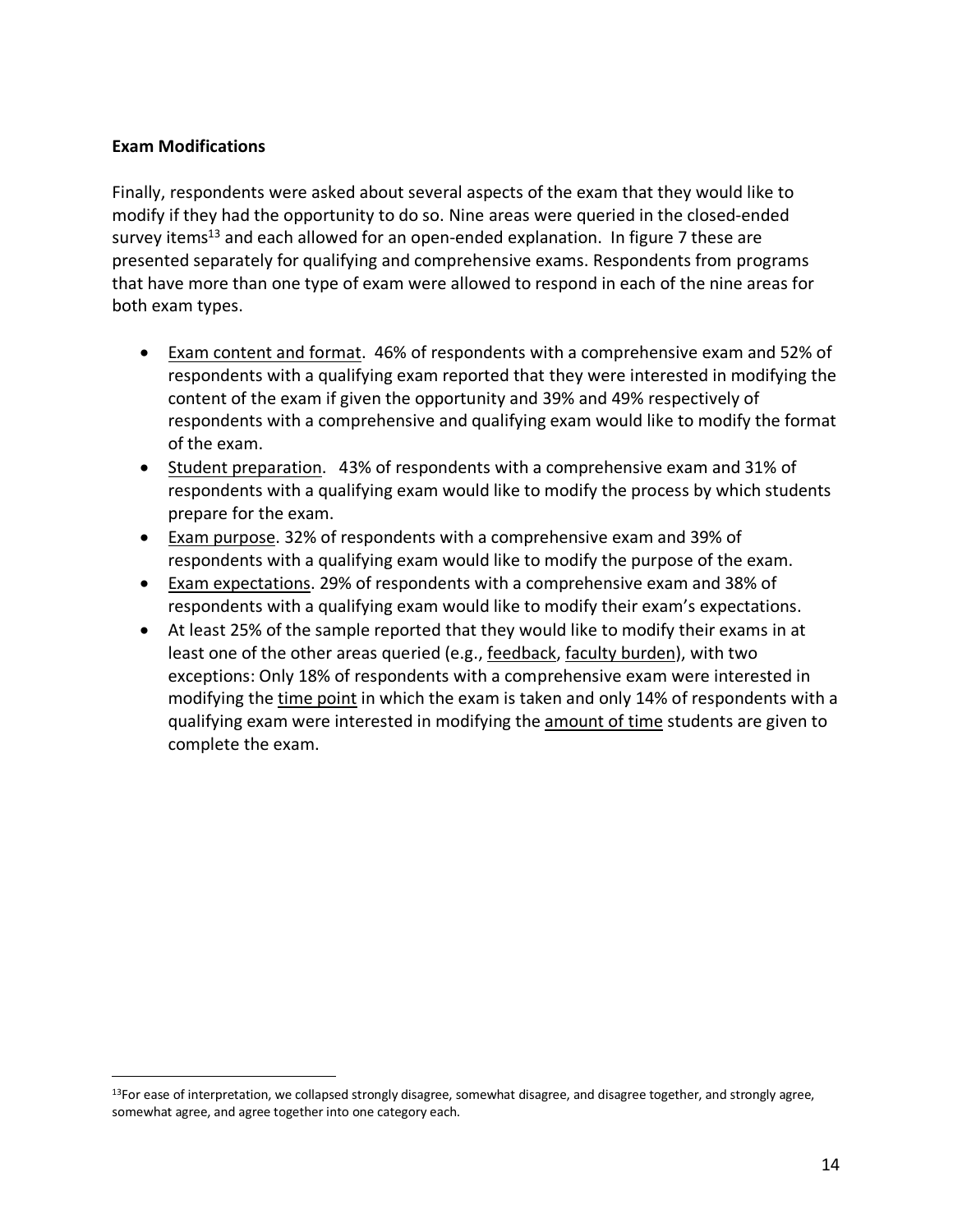

### Figure 7. Preferences to modify exams

Note: n=29 for qualifying exam; n=28 for comprehensive exam.

Responses to the open-ended questions indicated that several programs were changing their exam goals and structure or questioning the effectiveness of their current format.

*It seems every 5 years or so there is a prompt to re-evaluate and change what we do in this regard. We've had comprehensive exams, qualifying papers and integrative/comprehensive exam.* 

*We made major revisions to the exam a few years ago on grading, which reduced burden on our faculty enormously. Our biggest hurdles is that we'd like to have students take them during summer after 2nd year, but we can't because the university would require them to be enrolled, yet their funding doesn't cover summer tuition. So they go*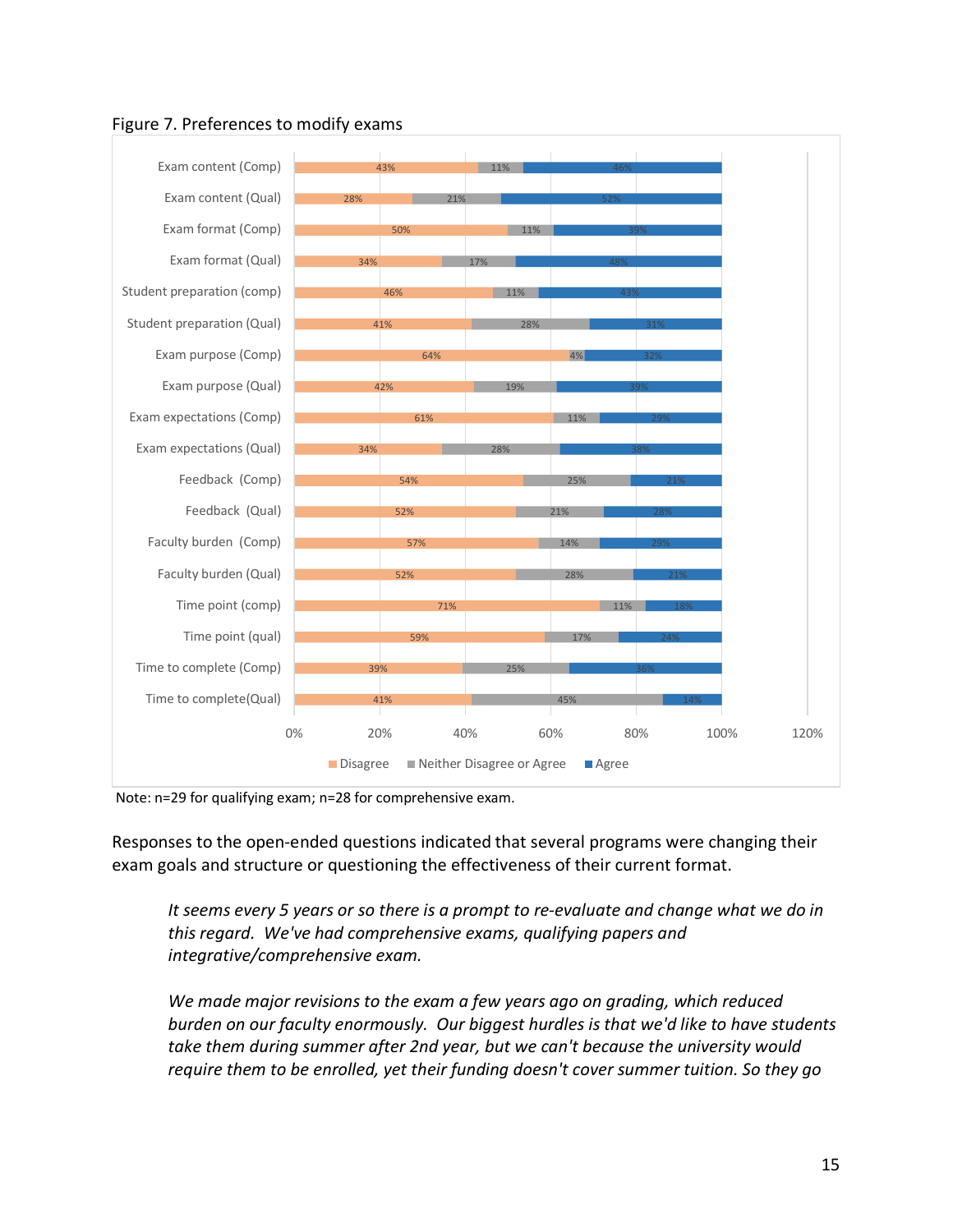*from May until October just studying for exams (while doing other things). But it can put students who are making great progress somewhat back.* 

*We changed the timing and process of our exam in the past few years. The former exams were individualized and were given when a student completed an "integrative paper." Many students took well over a year after finishing course work to complete the paper, and more than two years after completing course work to take the exams. Exam quality and grading standards varied by student. We got rid of the paper. We now give exams two times per year and most students take it in December of Year 3. Exam quality is more easily monitored and has improved. All students receive the same exam questions, but most questions ask students to apply concepts to their own research areas, so exam responses vary. So far, we are happy with our new exam process.* 

*An issue is that we have many guidelines and expectations for the exam, and we have these in writing in our student handbook--but some students and advisors don't read the handbook, and advisors have often assumed we conduct exams as in their own doctoral studies. In one instance, social work content was not incorporated at all and the student had to re-do the exam. I recently offered a seminar for students/faculty to better review expectations and strategies, and plan to offer this again in the future.* 

Overall most respondents appear to be generally satisfied with their exam goals and structure, but may nevertheless seek ways to improve it.

#### **Conclusion**

To our knowledge, this survey is the first to assess the structure, process, and perceived strengths and weaknesses of the comprehensive exams in social work doctoral programs. Given the important role of GADE in promoting and supporting academic excellence, supporting new and emerging programs, and in providing relevant and comprehensive education for the next generation of social work scholars and educators, the information from this survey is likely to be of relevance to GADE members and others interested in social work doctoral education.

The results indicate that social work doctoral exams have a wide range of formats and structures, and feedback mechanisms operate in diverse ways across programs. Commonly applied labels ('comprehensive exam' and 'preliminary exam') are not terms used the same way by all programs. Thus, these terms may not be useful ways to categorize program exam types nor do they meaningfully differentiate the exams that programs require of their doctoral students. Despite these labeling differences, there is wide agreement around pedagogical intentions and learning goals across programs. Across most programs the existing exam structures are believed by directors to assess students well in terms of their knowledge and competencies related to research methods and ethics, critical thinking skills, and competency to conduct independent research. The qualitative data highlight the importance of these areas and provide some important nuance about how program directors think about the purpose and goals of their exams. Whereas in response to the closed-ended items there was agreement that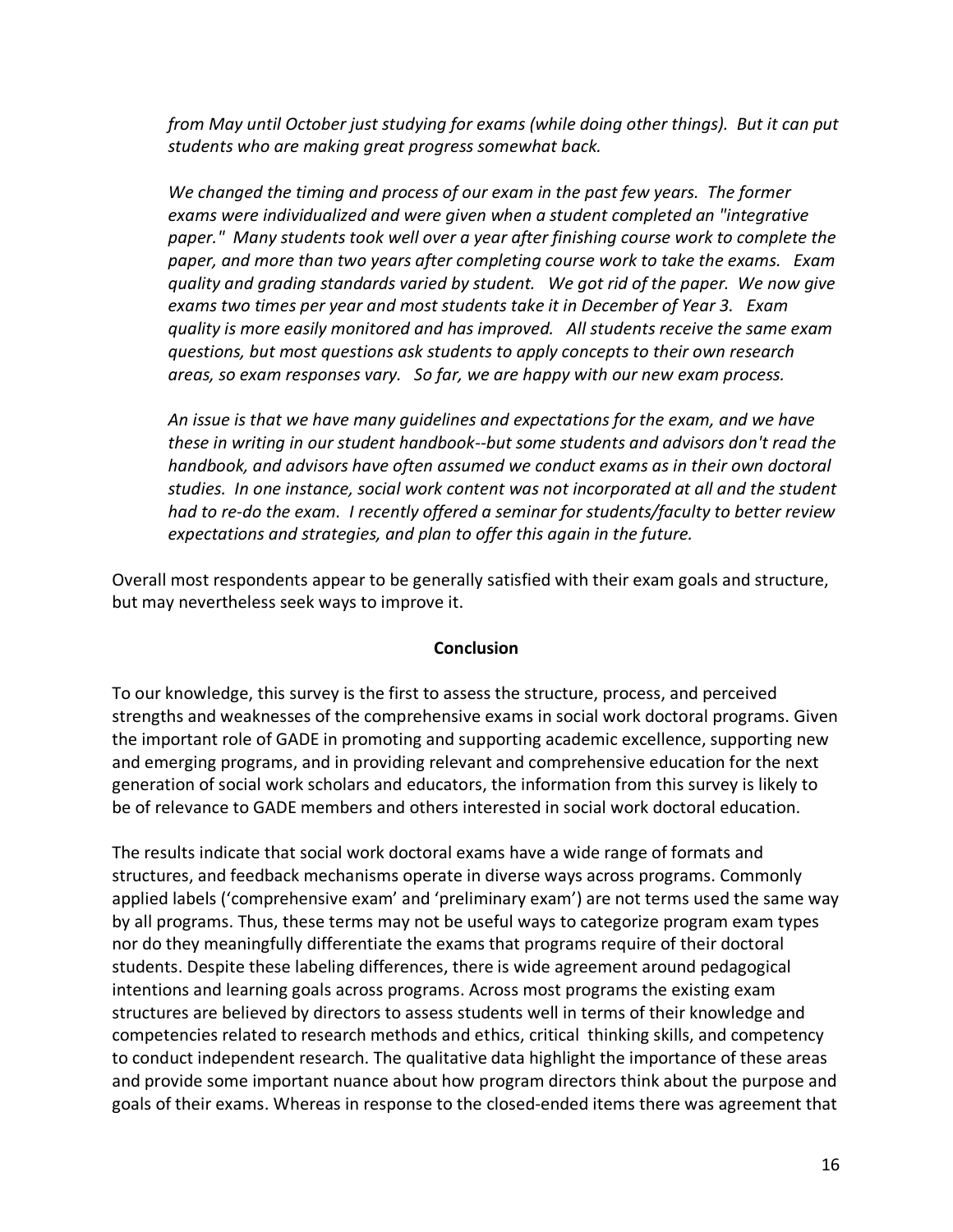social justice and action-oriented goals were important to the pedagogical purpose of the exam, these themes were not underscored in open-ended responses. Perhaps, these goals reflect implicit but not intentional exam goals; or, perhaps they are characteristic of overarching program intentions that may be less specific to the exam itself. This inconsistency between the quantitative and qualitative findings deserves additional study. Finally, most program directors expressed overall satisfaction with their exams and the majority also did not report a desire to modify the exam requirement of their doctoral program. During our summer working group conference calls, we learned that several programs were either in the process of modifying their exams or had recently made significant changes to them. Thus, some of the satisfaction that we observe in the survey data may reflect these recent program modifications. Even so, an important share of program directors who responded to the survey did identify particular aspects of the exam that they would like to change, reflecting some of the dissatisfaction with exam goals, structure, and process that fueled this initiative and the GADE working group that formed in the Spring/Summer of 2018. We hope that this survey will provide a starting point to guide exam reform for those programs that seek to modify aspects of their exam moving forward.

Importantly, the study has several limitations. The majority of GADE members responded to the survey, but of course the results are not generalizable to the full GADE membership or to program directors who are not GADE members. Demographic data were not collected on the respondents and only limited information was collected about the programs themselves, limiting our ability to determine the ways in which the sample may be different from the population as a whole. This concern extends to our inability to distinguish with certainty whether programs represented in the survey grant PhDs or DSWs. Moreover, our results are shaped by our data collection method. Our choice to administer a brief, on-line survey, in lieu of conducting in-depth interviews and/or review program materials, necessarily limits the depth and nuance of our conclusions. Finally, the responses represent the views of program directors, which likely vary in important ways from faculty as a whole, students, and other program administrators. Future research would benefit from gathering information from this more diverse set of stakeholders. In regard to student perspectives, it would be helpful to understand the views of a wide-range of students, for example those who did and did not have positive experiences, including some who may not have passed the exam.

As a first step in sharing some of the survey's preliminary findings, a special session was held at the January 2019 annual meeting of the Society of Social Work and Research (SSWR).<sup>14</sup> The purpose of this roundtable was to discuss survey findings related to the role of the exams in preparing doctoral students to use scientific evidence to contribute to evidence-based practice and policy and to promote social work advocacy and social justice. The session's discussion echoed many of the same themes reflected in the larger survey results described above; namely, that multiple pedagogical intentions exist for the exam including critical thinking (synthesizing literature to uncover what's known and not known in a particular area of study), expert critiques of current literature (does the student know and apply knowledge of methods

 <sup>14</sup> Roundtable participants included Paula Nurius, Margaret Thomas, Elizabeth Aparicio, Nancy Hooyman, Julia Henly.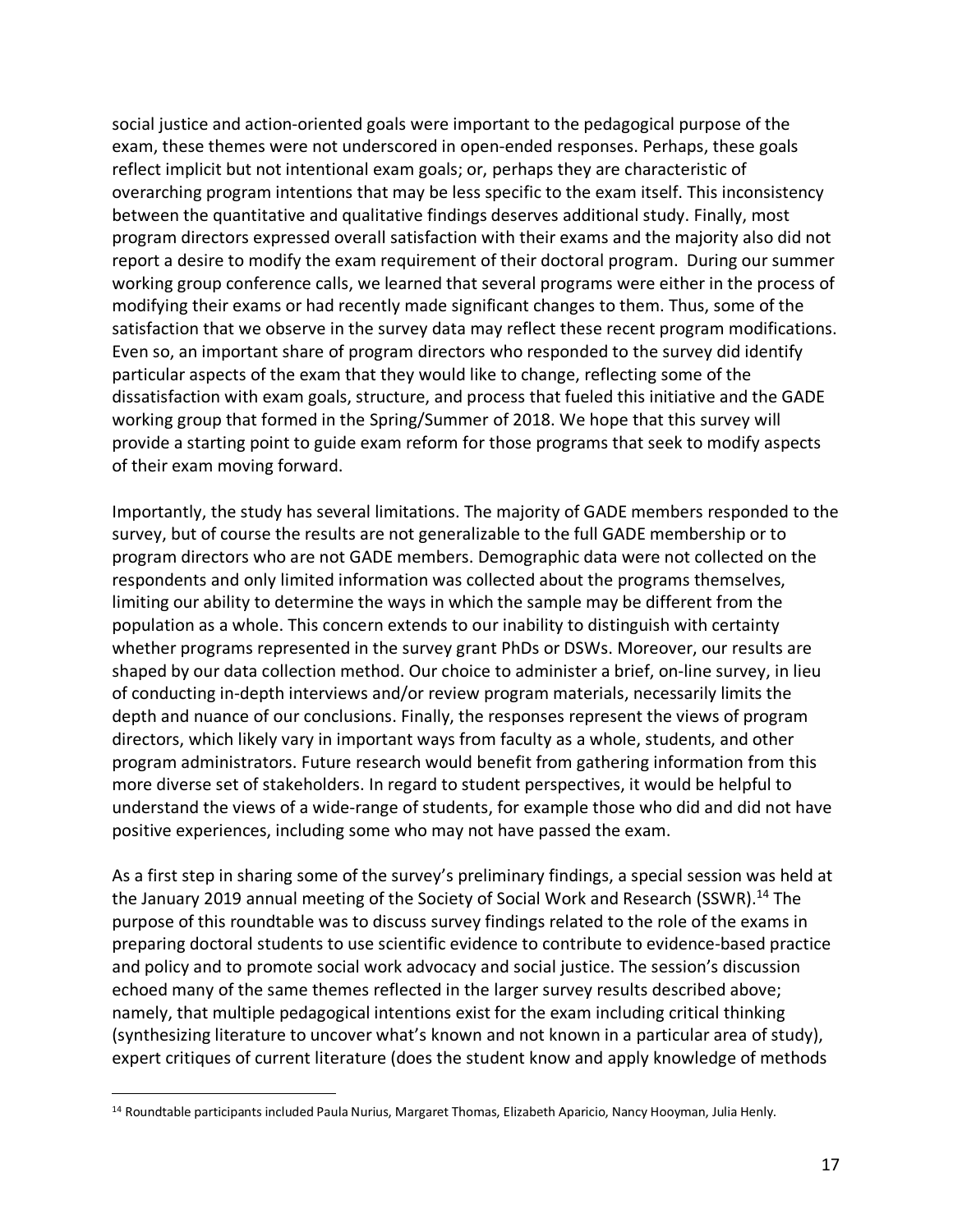to critique the state of evidence in an area?); and developing well-informed research questions and hypotheses to address gaps in an area of study. In addition, a lively conversation unfolded regarding the extent to which programs take time to deliberate about the purpose of their exam and how well it is communicated to students. Many audience participants expressed that their programs must do better on both fronts – explicating exam purpose and goals and sharing this information with students. Moreover, audience participants also noted the importance of clarifying how a program's exam ties into the other training aspects of the program (e.g., what is the program's "arc of opportunities" and where does the exam fit?). While satisfaction was expressed by many survey respondents, the SSWR roundtable discussion called for action on the side of programs to i) reassess the underlying purpose and goals of their doctoral exams, ii) consider how the exam can best meet these aims within the broader program structure and requirements, and iii) clearly communicate the purpose and goals of the exam to students. Questions posed in this SSWR session related to this issue include:

- What can we reasonably achieve through the exam?
- What other opportunities exist in the program (i.e., courses) that also achieve overall program goals? How does the exam factor into the overall program goals?
- What are our *intentions* and *assumptions* about the purpose and structure of the exam? Why do we do what we do?
- How could the exam be a useful product (i.e., a publication, grant proposal)? Can it be practical and promote/assess competency development?

Student participation in the roundtable was invaluable. As a result of this dialogue, we recognize that a notable limitation to the survey is that students' perspectives and experiences were not assessed, which we believe should be an important aspect of any program's assessment of the doctoral exam process and a critical step for programs seeking to modify their exams and/or communicate more clearly their purposes to students.

#### **References**

- Cassuto (2012). The comprehensive exam: Make it relevant. *The Chronicle of Higher Education,* March 4, 2012. Retrieved from https://www.chronicle.com/article/The-Comprehensive-Exam-Make/131012
- Giordano, P.J., Davis, S.F., Licht, C.A. (2012). *Your graduate training in psychology: Effective strategies for success.* Thousand Oaks, CA: Sage Publications.
- Lightfoot, E. & Beltran, R. (2016). The GADE Guide: A program guide to doctoral study in social work. St. Paul, MN: The Group for the Advancement of Doctoral Education in Social Work.
- Rossman, M.H. *Negotiating graduate school: A guide for graduate students.* Thousand Oaks, CA: Sage Publications.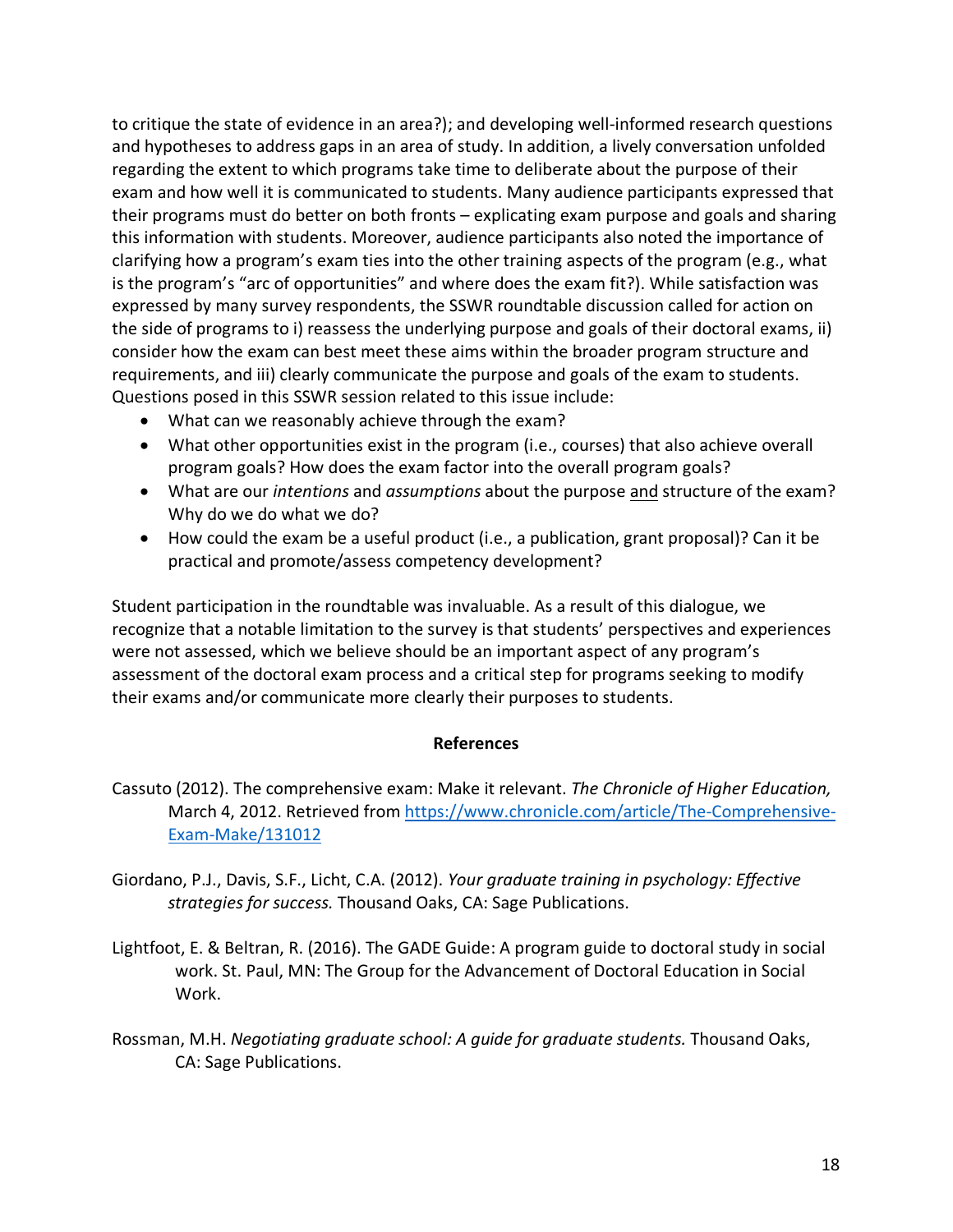### GADE Survey on Doctoral Program Exams

## **Default Question Block**

Q1. Is your doctoral program full-time?

Yes

No

Other (please describe)

Q2. Would you consider your doctoral program to be research-intensive?

- Strongly agree
- Somewhat agree
- Neither agree nor disagree
- Somewhat disagree
- Strongly disagree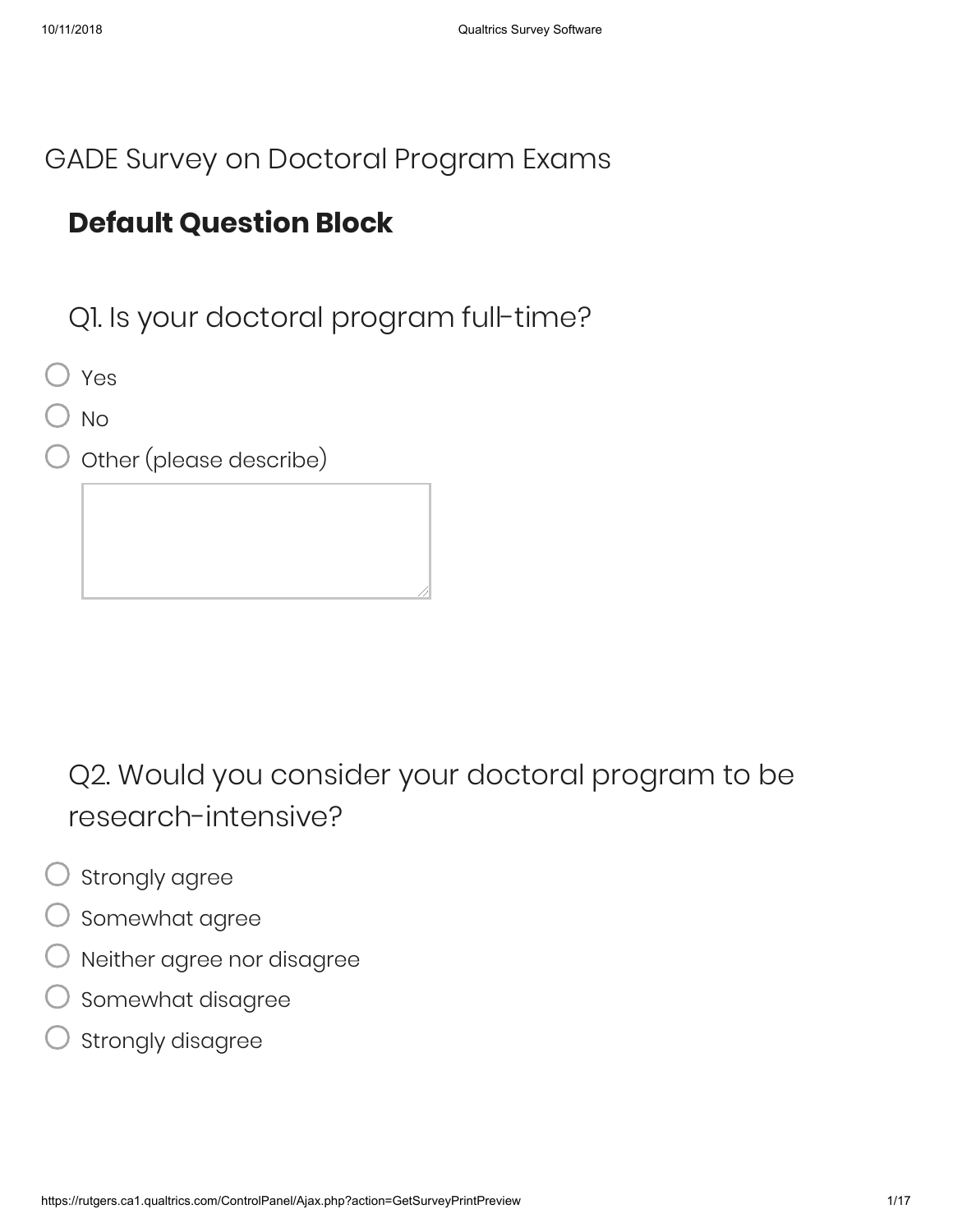## Q3. Please indicate the type of exam required of your students in your doctoral program.

- $\bigcirc$  Qualifying Exam only
- Comprehensive Exam only
- Both Qualifying and Comprehensive exams

Q4. Approximately how many students take the QUALIFYING exam every year? (if your program does not offer a qualifying exam, please indicate NA for Not Applicable)

Q5. Approximately how many students take the COMPREHENSIVE exam ever year? (if your program does not offer a comprehensive exam, please indicate NA for Not Applicable)

Other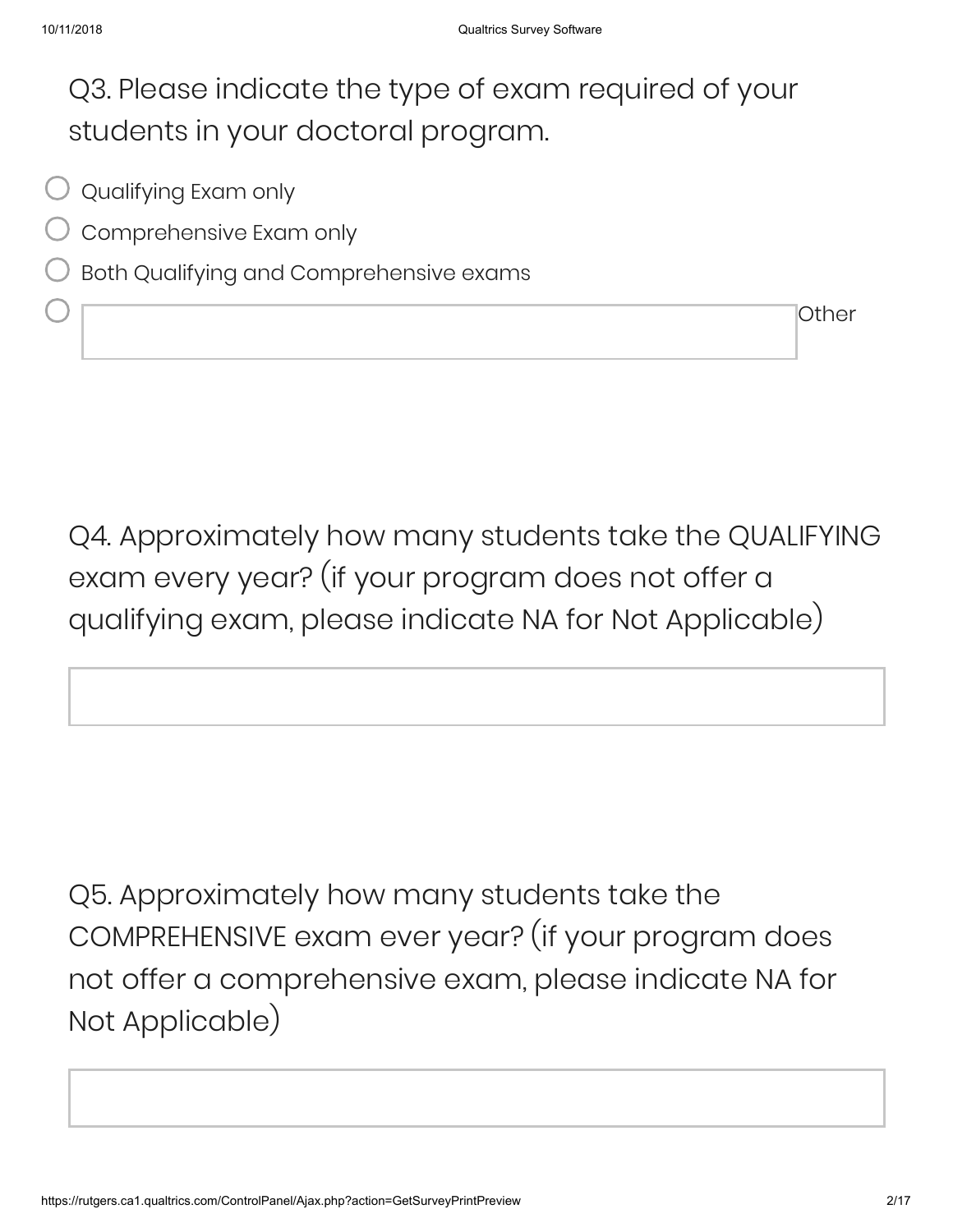### Q6.

For questions 6-12, only indicate a response for the exam type(s) your program offers.

Otherwise, please leave the row blank.

## At what point in the program is the exam(s) offered?

|                           |                    | Point in Program                               | Other (please describe)             |                         |
|---------------------------|--------------------|------------------------------------------------|-------------------------------------|-------------------------|
|                           | End of<br>1st year | End of 2nd year or<br>completion of coursework | Prior to<br>dissertation<br>defense | <b>Briefly describe</b> |
| Qualifying<br>Exam        |                    |                                                |                                     |                         |
| Comprehensive<br>Exam     |                    |                                                |                                     |                         |
| Other Exam<br><b>Type</b> |                    |                                                |                                     |                         |

# Q7. How is the exam(s) composed?

|                                      | Other (ple                                                  |                                                  |                |
|--------------------------------------|-------------------------------------------------------------|--------------------------------------------------|----------------|
| <b>Identical</b> for<br>all students | <b>Individualized</b><br>content/format for each<br>student | Developed<br>cooperatively with<br>student input | <b>Briefly</b> |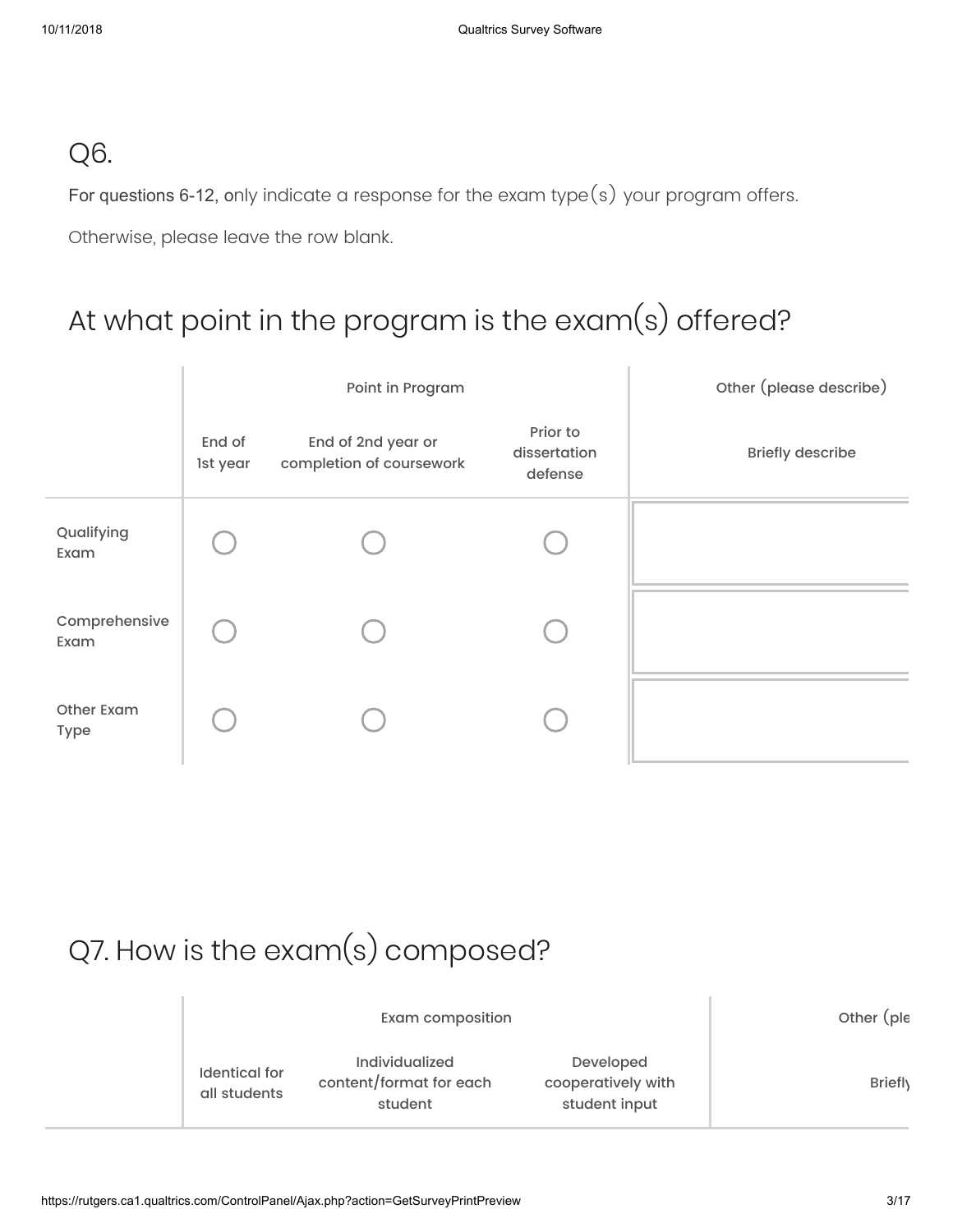|                           |                                      | Other (ple                                           |                                                  |         |
|---------------------------|--------------------------------------|------------------------------------------------------|--------------------------------------------------|---------|
|                           | <b>Identical</b> for<br>all students | Individualized<br>content/format for each<br>student | Developed<br>cooperatively with<br>student input | Briefly |
| Qualifying<br>Exam        |                                      |                                                      |                                                  |         |
| Comprehensive<br>Exam     |                                      |                                                      |                                                  |         |
| Other Exam<br><b>Type</b> |                                      |                                                      |                                                  |         |

### Q8. What is the duration of the exam(s)?

|                       |                                   | Othe              |                       |                        |                                 |  |
|-----------------------|-----------------------------------|-------------------|-----------------------|------------------------|---------------------------------|--|
|                       | Untimed (no<br>specific due date) | Within<br>one day | Within<br>one<br>week | Within one<br>semester | Within the<br>summer<br>"break" |  |
| Qualifying<br>Exam    |                                   |                   |                       |                        |                                 |  |
| Comprehensive<br>Exam |                                   |                   |                       |                        |                                 |  |
| Other Exam<br>Type    |                                   |                   |                       |                        |                                 |  |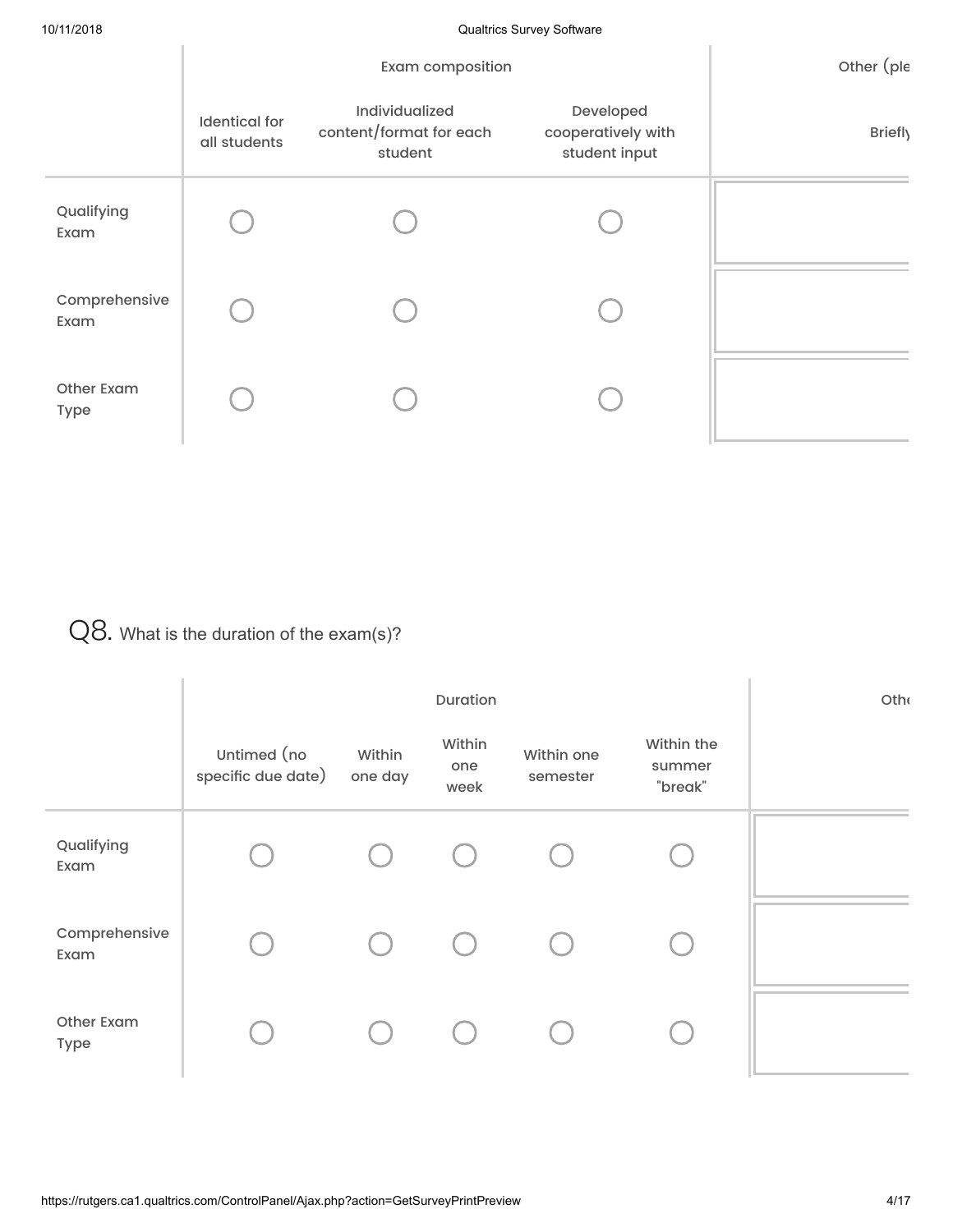# Q9. What is the exam(s) format? (check all that apply)

|                       | Oral exam<br>component | Written exam<br>component | Preparation of<br>paper/manuscript | Other (please<br>describe) |
|-----------------------|------------------------|---------------------------|------------------------------------|----------------------------|
|                       | Check if Yes           | Check if Yes              | Check if Yes                       | <b>Briefly describe</b>    |
| Qualifying Exam       |                        |                           |                                    |                            |
| Comprehensive<br>Exam |                        |                           |                                    |                            |
| Other Exam Type       |                        |                           |                                    |                            |

# Q10. How is exam(s) graded?

|                       |                                       | Grading                                         | Other (please desc |
|-----------------------|---------------------------------------|-------------------------------------------------|--------------------|
|                       | By same committee<br>for all students | By individualized committee<br>for each student | Briefly describe   |
| Qualifying<br>Exam    |                                       |                                                 |                    |
| Comprehensive<br>Exam |                                       |                                                 |                    |
| Other Type of<br>Exam |                                       |                                                 |                    |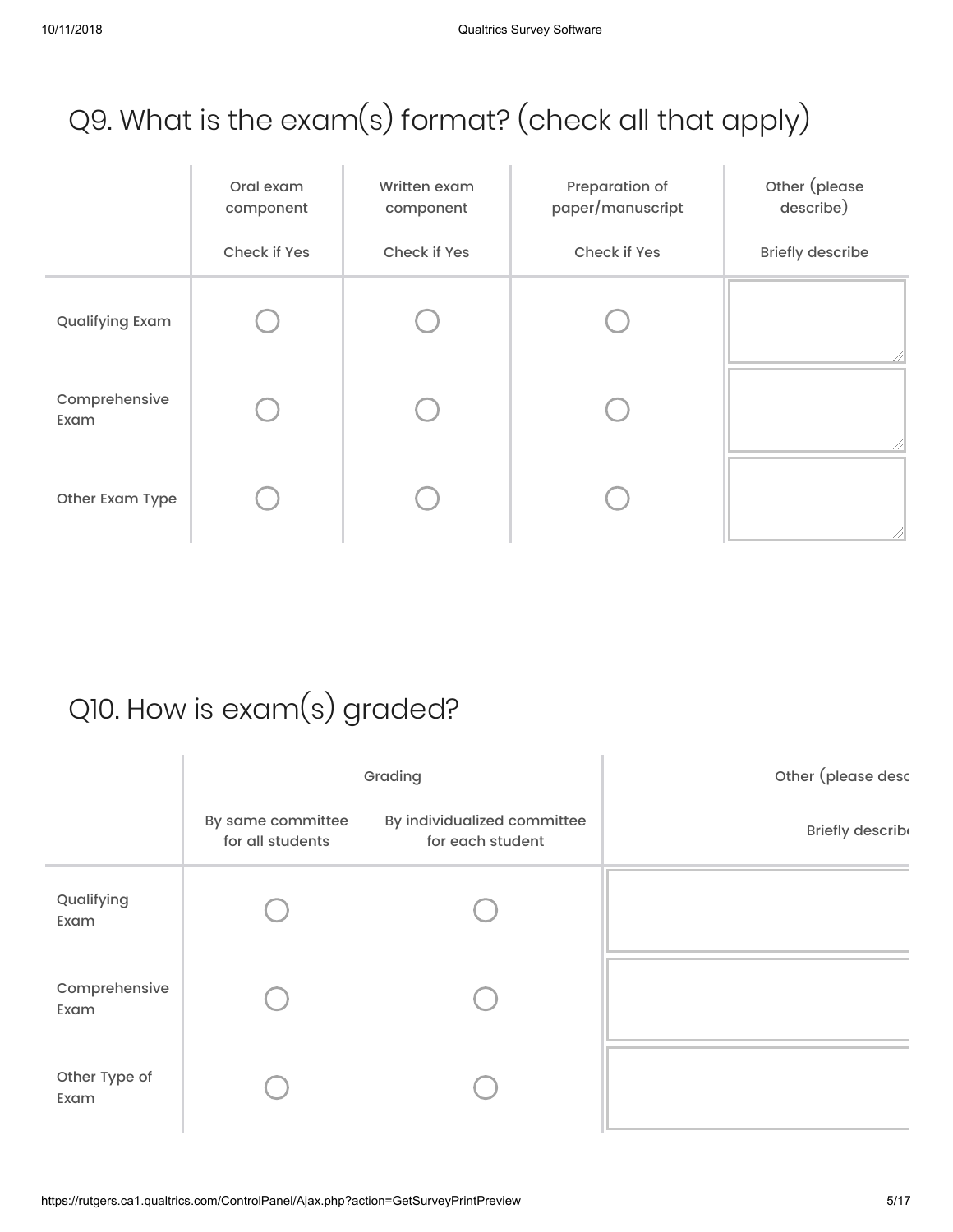# Q11. Overall, how satisfied are you with how the exam(s) is developed, administered, and graded?

|                       | Satisfaction         |                          |                                      |                       |                   |  |  |  |
|-----------------------|----------------------|--------------------------|--------------------------------------|-----------------------|-------------------|--|--|--|
|                       | Very<br>dissatisfied | Somewhat<br>dissatisfied | Neither satisfied or<br>dissatisfied | Somewhat<br>satisfied | Very<br>satisfied |  |  |  |
| Qualifying Exam       |                      |                          |                                      |                       |                   |  |  |  |
| Comprehensive<br>Exam |                      |                          |                                      |                       |                   |  |  |  |
| Other Type of<br>Exam |                      |                          |                                      |                       |                   |  |  |  |

## Q12. Overall, how satisfied are you with student performance and outcomes on the exam(s)?

|                           | Satisfaction         |                          |                                      |                       |                   |  |  |
|---------------------------|----------------------|--------------------------|--------------------------------------|-----------------------|-------------------|--|--|
|                           | Very<br>dissatisfied | Somewhat<br>dissatisfied | Neither satisfied or<br>dissatisfied | Somewhat<br>satisfied | Very<br>satisfied |  |  |
| Qualifying<br>Exam        |                      |                          |                                      |                       |                   |  |  |
| Comprehensive<br>Exam     |                      |                          |                                      |                       |                   |  |  |
| <b>Other Exam</b><br>Type |                      |                          |                                      |                       |                   |  |  |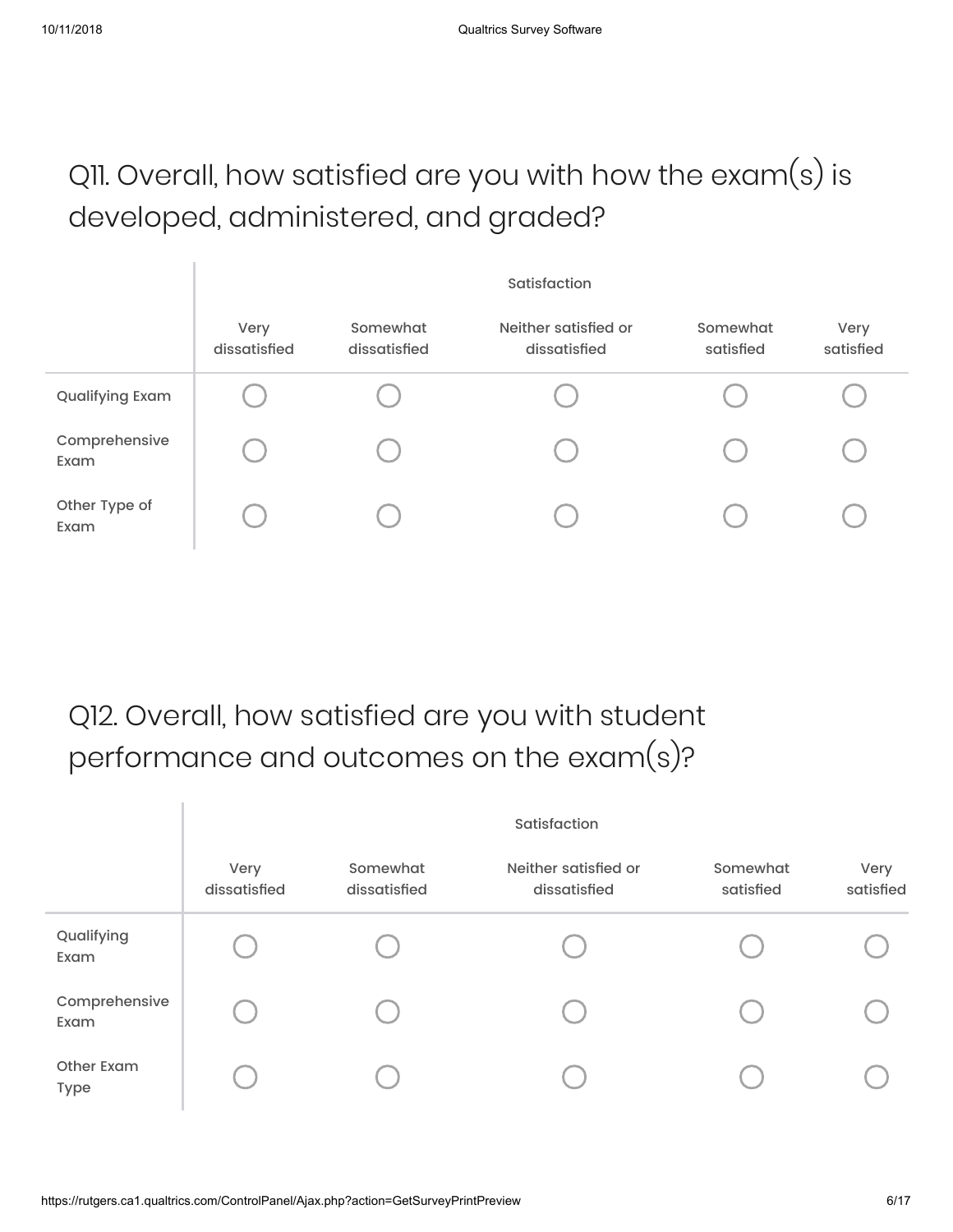Q13. Regardless of your program's exam type, what do you believe is its purpose in terms of doctoral social work education? (open-ended)

Q14. In consideration of the primary pedagogical intentions of your doctoral program's exam(s), how important are each of the following?

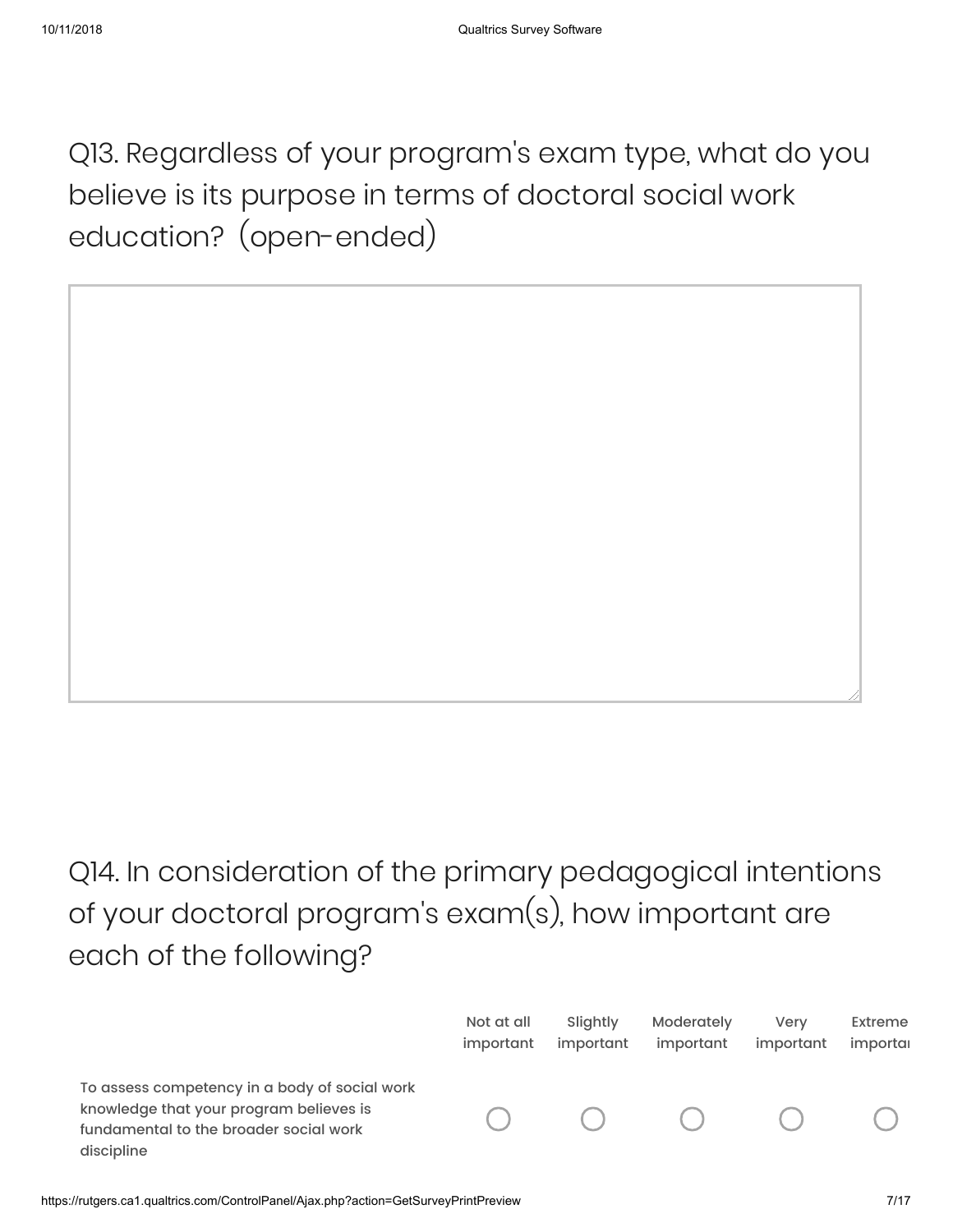#### 10/11/2018 Qualtrics Survey Software

|                                                                                                                                          | Not at all<br>important | Slightly<br>important | Moderately<br>important | Very<br>important | Extreme<br>importal |
|------------------------------------------------------------------------------------------------------------------------------------------|-------------------------|-----------------------|-------------------------|-------------------|---------------------|
| To assess competency in specific content that<br>has relevance for each student's specialization                                         |                         |                       |                         |                   |                     |
| To prepare students to address the Grand<br><b>Challenges in Social Work</b>                                                             |                         |                       |                         |                   |                     |
| To assess students' critical thinking skills                                                                                             |                         |                       |                         |                   |                     |
| To prepare students to be critical users of<br>scientific evidence                                                                       |                         |                       |                         |                   |                     |
| To prepare students to conduct high impact<br>research that is consistent with social work<br>ethics and values                          |                         |                       |                         |                   |                     |
| To prepare students to conduct high impact<br>research that has the potential to advance<br>social work's equity and social justice aims |                         |                       |                         |                   |                     |
| To prepare students to use research for the<br>purpose of social change and translation to<br>policy, practice, and/or community impact  |                         |                       |                         |                   |                     |
| To prepare students for a specific aspect of the<br>dissertation process                                                                 |                         |                       |                         |                   |                     |
| To identify students who may need additional<br>support in your program                                                                  |                         |                       |                         |                   |                     |
| To serve as a gate-keeping function and identify<br>students who are unlikely to successfully<br>complete the program                    |                         |                       |                         |                   |                     |
| Other (please describe)                                                                                                                  |                         |                       |                         |                   |                     |
|                                                                                                                                          |                         |                       |                         |                   |                     |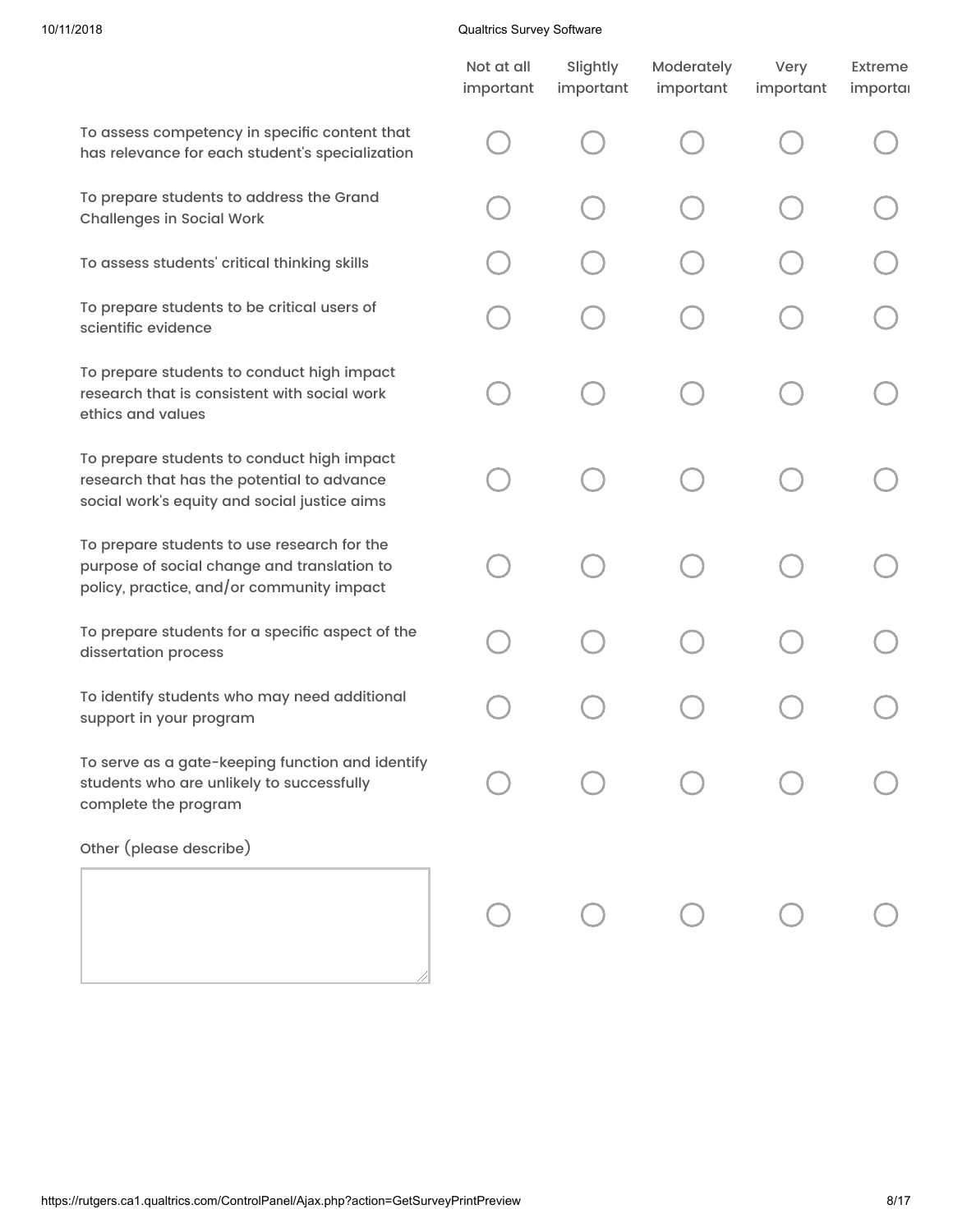# Q15. Please indicate if your doctoral program's exam(s) evaluates the following competencies:

|                                                                                                                                         | Strongly<br>disagree | Disagree | Somewhat<br>disagree                    | <b>Neither</b><br>agree<br>nor<br>disagree | Somewhat<br>agree |
|-----------------------------------------------------------------------------------------------------------------------------------------|----------------------|----------|-----------------------------------------|--------------------------------------------|-------------------|
| Competence in quantitative methods                                                                                                      |                      |          |                                         |                                            |                   |
| Competence in qualitative methods                                                                                                       |                      |          |                                         |                                            |                   |
| Competence in mixed methods                                                                                                             |                      |          |                                         |                                            |                   |
| Competence in the history of the social work<br>profession                                                                              |                      |          |                                         |                                            |                   |
| Competence in ethical issues/values in social<br>work research                                                                          |                      |          |                                         |                                            |                   |
| Competence in research skills to advance social<br>work's equity and social justice issues                                              |                      |          |                                         |                                            |                   |
| Competence in social science theory/theories                                                                                            |                      |          |                                         |                                            |                   |
| Competence in specific substantive area of<br>social work/social welfare (e.g., child welfare;<br>mental health; substance abuse, etc.) |                      |          |                                         |                                            |                   |
| Competence in evidence-based interventions to<br>address social problems                                                                |                      |          |                                         |                                            |                   |
| Competence in team-based science                                                                                                        |                      |          |                                         |                                            |                   |
| Other (please describe)                                                                                                                 |                      |          |                                         |                                            |                   |
|                                                                                                                                         |                      |          | $\begin{matrix} 0 & 0 & 0 \end{matrix}$ |                                            |                   |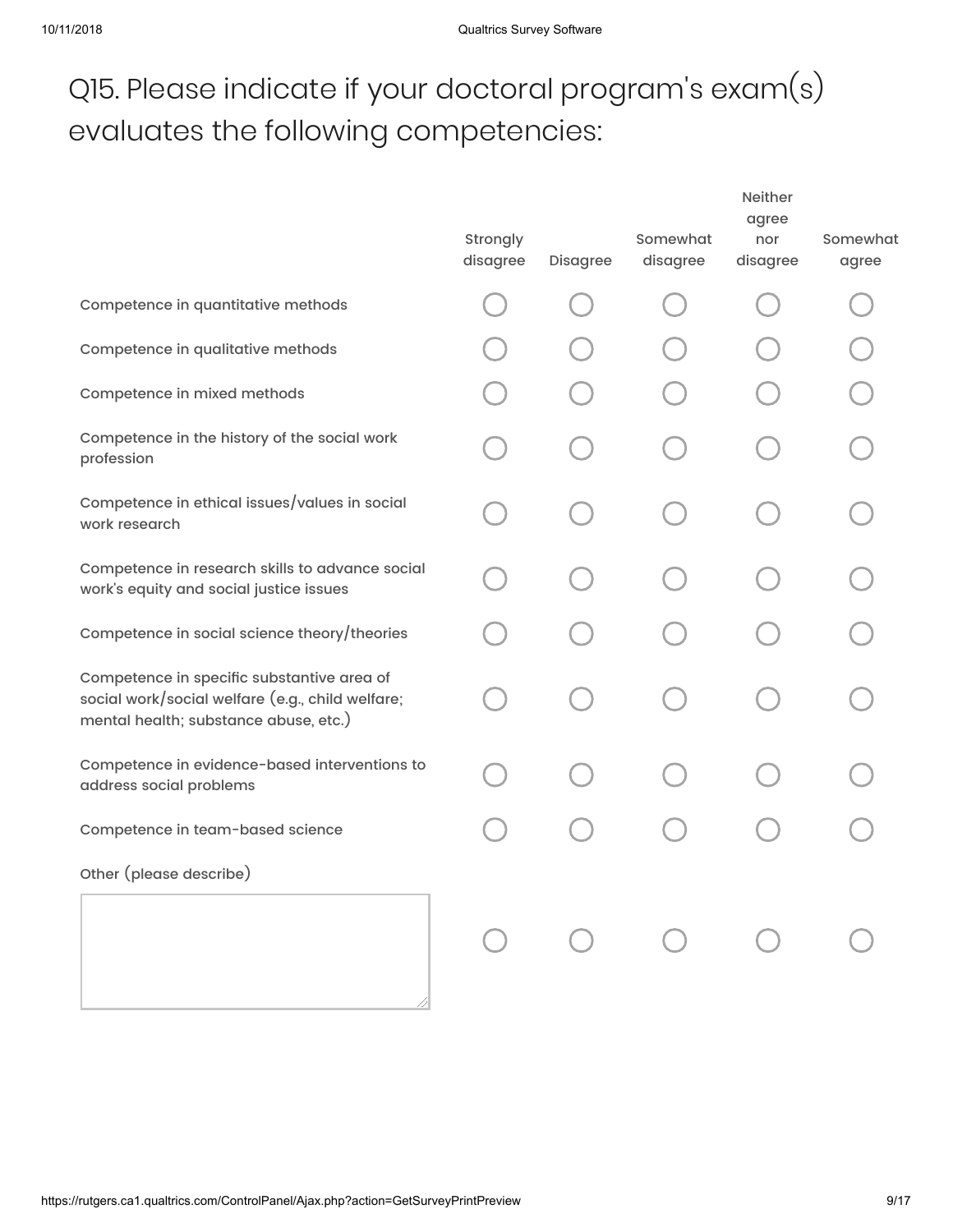### Q16. How are students provided feedback about their exam performance? (check all that apply)

- Not provided feedback on regular basis
- Provided exam outcome (pass/not pass) but no substantive feedback
- Written feedback
- Oral feedback
- Other (please describe)

### Q17. If a student fails the exam, are re-takes permitted?

Yes

No (Skip to Q19)

**Other**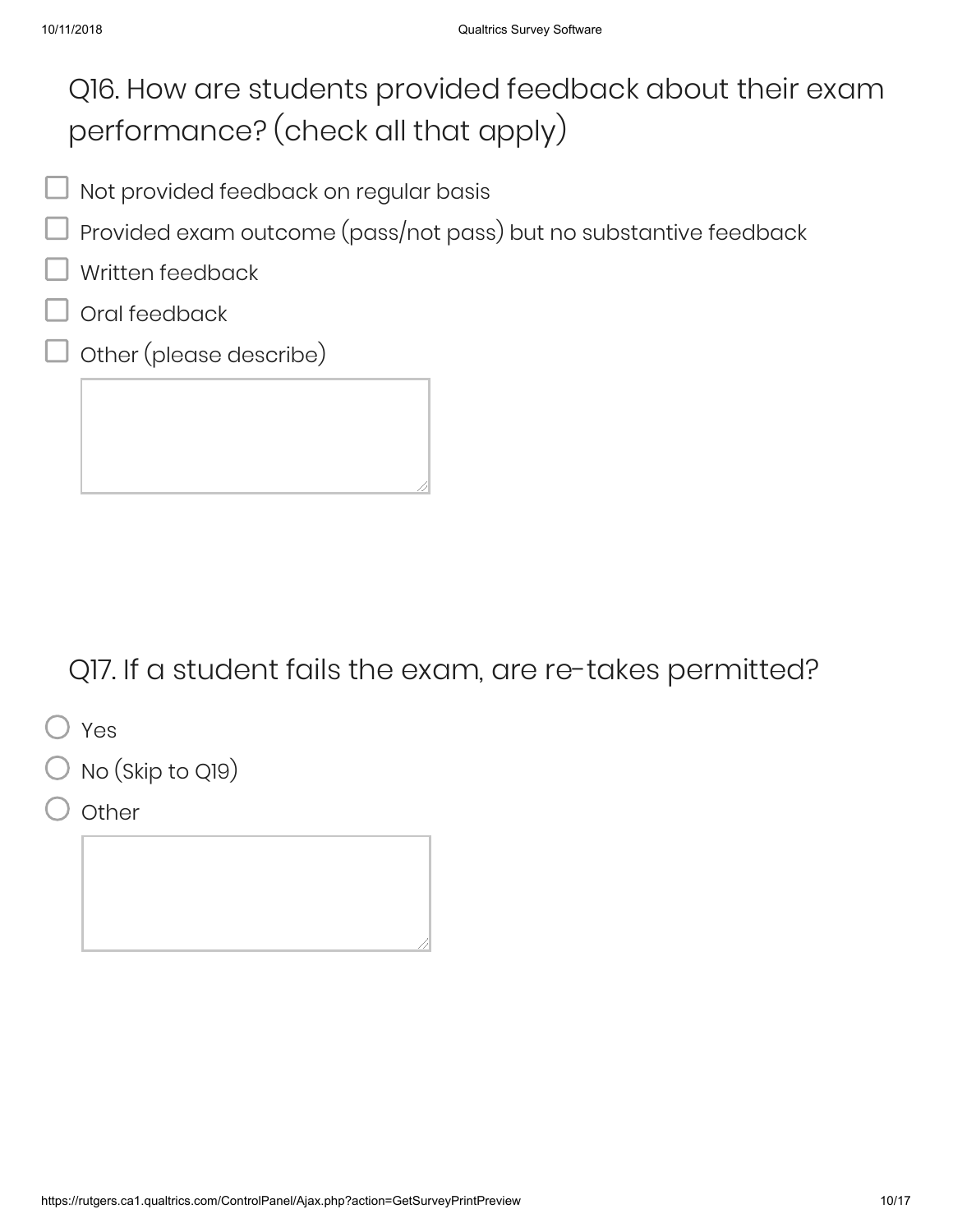Q18. If student can re-take exam, how MANY re-takes are permitted? (provide number)

Q19. Please describe the consequences for failing OR doing poorly on the exam. For example, are students at risk for separation from the program? (open-ended)

Q20. How do students incorporate feedback from QEs and/or Comp exams into their overall doctoral studies? (open-ended)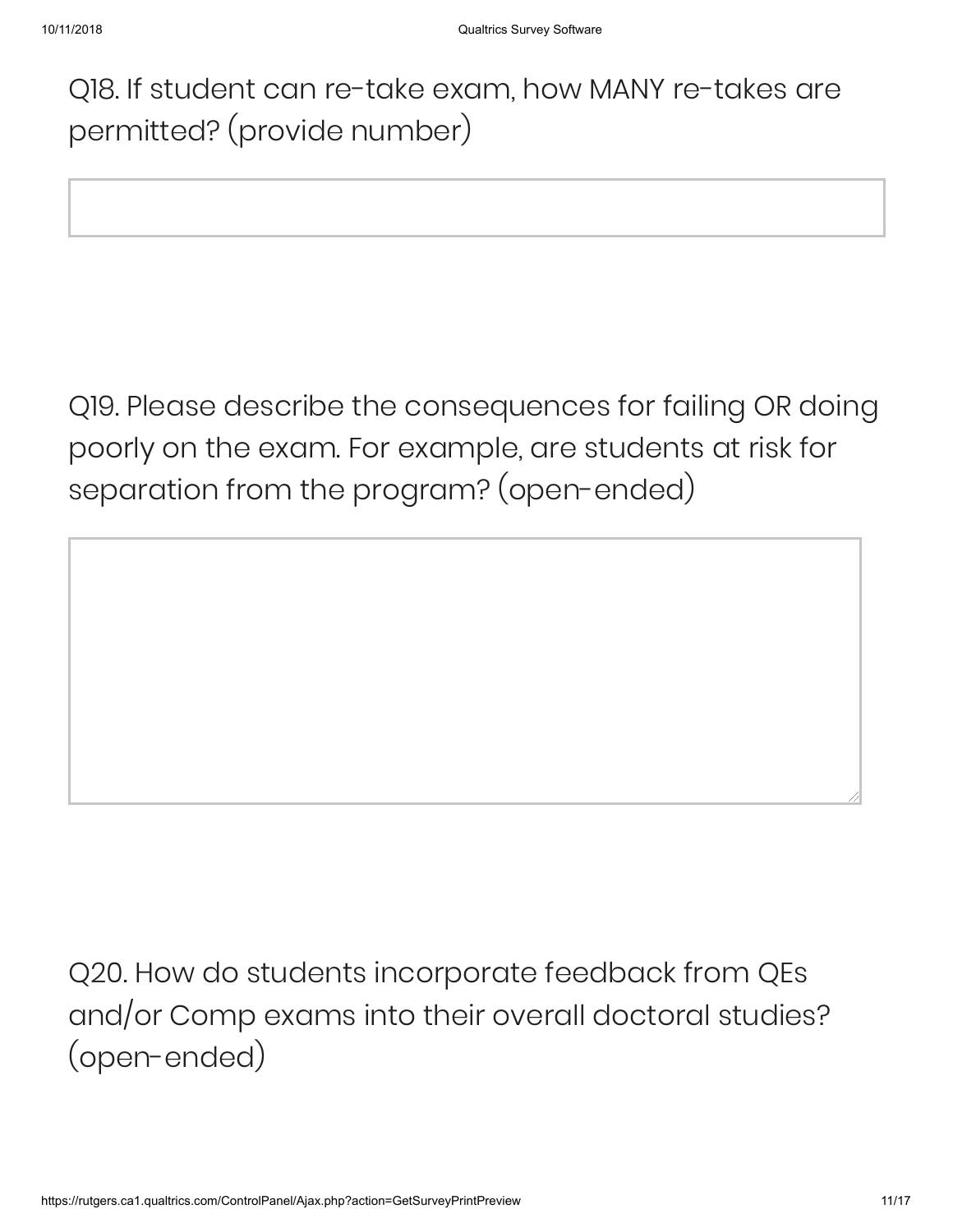Q21. Are students' faculty mentors/dissertation advisors informed of their student's exam outcomes?

 $\Box$  No

- Yes
- Other (please describe)

Q22. To what extent to do you agree with the following statements about your program's exam(s)?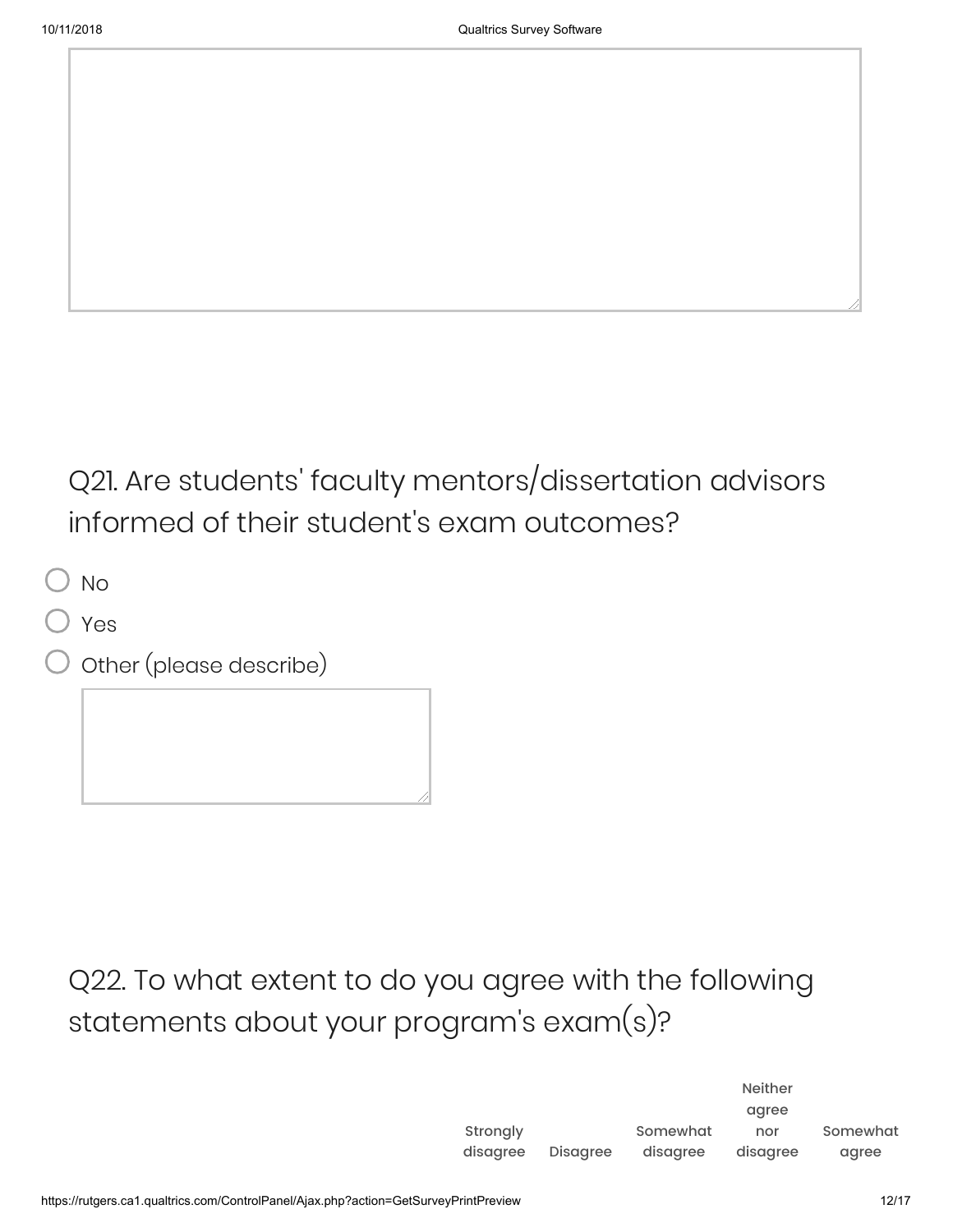|                                                                                            | Strongly<br>disagree | Disagree | Somewhat<br>disagree | Neither<br>agree<br>nor<br>disagree | Somewhat<br>agree |
|--------------------------------------------------------------------------------------------|----------------------|----------|----------------------|-------------------------------------|-------------------|
| The exam successfully measures the intended<br>competency goals                            |                      |          |                      |                                     |                   |
| Students acquire valuable knowledge and skills<br>as a result of the exam/exam preparation |                      |          |                      |                                     |                   |
| The exam is an unnecessary hurdle that may in<br>fact impede student progress              |                      |          |                      |                                     |                   |
| Other (please describe)                                                                    |                      |          |                      |                                     |                   |
|                                                                                            |                      |          |                      |                                     |                   |
|                                                                                            |                      |          |                      |                                     |                   |

Q23. If you are in a position to modify the QUALIFYING exam(s), would you like to modify any of the following? (If your program does not offer a QUALIFYING exam type, please leave blank)

|                                                                | Strongly<br>disagree | Disagree | Somewhat<br>disagree | <b>Neither</b><br>agree<br>nor<br>disagree | Somewhat<br>agree |
|----------------------------------------------------------------|----------------------|----------|----------------------|--------------------------------------------|-------------------|
| The purpose of the exam                                        |                      |          |                      |                                            |                   |
| The time point in the program in which the exam<br>is required |                      |          |                      |                                            |                   |
| How students prepare for the exam                              |                      |          |                      |                                            |                   |
| The format of the exam                                         |                      |          |                      |                                            |                   |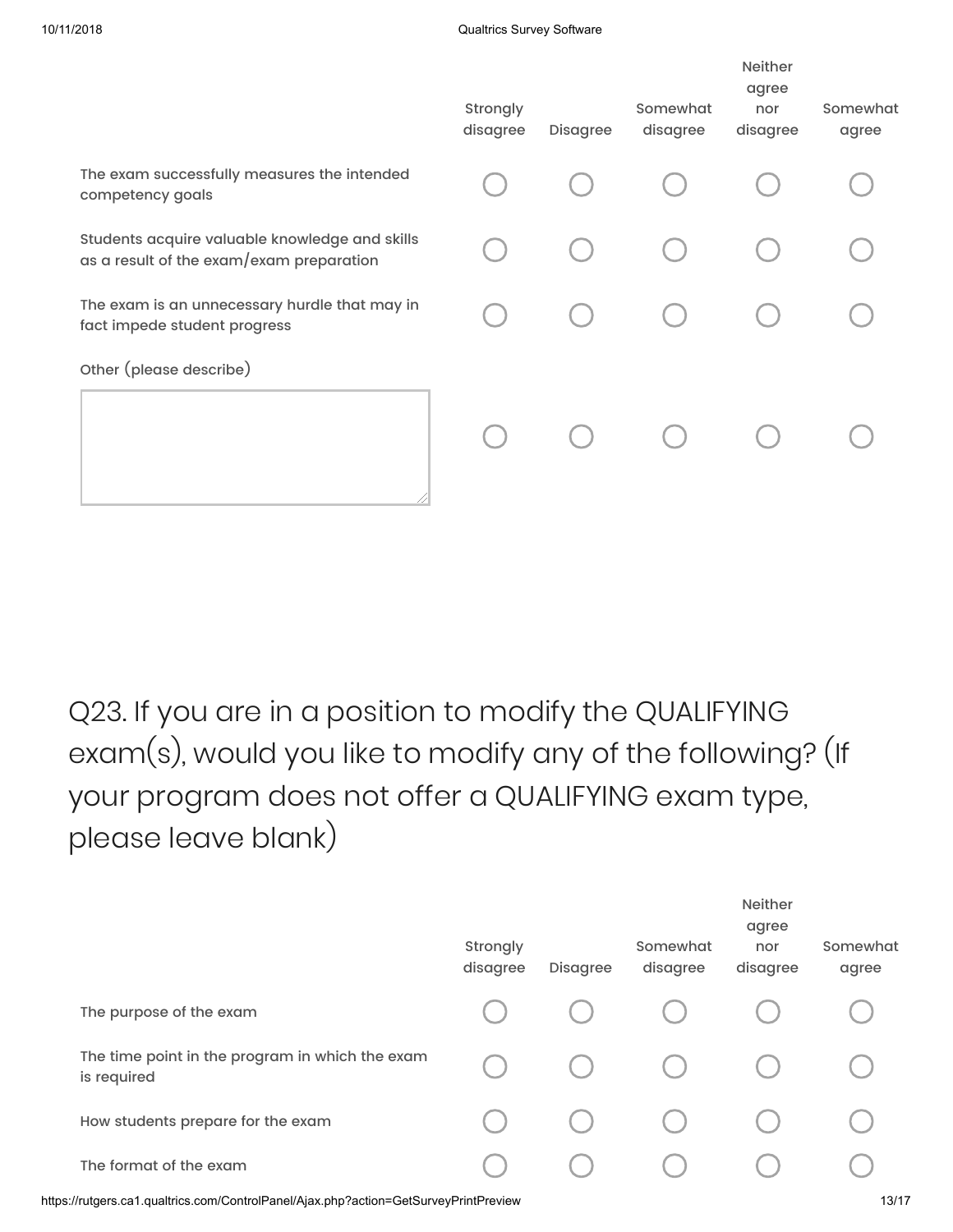#### 10/11/2018 Qualtrics Survey Software

| Strongly<br>disagree | Disagree | Somewhat<br>disagree | <b>Neither</b><br>agree<br>nor<br>disagree | Somewhat<br>agree |
|----------------------|----------|----------------------|--------------------------------------------|-------------------|
|                      |          |                      |                                            |                   |
|                      |          |                      |                                            |                   |
|                      |          |                      |                                            |                   |
|                      |          |                      |                                            |                   |
|                      |          |                      |                                            |                   |
|                      |          |                      |                                            |                   |
|                      |          |                      |                                            |                   |
|                      |          |                      |                                            |                   |

Q24. If you are in a position to modify the COMPREHENSIVE exam(s), would you like to modify any of the following? (if your program does not offer a COMP exam type, please leave blank)

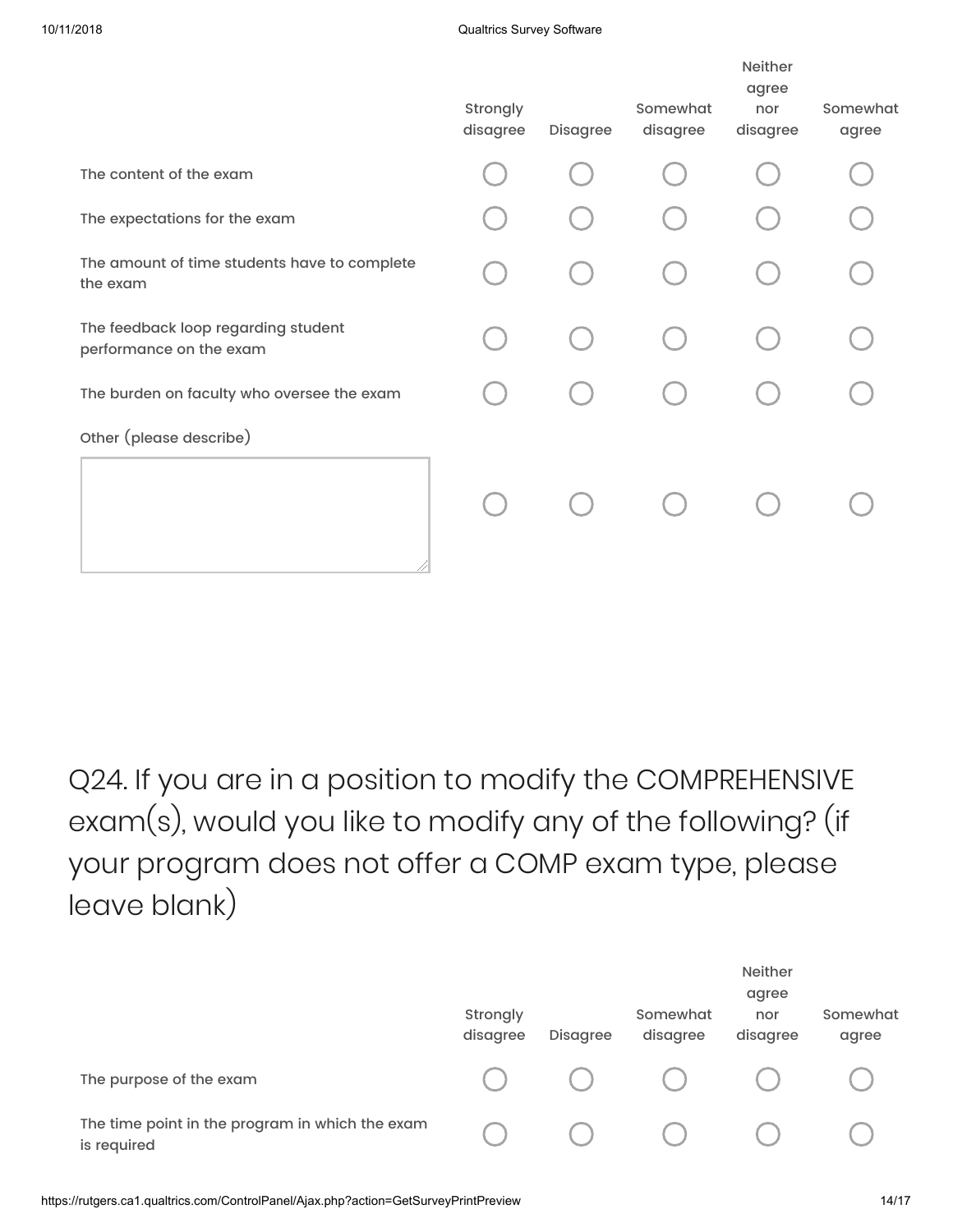#### 10/11/2018 Qualtrics Survey Software

|                                                                | Strongly<br>disagree | Disagree | Somewhat<br>disagree | <b>Neither</b><br>agree<br>nor<br>disagree | Somewhat<br>agree |
|----------------------------------------------------------------|----------------------|----------|----------------------|--------------------------------------------|-------------------|
| How students prepare for the exam                              |                      |          |                      |                                            |                   |
| The format of the exam                                         |                      |          |                      |                                            |                   |
| The content of the exam                                        |                      |          |                      |                                            |                   |
| The expectations for the exam                                  |                      |          |                      |                                            |                   |
| The amount of time students have to complete<br>the exam       |                      |          |                      |                                            |                   |
| The feedback loop regarding student<br>performance on the exam |                      |          |                      |                                            |                   |
| The burden on faculty who oversee the exam                     |                      |          |                      |                                            |                   |
| Other (please describe)                                        |                      |          |                      |                                            |                   |
|                                                                |                      |          |                      |                                            |                   |

Q25. Is there anything else that you would like to add about your exam's pedagogical goals, structure, or expectations that has not been addressed in this survey? (open-ended)